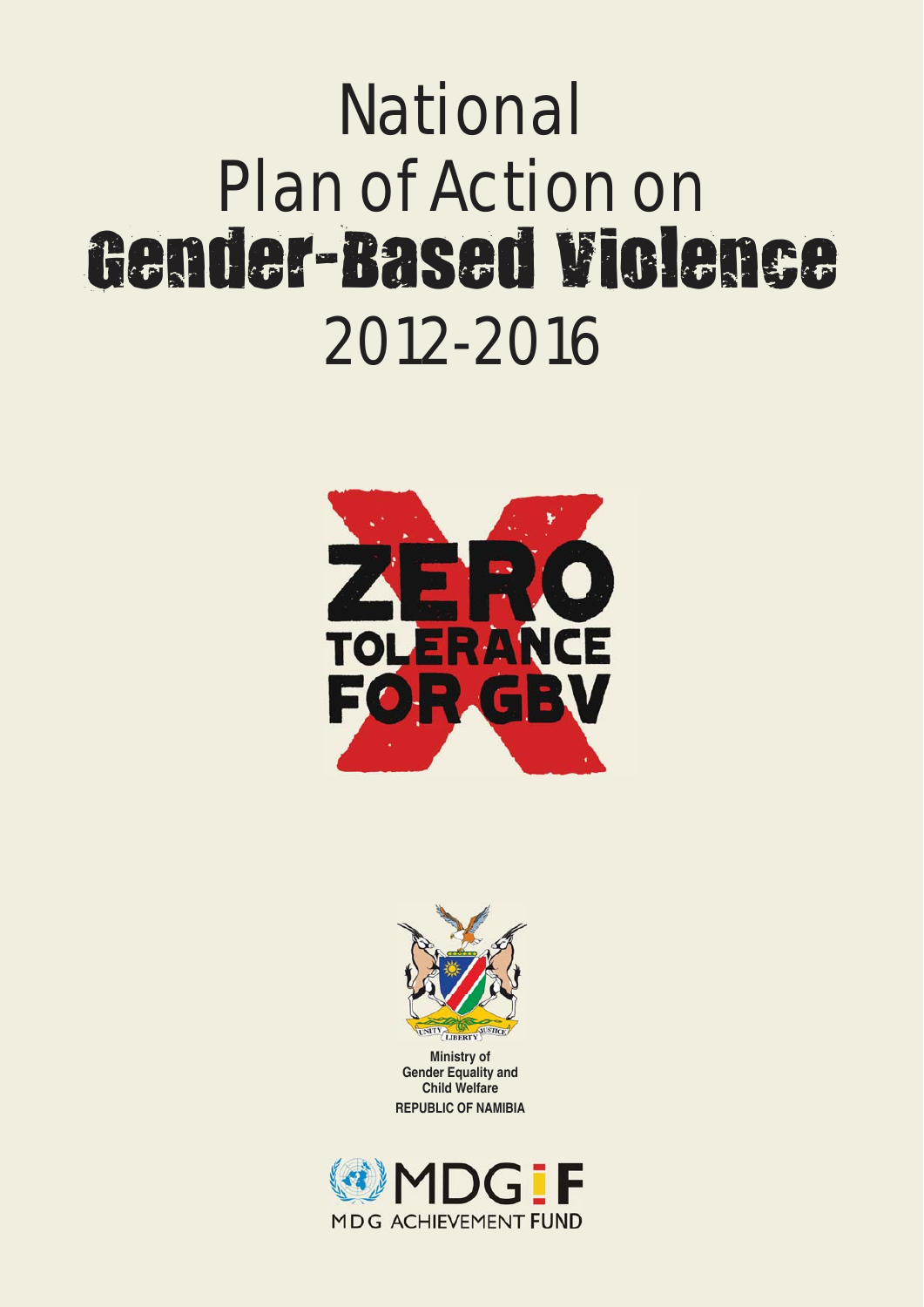



#### **MINISTRY OF GENDER EQUALITY AND CHILD WELFARE**

**Juvenis Building, 380 Independence Avenue, Windhoek Private Bag 13359, Windhoek, Namibia Telephone 061-2833111 Email genderequality@mgecw.gov.na**

**A digital version (PDF) of this document is available on the Ministry's website.**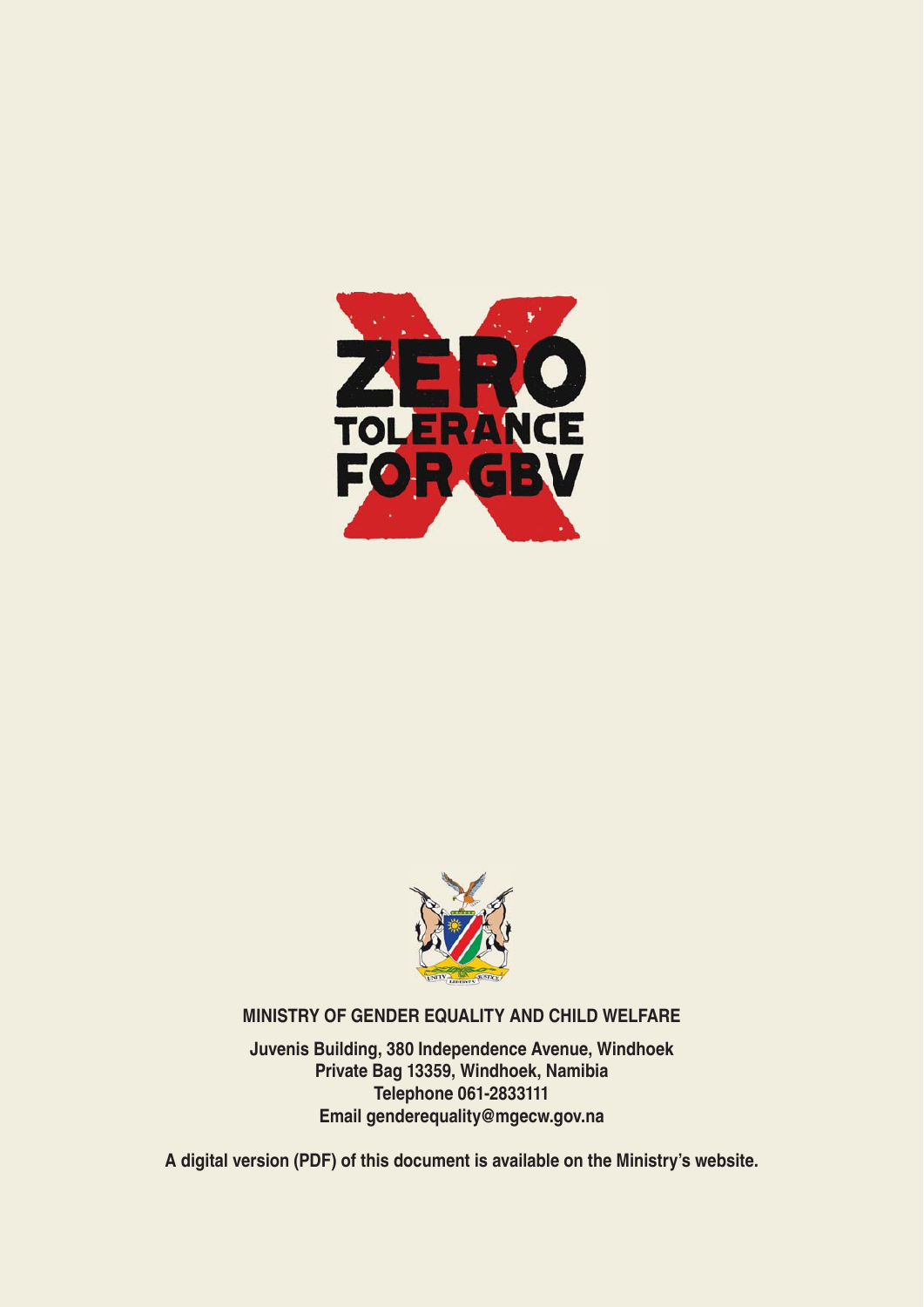# **Contents**

| 1. |     |                                                       |           |
|----|-----|-------------------------------------------------------|-----------|
|    | 1.1 |                                                       |           |
|    | 1.2 |                                                       |           |
|    | 1.3 |                                                       |           |
| 2. |     | <b>Situational Analysis of Gender-Based Violence</b>  |           |
|    | 2.1 |                                                       |           |
|    |     | 2.1.1                                                 |           |
|    |     | 2.1.2<br>2.1.3                                        |           |
|    |     | 2.1.4                                                 |           |
|    |     |                                                       |           |
|    |     | 2.2.1<br>2.2.2                                        |           |
|    | 2.3 |                                                       |           |
|    |     | 2.3.1                                                 |           |
|    |     | 2.3.2                                                 |           |
|    | 2.4 | Gender-based violence, sexual and reproductive health |           |
|    | 2.5 |                                                       |           |
|    | 2.6 |                                                       |           |
|    |     |                                                       |           |
| 3. |     |                                                       |           |
| 4. |     | Activities to be Undertaken During the Implementation | <b>23</b> |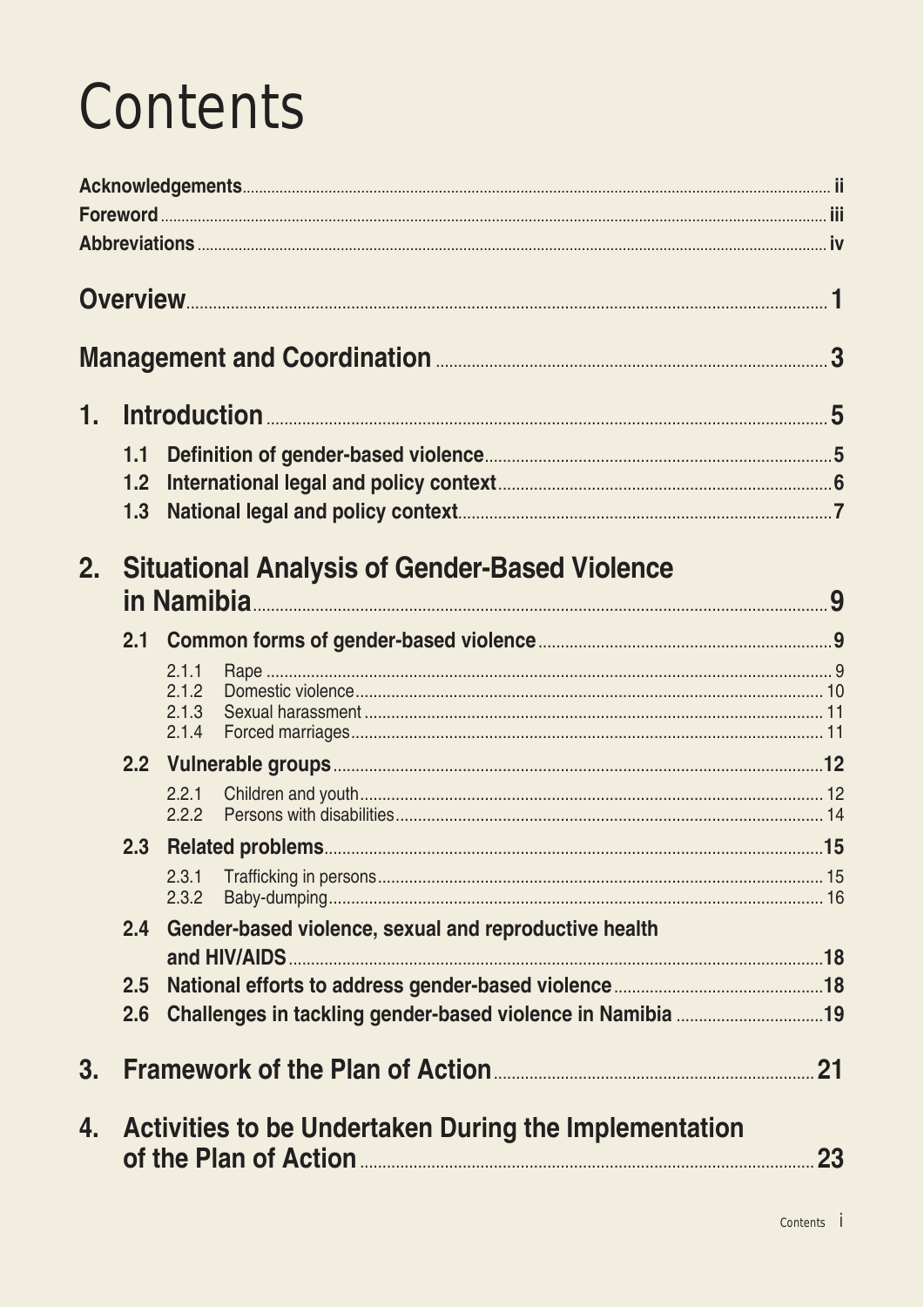# Acknowledgements

The Ministry of Gender Equality and Child Welfare would like to thank the stakeholders, service providers and beneficiaries whose input contributed to this Plan of Action.

In particular, the Ministry is grateful to the 350 participants in the 2007 National Conference on Gender-Based Violence who helped to formulate action-oriented recommendations to eliminate gender-based violence, which informed the development of this Plan.

The Plan was further guided by the members of the National Advisory Committee on Gender-Based Violence which was launched in 2008 by His Excellency Hifikepunye Pohamba, President of the Republic of Namibia.

The Legal Assistance Centre and the Gender Training and Research Programme, Social Sciences Division, University of Namibia, facilitated the consultations and prepared the first drafts of this document.

This document would not have been possible without the technical and financial support of the United Nations Development Programme (UNDP) and the United Nations Children's Fund (UNICEF) through the Spanish MDG Achievement Fund.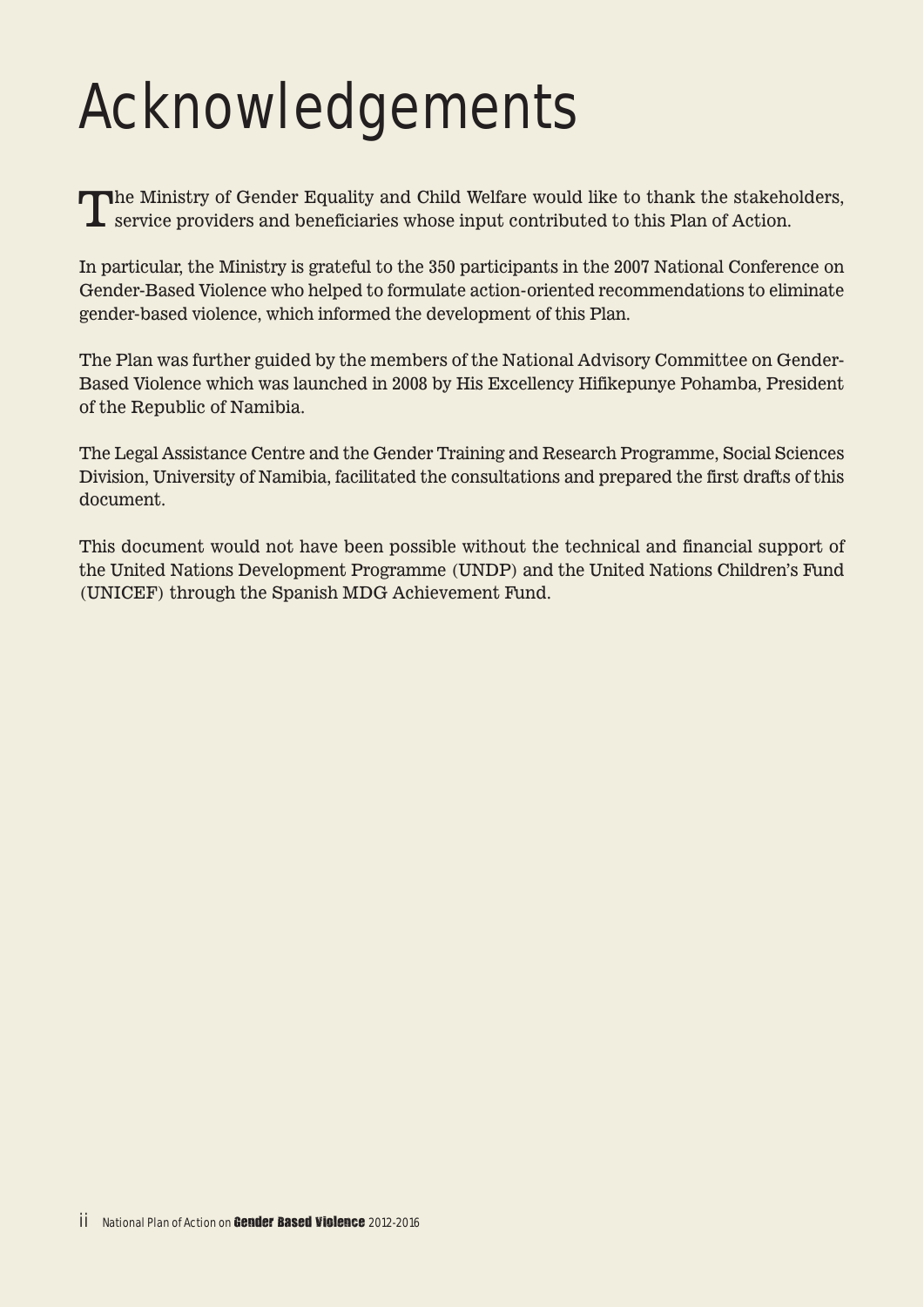## Foreword

The Constitution of the Republic of Namibia guarantees both equality on the basis of sex and freedom from discrimination. Namibia has ratified international instruments that forbid gender-based violence, such as the United Nations Convention on the Elimination of all Forms of Discrimination Against Women (CEDAW), the Protocol to the African Charter on Human and Peoples' Rights on the Rights of Women in Africa, the SADC Protocol on Gender and Development, the United Nations Convention on the Rights of the Child, the African Charter on the Rights and Welfare of the Child, and the United Nations Convention on the Rights of Persons with Disabilities. Namibia has made progress on fulfilling its obligations under these instruments by adopting progressive legislation such as the Combating of Rape Act and the Combating of Domestic Violence Act. Despite these laws, the prevalence of gender-based violence appears to have increased over the last decade.

The Ministry of Gender Equality and Child Welfare (MGECW) and stakeholders have developed this National Plan of Action on Gender-Based Violence (GBV) in partial fulfilment of its mandate to ensure gender equality, equitable socio-economic development of women and men, and the wellbeing of children. The common forms of GBV in Namibia include, among others, domestic violence, rape, sexual harassment, forced marriages, baby-dumping and human trafficking. These types of violence prevent Namibians, especially women and children, from living in a safe and healthy environment, and undermine their exercising of a host of other rights.

The Plan of Action outlines actions designed to prevent GBV, to improve the implementation of laws and services aimed at victims of GBV, and to provide adequate support services for survivors. In particular, the Plan seeks to address the complex nature of GBV, encouraging stakeholders to consider the root causes of GBV and to identify areas for improvement in access to and delivery of effective and efficient services. Two issues have been singled out for special strategies appropriate to their unique nature: Trafficking in Persons and Baby-Dumping. The Plan also notes the need to pay special attention to cross-cutting strategies aimed at the protection of persons with disabilities.

This comprehensive National Plan of Action should assist in coordinating and guiding interventions, programmes and projects on GBV in Namibia, and will run for five years – from 2012 to 2016.

 $\overline{\sim}$ wk az

**Doreen Sioka, MP** Minister of Gender Equality and Child Welfare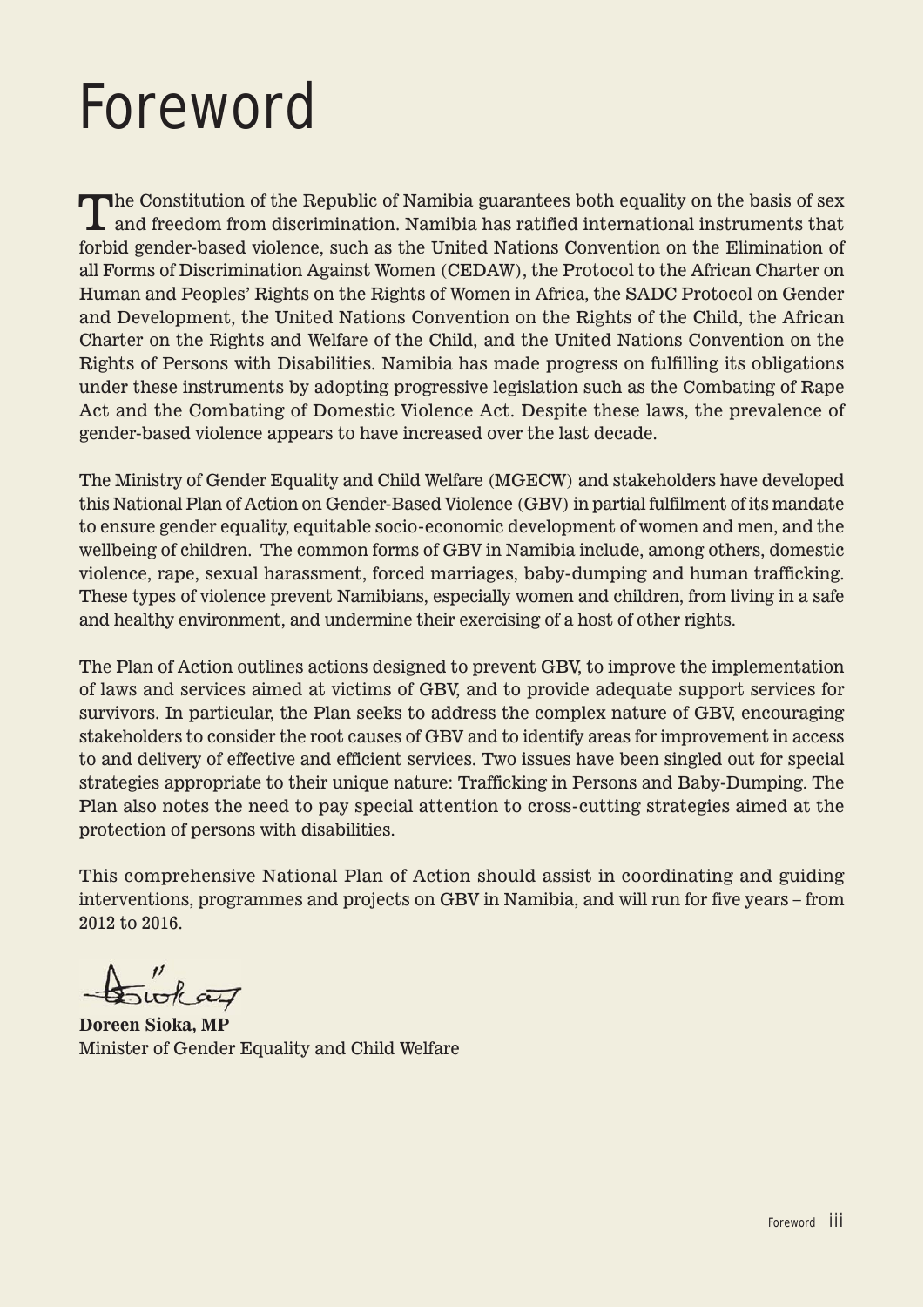# Abbreviations

| <b>AIDS</b>   | Acquired Immunodeficiency Syndrome                                         |
|---------------|----------------------------------------------------------------------------|
| <b>CEDAW</b>  | Convention on the Elimination of All Forms of Discrimination Against Women |
| <b>GBV</b>    | gender-based violence                                                      |
| <b>HIV</b>    | Human Immunodeficiency Virus                                               |
| <b>KAP</b>    | Knowledge, Attitudes and Practices (Study)                                 |
| <b>LAC</b>    | Legal Assistance Centre                                                    |
| <b>LRDC</b>   | Law Reform and Development Commission                                      |
| MDG(s)        | Millennium Development Goal(s)                                             |
| <b>MGECW</b>  | Ministry of Gender Equality and Child Welfare                              |
| <b>MoHSS</b>  | Ministry of Health and Social Services                                     |
| <b>MoLSW</b>  | Ministry of Labour and Social Welfare                                      |
| <b>MSS</b>    | Ministry of Safety and Security                                            |
| <b>MYNSSC</b> | Ministry of Youth, National Service, Sport and Culture                     |
| <b>NAMPOL</b> | Namibian Police                                                            |
| NDP3          | Third National Development Plan                                            |
| <b>NGP</b>    | <b>National Gender Policy</b>                                              |
| O/M/As        | offices/ministries/agencies                                                |
| <b>OVC</b>    | orphans and vulnerable children                                            |
| <b>PEP</b>    | post-exposure prophylaxis                                                  |
| <b>SADC</b>   | Southern African Development Community                                     |
| <b>SIAPAC</b> | Social Impact Assessment and Policy Analysis Corporation                   |
| <b>SRRH</b>   | Sexual and Reproductive Rights and Health                                  |
| <b>STI</b>    | sexually transmitted infection                                             |
| <b>UN</b>     | <b>United Nations</b>                                                      |
| <b>UNAM</b>   | University of Namibia                                                      |
| <b>UNDP</b>   | <b>United Nations Development Programme</b>                                |
| <b>UNFPA</b>  | <b>United Nations Population Fund</b>                                      |
| <b>UNICEF</b> | United Nations Children's Fund                                             |
| <b>WCPU</b>   | Woman and Child Protection Unit                                            |
| <b>WHO</b>    | World Health Organisation                                                  |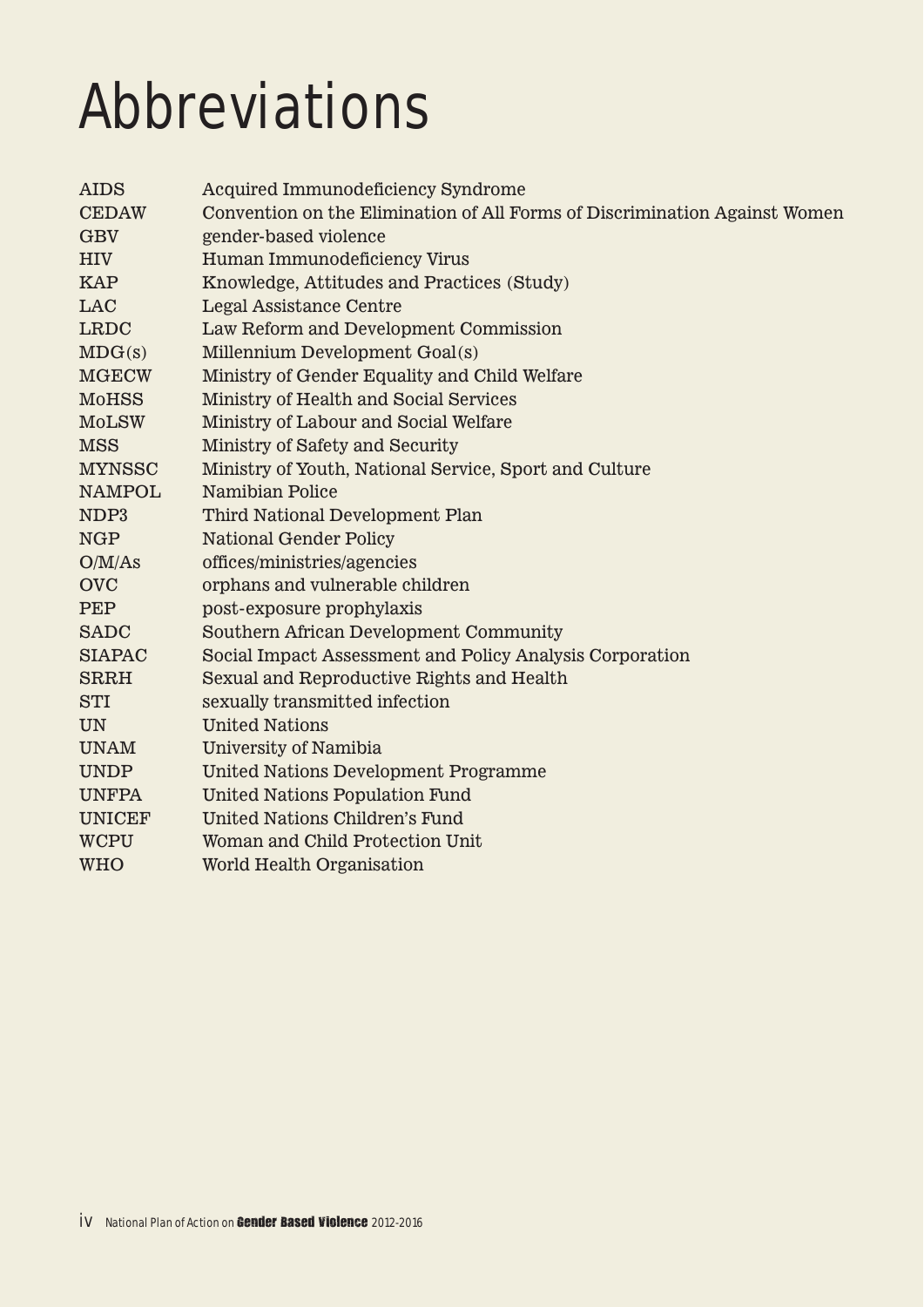## **Overview**

The starting principles for addressing gender-based violence (GBV) are contained in the Namibian Constitution. Article 8(1) states that "The dignity of all persons shall be inviolable." In addition, Article  $8(2)$  (b) states that "No person shall be subject to torture or to cruel, inhuman or degrading treatment or punishment." Article 10 stipulates that "All persons shall be equal before the law," and that "No persons may be discriminated against on the grounds of sex, race, colour, ethnic origin, religion, creed or social or economic status." These provisions have been reinforced by specific legislation, including the **Combating of Rape Act 8 of 2000** and the **Combating of Domestic Violence Act 4 of 2003** – creating a progressive national framework on GBV. Namibia is also a signatory to several international and regional legal instruments which address GBV. Yet violence in general, and GBV in particular, remain a concern in Namibia.

The Government of the Republic of Namibia has committed itself to combating and working towards the eradication of all forms of GBV. In addition, the Government has enacted statutes aimed at addressing specific forms of GBV. The Government has also adopted the National Gender Policy 2010-2020 to promote gender equality and the advancement of women. In 1993, the Government established the first Woman and Child Protection Unit (WCPU) in Khomas Region, and to date another 14 WCPUs have been established countrywide. The WCPUs take a multi-sectoral approach to assisting victims of rape, domestic violence and other forms of GBV.

In June 2007, the Ministry of Gender Equality and Child Welfare (MGECW) organised a National Conference on Gender-Based Violence which was officially opened by the President of Namibia, His Excellency Hifikepunye Pohamba, represented by the Minister of Presidential Affairs, Hon. Dr Albert Kawana. The conference brought together over 350 participants from many organisations operating in all 13 regions of the country to formulate recommendations and strategies for addressing GBV which is regarded as a national scourge.

One of the major recommendations of the conference was a Zero Tolerance Campaign to be instituted across the country at national, regional, constituency and community levels. It was also recommended that regional conferences on GBV be held nationwide to create more awareness, discuss local issues and build national capacity for addressing this problem.

To help take forward the conference recommendations, the Government established a National Advisory Committee on Gender-Based Violence in 2008 to advise Cabinet through the MGECW. This committee is chaired by the MGECW and consists of key stakeholders who are dealing with GBV in Namibia.

The committee spearheads and coordinates efforts to reduce GBV as well as the mechanisms for monitoring the implementation of these efforts.

Stakeholders who participated in the development of this Plan included representatives of offices/ministries/agencies (O/M/As), traditional authorities, civil society organisations, churches, faith-based organisations, development partners and communities.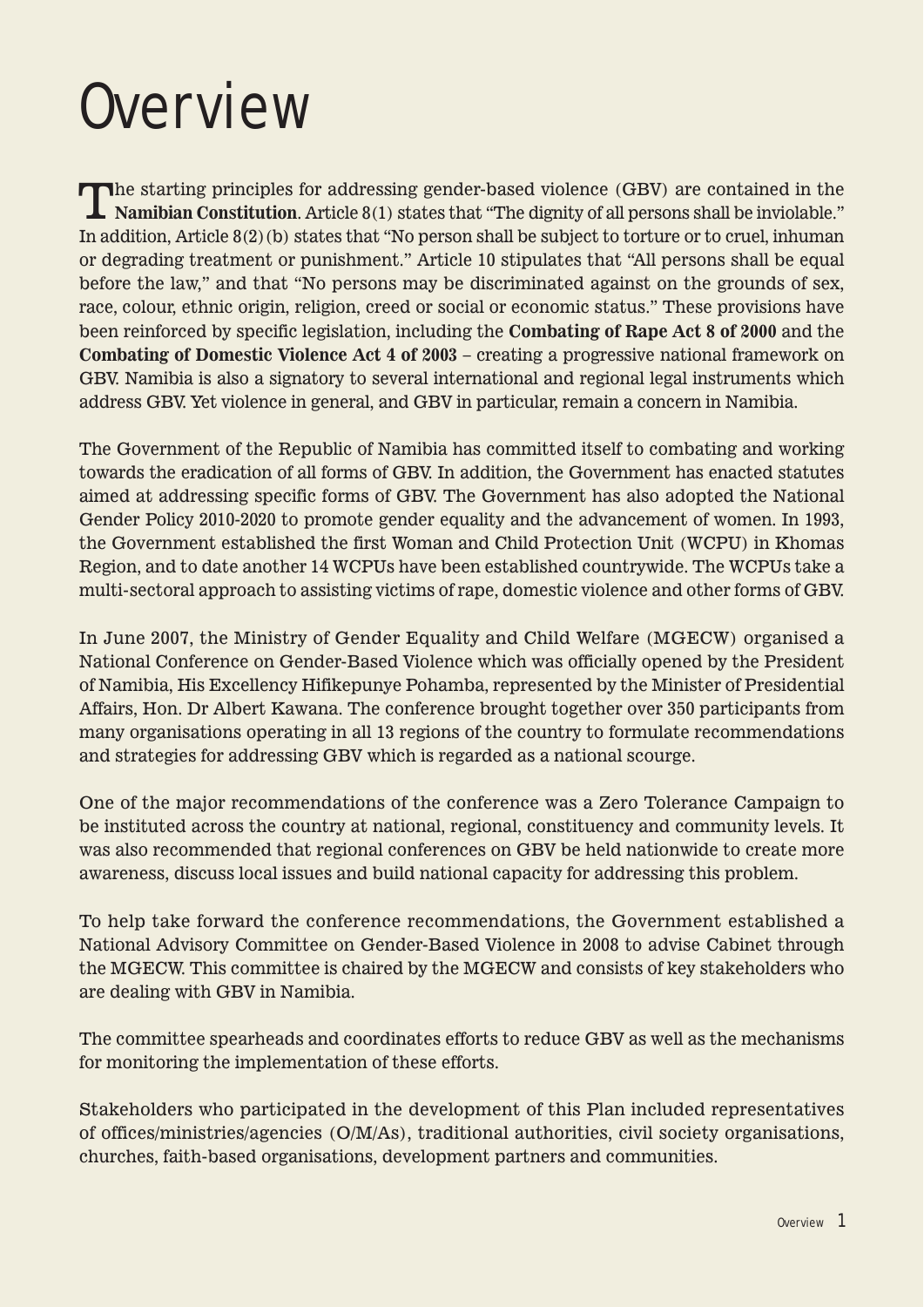This Plan of Action on Gender-Based Violence complements the more general Gender Plan of Action which is being concluded at the same time, to guide the implementation of the National Gender Policy 2010-2020. These initiatives will contribute to the achievement of Vision 2030 through the National Development Plans, by contributing, firstly, to the Third National Development Plan (NDP3) goal of Gender Equality. This goal supports the achievement of the NDP3 Key Result Area of "Equality and Social Welfare" which is aimed at accomplishing Vision 2030 Objective 1: "Ensure that Namibia is a fair, gender responsive, caring and committed nation, in which all citizens are able to realise their full potential, in a safe and decent living environment."

The two key goals of this Plan of Action on GBV are to:

- **•** reduce the incidence of GBV; and
- improve responses to GBV.

The four pillars of the Plan are:

- 1) prevention;
- 2) responses to GBV;
- 3) data collection and research; and
- 4) coordination and monitoring.

The envisaged outcomes of the Plan of Action are:

- 1) reduced GBV as a result of prevention initiatives;
- 2) improved services for survivors of GBV;
- 3) increased understanding of GBV in Namibia; and
- 4) more efficient interventions as a result of improved coordination and monitoring.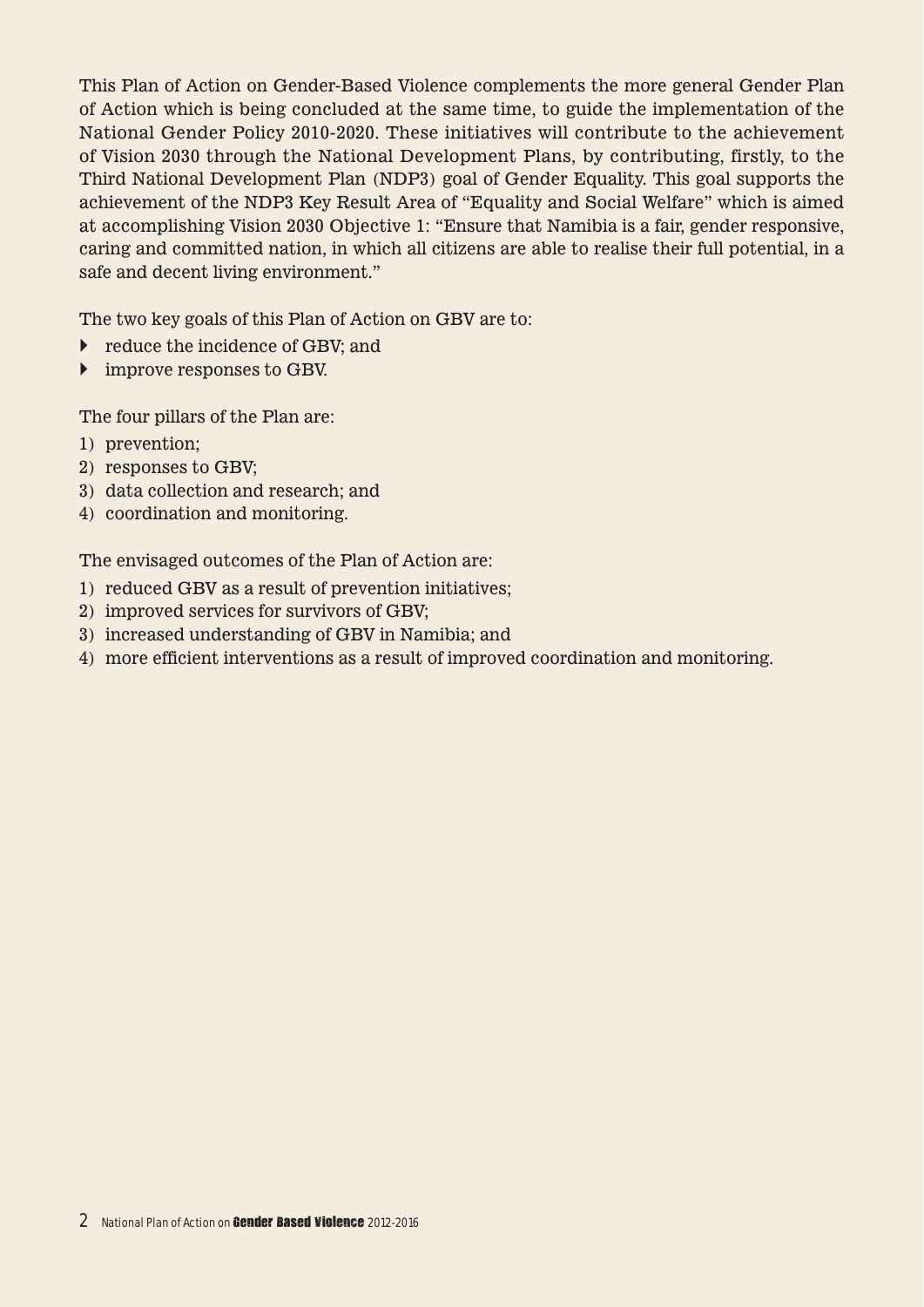# Management and Coordination

The Ministry of Gender Equality and Child Welfare (MGECW) will coordinate the implementation of this National Plan of Action on Gender-Based Violence, in collaboration with offices/ministries/agencies (O/M/As), parastatals, the private sector, donors, media, civil society organisations, faith-based organisations and other relevant stakeholders. This coordination will be aimed at minimising duplication of efforts and fostering greater coherence of approaches and programmes.

This Plan of Action identifies key performance indicators which can be used to monitor and evaluate achievement. Furthermore, the MGECW intends to undertake two assessments of the Plan's effectiveness – one during the implementation period to see if progress is on track, and another at the end of the implementation period.

To facilitate the implementation of the Plan, the MGECW will strengthen existing partnerships and create new ones, particularly with stakeholders who have relevant expertise and experience. Collaboration with media, traditional authorities and faith-based organisations will be undertaken to raise public awareness and promote changes in attitudes towards gender roles and relations. The Ministry will also continue to strengthen collaboration with international development partners.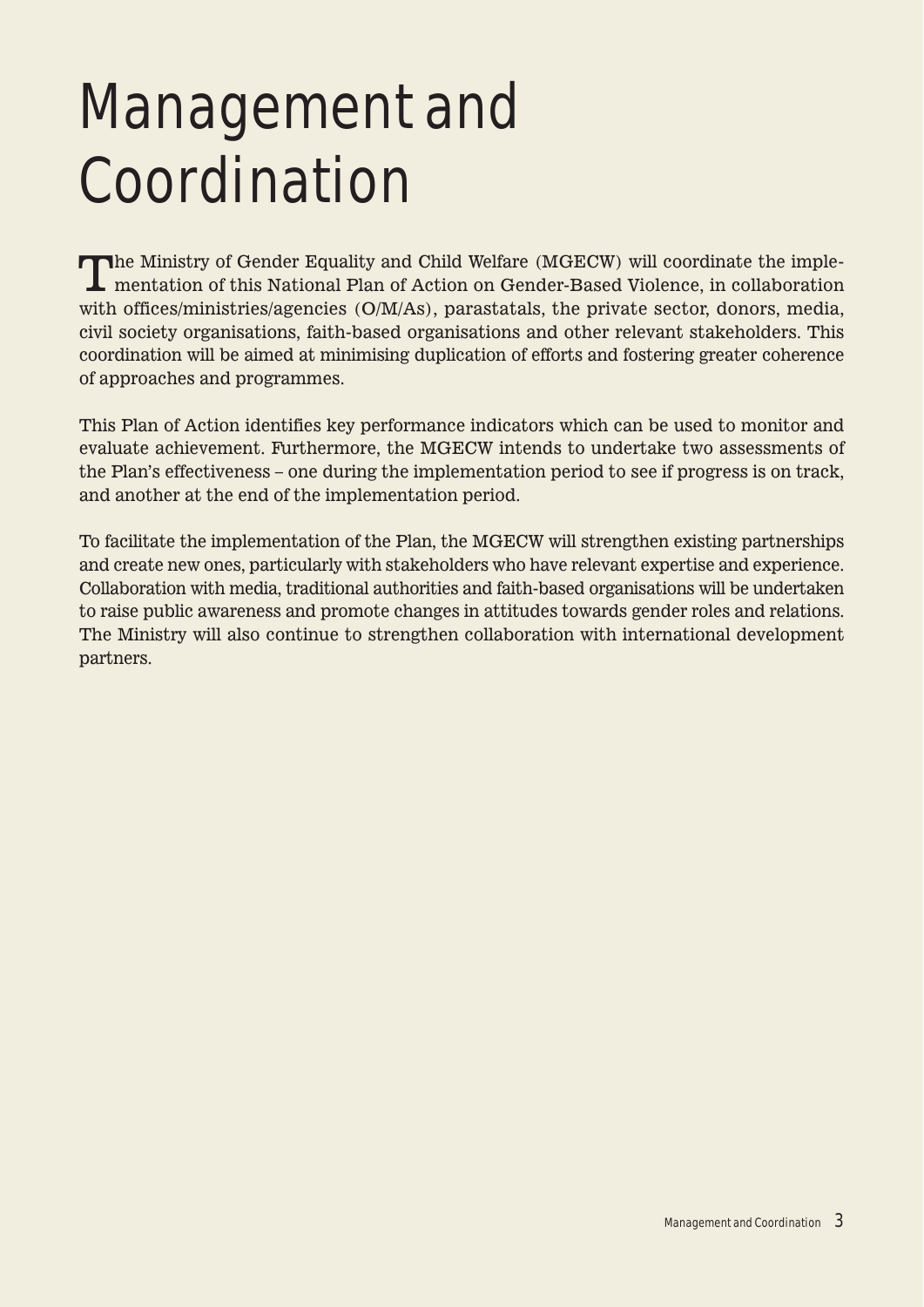





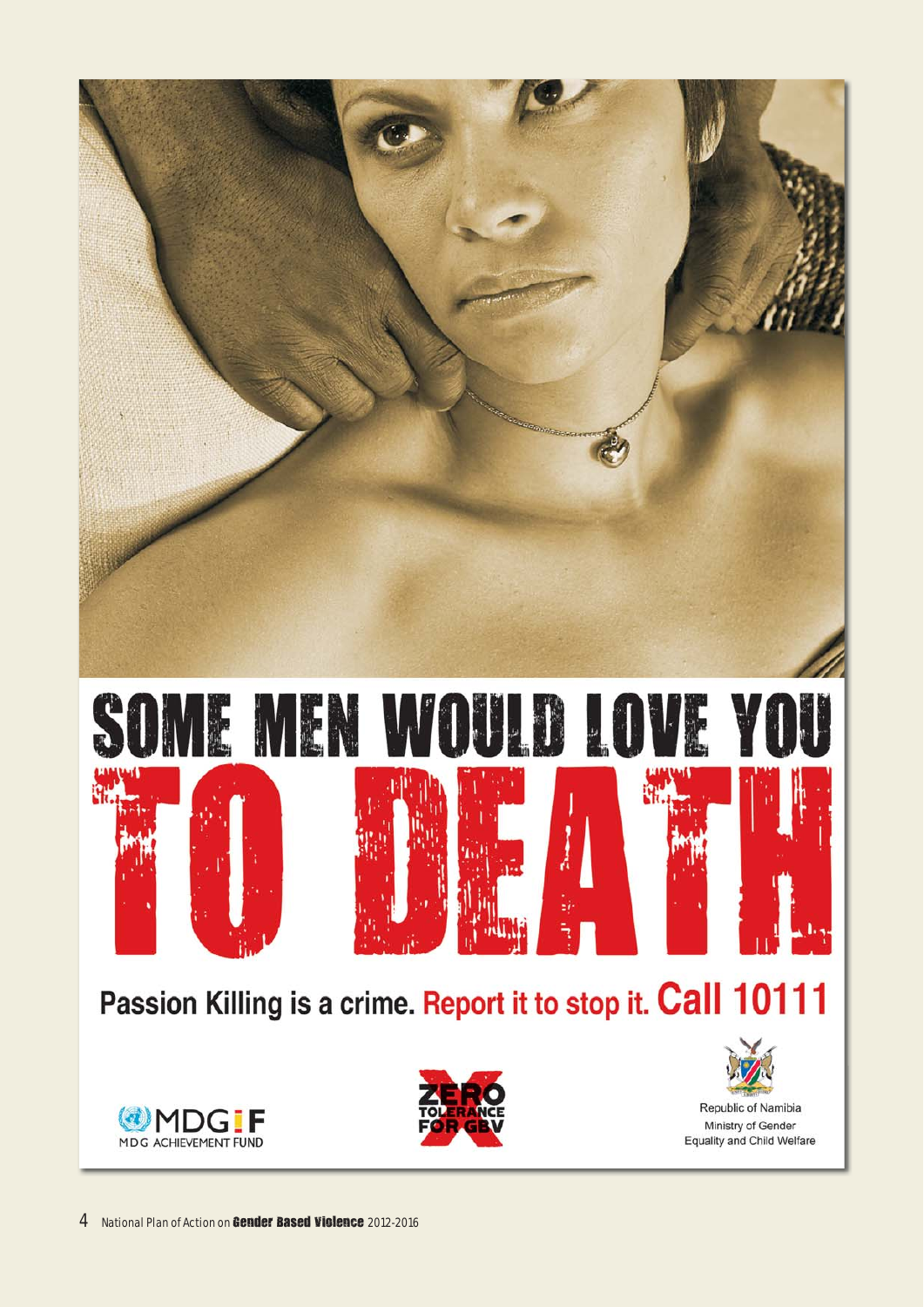# 1 Introduction

This National Plan of Action aims to institute active programmes for preventing gender-**L** based violence and to strengthen support services for survivors of such violence.

## **1.1 Definition of gender-based violence**

Drawing on the definition of gender-based violence (GBV) in the SADC Protocol on Gender and Development, <sup>1</sup> Namibia's National Gender Policy (NGP) 2010-2020 defines GBV as:

*all acts perpetrated against women, men, girls and boys on the basis of their sex, which causes or could cause them physical, sexual, psychological, emotional or economic harm, including the threat to take such acts, or to undertake the imposition of arbitrary restrictions on or deprivation of fundamental freedoms in private or public life, in peace-time and during situations of armed or other forms of conflict, or in situations of natural disasters, that cause displacement of people.*<sup>2</sup>

The NGP elaborates as follows on GBV:

*Gender-based violence refers to all forms of violence that happen to women, girls, men and boys because of the unequal power relations between them. Causes of gender-based violence include customs, traditions and beliefs, illiteracy and limited education, unequal power relations, and the low status of women. The two most common forms of gender-based violence in Namibia are rape and domestic violence, both of which disproportionately affect Namibian women more than men. However, domestic violence has a significant impact on Namibian children as well. Children in abusive homes are more likely to be abused themselves and children exposed to abusive relationships may be more likely to become abusers themselves later in life. Stalking, emotional abuse, and sexual exploitation are also linked to gender-based violence.*<sup>3</sup>

Examples of GBV in Namibia include domestic violence, rape and other forms of sexual abuse, sexual harassment at work and school, some forms of human trafficking, forced prostitution and early marriages. GBV also encompasses certain harmful traditional practices, such as when a widow is deprived of the property she shared with her husband.

<sup>1</sup> Southern African Development Community, *SADC Protocol on Gender and Development*, Johannesburg, 17 August 2008, Article 1.

<sup>2</sup> Ministry of Gender Equality and Child Welfare, *National Gender Policy (2010-2020)*, page 53.

<sup>3</sup> *Ibid*, page 29.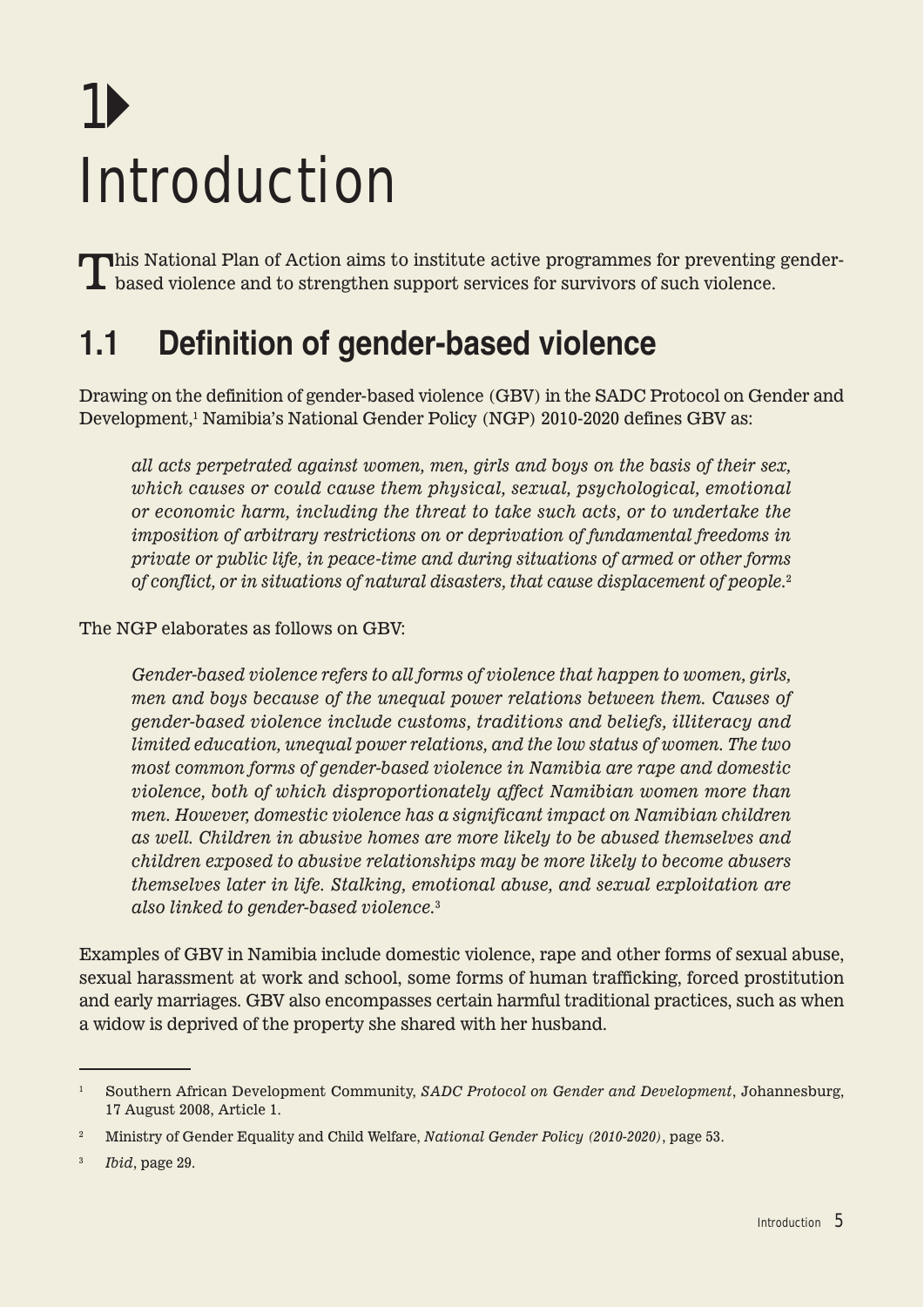## **1.2 International legal and policy context**

The prohibitions on sex discrimination in the **UN Convention on the Elimination of All Forms of Discrimination Against Women** encompass GBV. GBV has been identified by the UN CEDAW Review Committee as "a form of discrimination that seriously inhibits women's ability to enjoy rights and freedoms on a basis of equality with men".4 The **UN Convention on the Rights of the Child** requires States Parties to protect children from all forms of violence, maltreatment or exploitation, including sexual abuse.5 The **UN Declaration on the Elimination of Violence against Women** affirms that violence against women constitutes a violation of the rights and fundamental freedoms of women.6 The **Beijing Declaration and Platform for Action** calls on governments to enact or reinforce legislation to punish and redress violence against women and girls in homes, the workplace, the community and society.<sup>7</sup>

The **Protocol to the African Charter on Human and Peoples' Rights on the Rights of Women in Africa** devotes Article 4 entirely to the topic of violence against women, calling for a range of state measures to address violence which takes place "in private or public", including the punishment of perpetrators, the identification of causes of violence against women and the provision of services for survivors.8 The **SADC Protocol on Gender and Development** requires Members States to enact and enforce legislation prohibiting all forms of GBV, to ensure that perpetrators are brought to justice and to implement educational policies and programmes addressing GBV.9

## **1.3 National legal and policy context**

The starting principles for addressing GBV are contained in the **Namibian Constitution**. Article 8(1) states that "The dignity of all persons shall be inviolable," and Article 8(2) (b) states that "No person shall be subject to torture or to cruel, inhuman or degrading treatment or punishment." Article 10 stipulates that "All persons shall be equal before the law," and that "No persons may be discriminated against on the grounds of sex, race, colour, ethnic origin, religion, creed or social or economic status." In addition to the Constitution, Namibia is a signatory to the aforementioned international and regional instruments which have a bearing on GBV, and has brought into force a number of national policies and laws to combat GBV.

- 8 Assembly of the African Union, *Protocol to the African Charter on Human and Peoples' Rights on the Rights of Women in Africa*, Maputo, 11 July 2003, Article 4.
- <sup>9</sup> Southern African Development Community, *SADC Protocol on Gender and Development*, Johannesburg, 17 August 2008, Part Six, Articles 20-25.

<sup>4</sup> Committee on the Elimination of Discrimination against Women, *General Recommendation No 19 (eleventh session, 1992): Violence against women*, UN General Assembly Official Records, 1992, Doc No A/47/38, paragraph 1.

<sup>5</sup> Convention on the Rights of the Child, CRC/C/OPAC/BEL/Q/1/Add.1, 3 April 2006.

<sup>6</sup> UN Declaration on the Elimination of Violence against Women, General Assembly Resolution 48/104, dated 20 December 1993.

<sup>7</sup> Fourth World Conference on Women. *Beijing Declaration and Platform for Action,* Beijing, China: 4-15 September 1995, DPI/1766/Wom.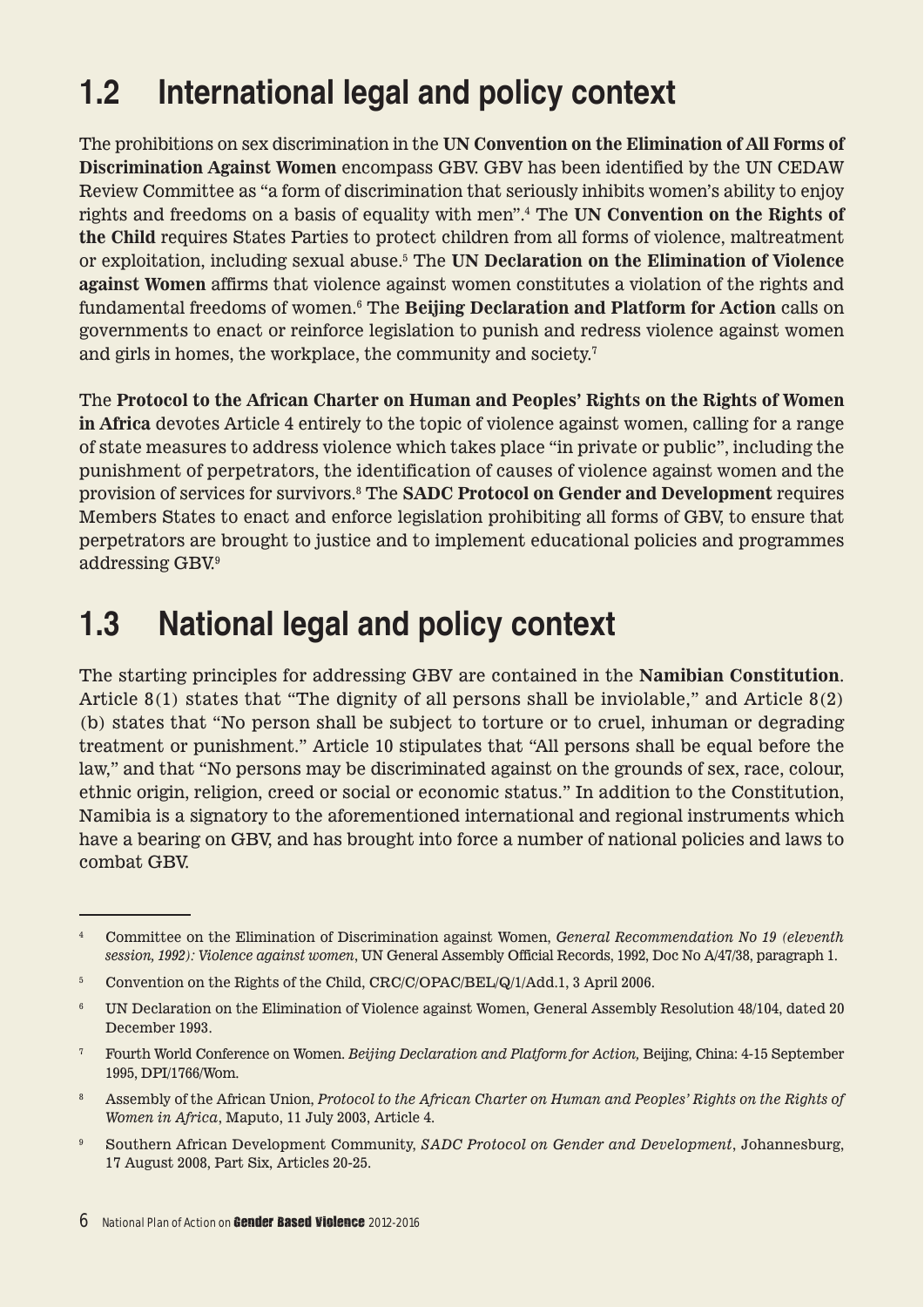#### **International and regional instruments relevant to GBV**

#### **Namibia is party to the following international instruments which are particularly relevant to GBV:**

- UN Convention on the Elimination of all Forms of Discrimination Against Women
- UN Convention on the Rights of the Child
- UN Convention on the Rights of Persons with Disabilities
- Protocol to the African Charter on Human and Peoples' Rights on the Rights of Women in Africa
- African Charter on the Rights and Welfare of the Child
- Protocol to the Convention Against Transnational Organised Crime to Prevent, Suppress and Punish Trafficking in Persons, Especially Women and Children
- SADC Protocol on Gender and Development
- Optional Protocol to the Convention on the Rights of the Child on the Sale of Children, Child Prostitution and Child Pornography

#### **Namibian policies and laws relevant to GBV**

- $\triangleright$  Vision 2030 (2004)
- National Policy on Orphans and Vulnerable Children (2004)
- Third National Development Plan (2008)
- Education Sector Policy for the Prevention and Management of Learner Pregnancy (2009)
- National Gender Policy (2010-2020) and accompanying Plan of Action (2011)
- Namibia's National Agenda for Children (2012-2016)
- Children's Act 33 of 1960 (child protection)
- Marriage Act 25 of 1961
- ▶ Combating of Rape Act 8 of 2000
- Combating of Domestic Violence Act 4 of 2003
- Criminal Procedure Amendment Act 24 of 2003 (vulnerable witnesses)
- ▶ Labour Act 11 of 2007 (sexual harassment)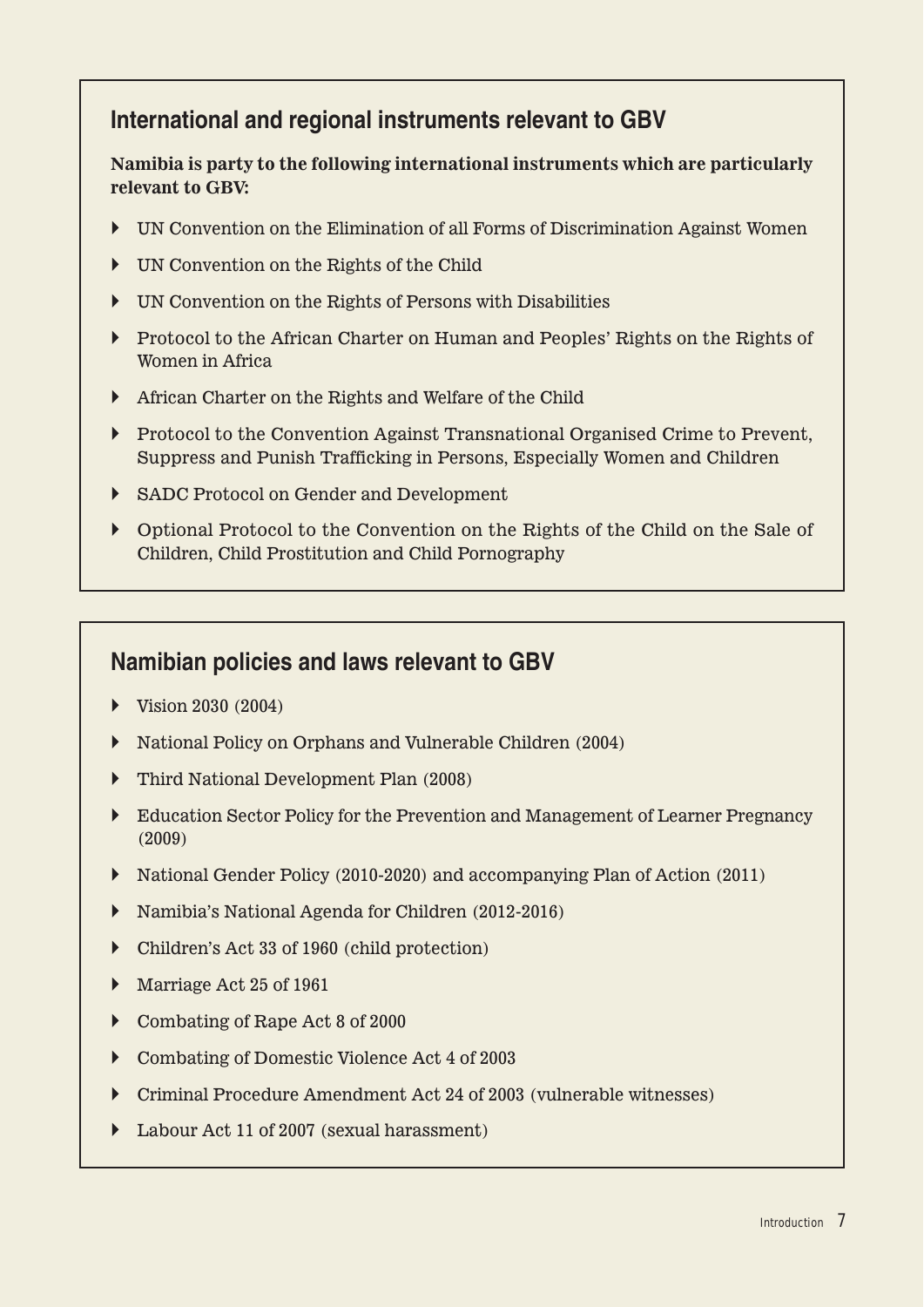# SHE SEES AN EX-BOYFRIEND **HE SEES REJECTION**



# There is no excuse for Passion Killing.<br>Watch out for the signs and seek help.

#### Report it to stop it. Call 10111 for help.





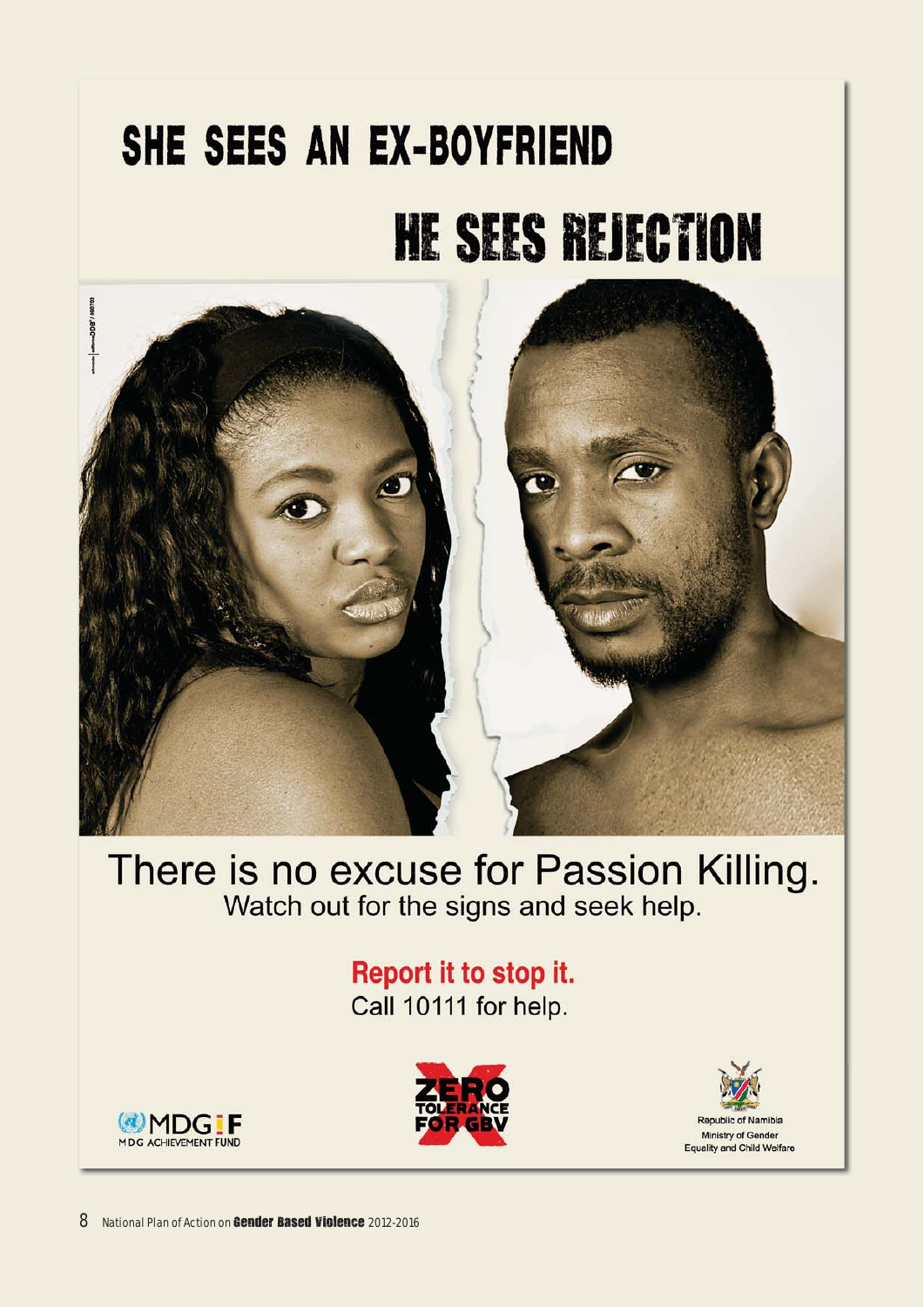# 2 Situational Analysis of Gender-Based Violence in Namibia

This National Plan of Action recognises and targets the following common or growing  $\mathsf{\mathsf{L}}$  forms of gender-based violence (GBV) in Namibia.

## **2.1 Common forms of gender-based violence**

The following section describes some of the most prevalent forms of GBV in Namibia, without attempting a comprehensive presentation of all manifestations of such violence.

### **2.1.1 Rape**

Namibia's **Combating of Rape Act 8 of 2000** has been hailed as one of the most progressive laws on rape in the world.10 This law contains a broad, gender-neutral definition of rape which covers a range of sexual acts committed in "coercive circumstances", thus moving away from requiring proof of "absence of consent" which has historically made the rape survivor feel as if she were the one on trial. The law sets stiff minimum sentences for rape, acknowledges the fact that rape can occur within marriage, and gives increased protection to children – both girls and boys. It also has a range of provisions aimed at meeting some of the needs of the rape survivor – such as increased protection for the survivor's privacy and new procedures to ensure that the rape survivor has an opportunity to place information before the court at the bail hearing.

A 2006 publication on rape in Namibia shows that during the three years for which data was assessed (2003-2005), 1 100-1 200 cases of rape and attempted rape were reported each year, amounting to about 60 reported cases per 100 000 people in Namibia. National police statistics showed that women accounted for 92-94% of the complainants in reported rape cases, while just over one-third of all victims of reported cases of rape and attempted rape were under the age of 18 years.<sup>11</sup> The number of reported rapes has not abated in more recent years. In 2008, the police recorded 939 cases of rape and 222 of attempted rape.12

<sup>10</sup> Narnia Bohler-Muller, "Valuable lessons from Namibia on the combating of rape", *South African Journal of Criminal Justice*, Vol. 14, No. 1, 2001, page 74.

<sup>11</sup> Legal Assistance Centre (LAC), *Rape in Namibia: An Assessment of the Operation of the Combating of Rape Act 8 of 2000*, Windhoek: LAC, 2006.

<sup>12</sup> Ministry of Safety and Security, *National Crime Statistics 2008*.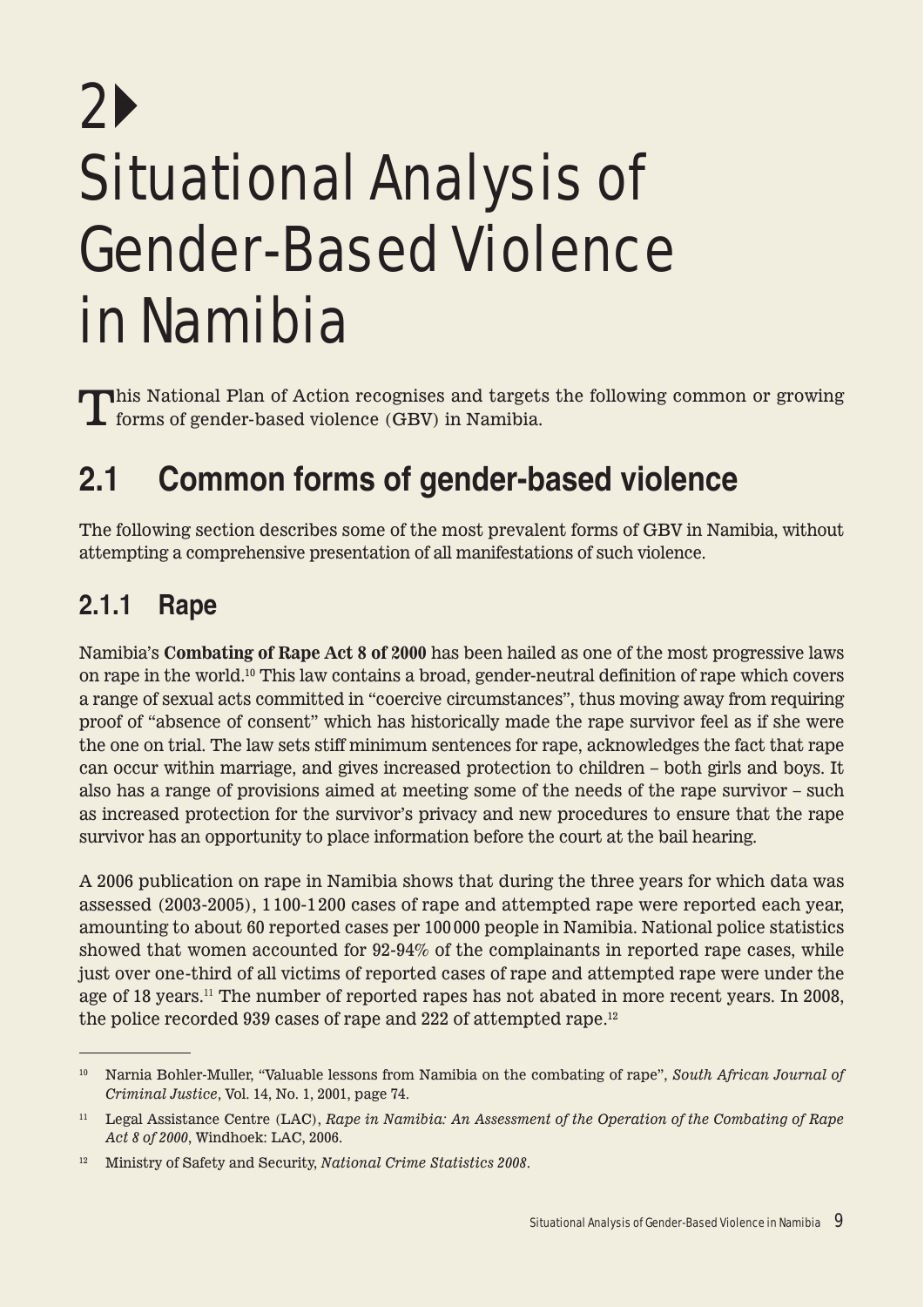A separate study on factors influencing the withdrawal of rape cases found that survivors often choose not to report criminal cases for reasons such as family pressure, shame, and threats of physical harm from the alleged perpetrator. In particular, payments of direct compensation to the survivor under customary law frequently incite case withdrawals. Compensation as an alternative to the prosecution of rape cases can take several forms. In some areas, compensation is likely to be administered by a traditional chief and be paid in the form of livestock. In other places, compensation is more likely to take the form of a sum of money that is agreed between the families of the complainant and the accused.<sup>13</sup>

### **2.1.2 Domestic violence**

Domestic violence refers to a range of violent conduct which takes place within a domestic relationship, such as between spouses, intimate partners or family members. Such violence can take the forms of physical, sexual, economic or psychological abuse; harassment; intimidation; trespass; or threats of such actions. Although both men and women can suffer domestic violence, in practice the victims and survivors are overwhelmingly women.

A study published in 1999 estimated that more than one-fifth of all violent crime reported to police in Namibia occurs within the context of domestic relationships.14 A Windhoek-based study published in 2003, based on data collected in 2001, found that over one-third of everpartnered women had experienced physical or sexual violence (or both) from an intimate partner at some point in their lives, with about 20% experiencing physical or sexual violence from a partner during the 12 months prior to fieldwork.15 More recently, a 2007-08 study based on data from eight Namibian regions found that 41% of the female respondents and 28% of the male respondents had experienced physical or sexual violence from an intimate partner at some point during the previous seven or eight years, while 16% of females and 4% of males reported that they had suffered injuries as a result of physical or sexual violence from an intimate partner during the last 12 months.16

There have been numerous cases in Namibia where violence between intimate partners ends with the murder of one of them, sometimes followed by the suicide of the abuser. Such murders sometimes arise from jealousy or revenge, or a refusal on the part of the abuser to accept the end of a sexual relationship.

Namibia has enacted national legislation to address domestic violence. The **Combating of Domestic Violence Act 4 of 2003** provides a broad definition of domestic violence, and establishes

<sup>13</sup> Legal Assistance Centre (LAC), *Withdrawn: Why complainants withdraw rape cases,* Windhoek: LAC, 2009.

<sup>14</sup> Legal Assistance Centre (LAC) and Law Reform and Development Commission (LRDC), *Domestic Violence Cases Reported to the Namibian Police: Case Characteristics and Police Response,* Windhoek: LAC and LRDC, 1999.

<sup>15</sup> Ministry of Health and Social Services (MoHSS), *An Assessment of the Nature and Consequences of Intimate Male-Partner Violence in Windhoek, Namibia: A sub-study of the WHO Multi-Country Study on Women's Health and Domestic Violence*, Windhoek: MoHSS, 2003.

<sup>16</sup> Social Impact Assessment and Policy Analysis Corporation (SIAPAC), *Knowledge, Attitudes and Practices Study on Factors that may Perpetuate or Protect Namibians from Violence and Discrimination: Caprivi, Erongo, Karas, Kavango, Kunene, Ohangwena, Omaheke and Otjozondjupa Regions*, Windhoek: Ministry of Gender Equality and Child Welfare, 2008.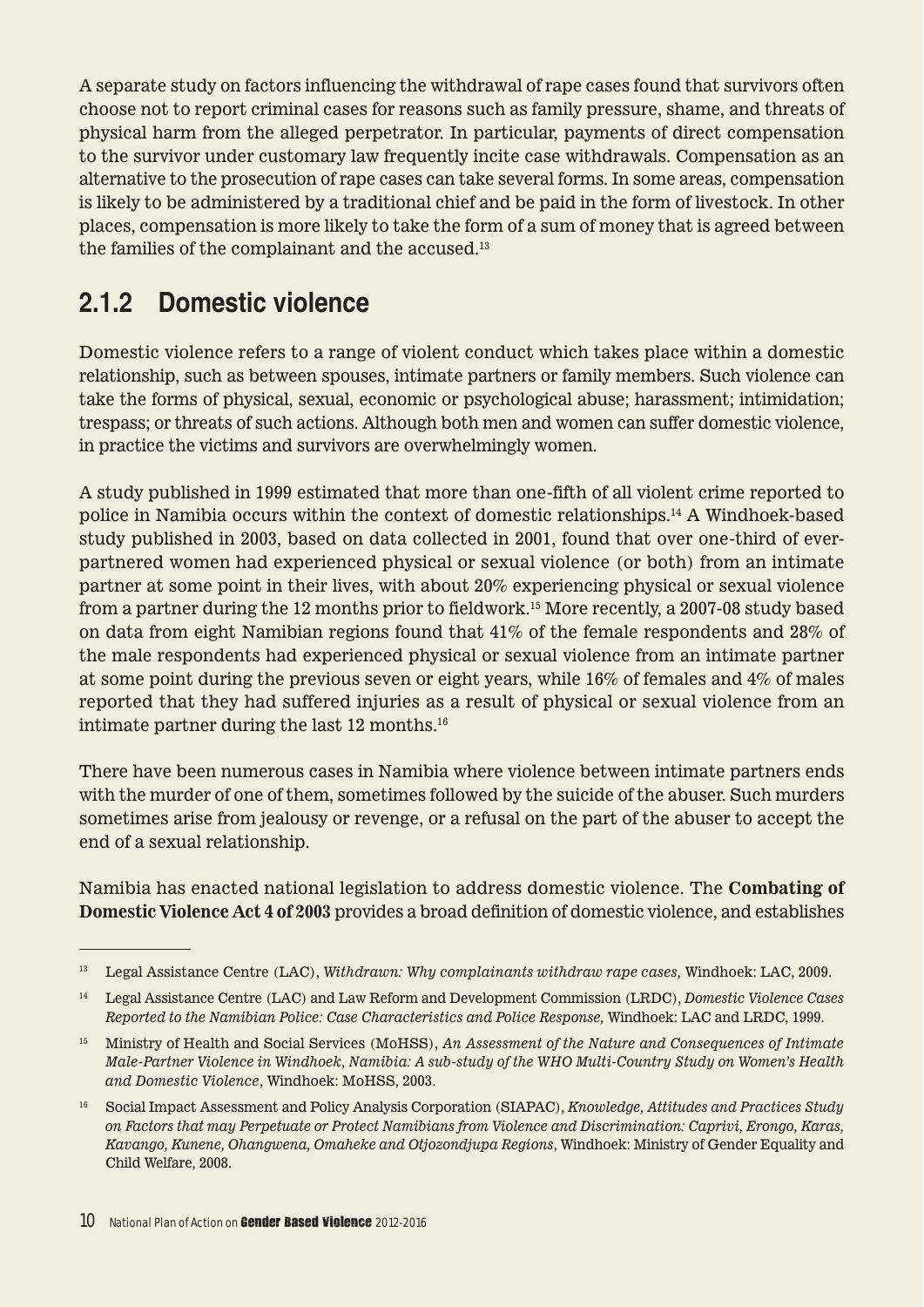a simple, free procedure for obtaining a protection order from a magistrate's court which directs the abuser to stop the violence. It can also prohibit the abuser from having any contact with the victim, or order the abuser to temporarily leave a common residence. A study by the Legal Assistance Centre examining this Act's implementation found that by the end of 2008 (five years after the Act came into force), every magistrate's court in the country had received at least one application for a protection order, while there was an average of over 900 protection order applications per year nationwide during 2006-2008.

The forthcoming **Child Care and Protection Bill** will replace the current **Children's Act 33 of 1960** with strengthened provisions aimed at protecting children from abuse and neglect by parents or caretakers. When cases involving domestic violence are prosecuted, provisions enacted by the **Criminal Procedure Amendment Act 24 of 2003** can be applied to help reduce the trauma of court testimony for vulnerable witnesses.

### **2.1.3 Sexual harassment**

The **Labour Act 11 of 2007** prohibits direct or indirect sexual harassment of an employee in any employment decision or in the course of employment. The Act covers two types of sexual harassment: conduct which the employee has indicated that he or she finds unwelcome; and conduct that any reasonable person would find unacceptable. It is illegal for employers to engage in sexual harassment of their employees. Employers are also expected to take reasonable steps to make employees safe from sexual harassment by their co-workers.

In the educational setting, the **Code of Conduct for the Teaching Service** states that teachers may not become involved in any form of romance or sexual relations with a learner or sexually harass or abuse a learner. The **General Rules of Conduct for Learners** say that learners must respect the dignity, person and property of teachers, other learners and members of the public.

## **2.1.4 Forced marriages**

Despite Article 14(2) of the **Namibian Constitution**, which provides that marriage shall be entered into only with free and full consent of the intending parties, forced marriages still pertain. Forced marriages are marriages performed under duress without the full consent or free will of the two parties. Duress may include physical and emotional pressure, trickery, deception, abduction, concession, fear and inducements. Forced marriage is reportedly a practice in some communities in Namibia.17

Many cases of forced marriage involve young women being married to older men. Forced marriages can also take the form of "levirate and sororate unions", informally known as "widow inheritance". This refers to the customary practice whereby a widow is compelled to marry a relative of the deceased husband. Its original intent was to ensure that the deceased's

<sup>17</sup> See, for example, Prisca N Anyolo, "Children in polygynous marriages from a customary perspective" in Oliver C Ruppel, ed, *Children's Rights in Namibia,* Windhoek: Konrad Adenauer Foundation, 2009, pages 261-262; *Violence is not our culture! Women claiming their rights in Caprivi Region*, Windhoek: Women's Leadership Centre, 2010.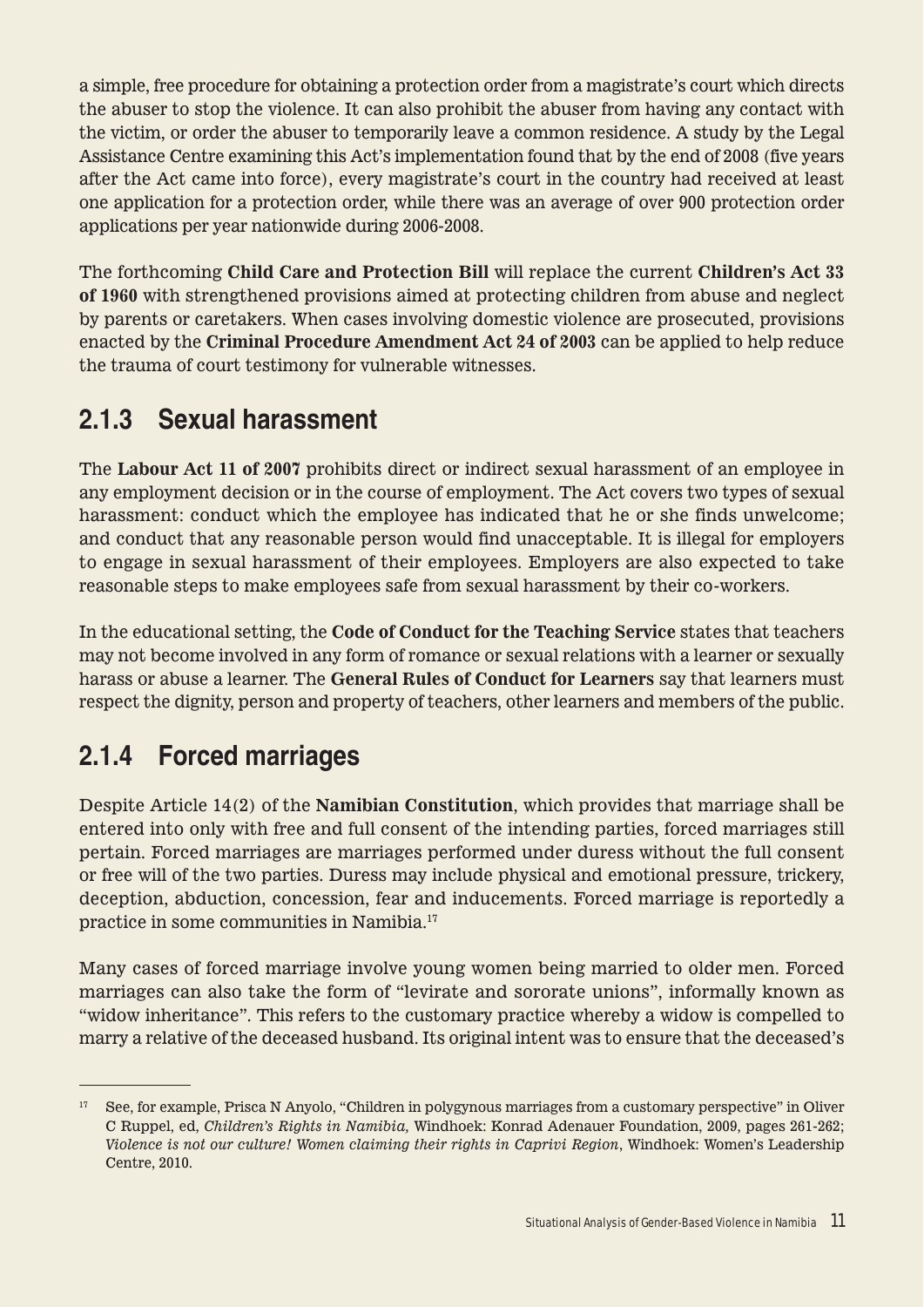surviving spouse and children would be taken care of. Although this practice has declined in some parts of Namibia, such unions are still common in some communities.18 This practice is not necessarily problematic if it takes place with the full and informed consent of the surviving spouse, in the absence of any threats of physical or economic coercion – but this is not always the case.

Forced marriages of children and vulnerable adults may involve one or more criminal offences, such as assault, kidnapping, rape or false imprisonment. The forced marriage of a child is a child protection issue because it can involve non-consensual and underage sex and emotional or physical abuse.

The **Marriage Act 25 of 1961** sets 18 years as the minimum age for civil marriage, while the anticipated **Recognition of Customary Marriages Bill** is expected to apply the same minimum age to customary marriages.19 The forthcoming **Child Care and Protection Bill** will make it a crime to give a child in marriage or engagement without the consent of the child and the child's parent or guardian.

## **2.2 Vulnerable groups**

### **2.2.1 Children and youth**

In 2008, "*abuse and violence*" was the second most common reason that children approached LifeLine/ChildLine Namibia for assistance, after general requests for information; about 17% of the 12 000 children who contacted this service by telephone or in person sought help with a problem related to abuse or violence.20

According to the "Knowledge, Attitudes and Practices" (KAP) study conducted in 2007, 61% of the respondents in eight Namibian regions felt that it was common in their communities for children to be slapped or caned, and 37% thought that it was common for children to be seriously physically abused. This study also found that more than one-third of the households surveyed reported that a child in the household had suffered from excessive physical discipline.<sup>21</sup>

<sup>18</sup> See, for example, Debie Lebeau, Eunice Iipinge and Michael Conteh, *Women's Property and Inheritance Rights in Namibia*, Windhoek: Multi-Disciplinary Research and Consultancy Centre, Gender Research and Training Programme and Department of Sociology, Windhoek: University of Namibia, 2004, pages 42-43; Debie LeBeau, "In Small Things Stolen: The Archeology of Inheritance versus Property-grabbing in Katutura" in Legal Assistance Centre (LAC), *The Meaning of Inheritance; Perspectives on Namibian inheritance practices*, Windhoek: LAC, 2005, pages 117-119; *Makono v Nguvauva* 2003 NR 138 (HC).

<sup>&</sup>lt;sup>19</sup> Data on marriages of children below the age of 15, calculated from data collected for the Namibia Demographic and Health Survey 2006-07, is available in *The Adolescent Experience In-Depth: Using Data to Identify and Reach the Most Vulnerable Young People: Namibia 2006/07,* New York: Population Council, 2009, pages 37-38.

<sup>20</sup> Child Helpline International, *Connecting to Children: A compilation of child helpline 2008 data* (7th edition), Amsterdam: Child Helpline International, 2009, page 188.

<sup>21</sup> Social Impact Assessment and Policy Analysis Corporation (SIAPAC)*, Knowledge, Attitudes and Practices Study on Factors that may Perpetuate or Protect Namibians from Violence and Discrimination: Caprivi, Kunene, Ohangwena, and Otjozondjupa Regions (Final Report),* Windhoek: Ministry of Gender Equality and Child Welfare, 2007.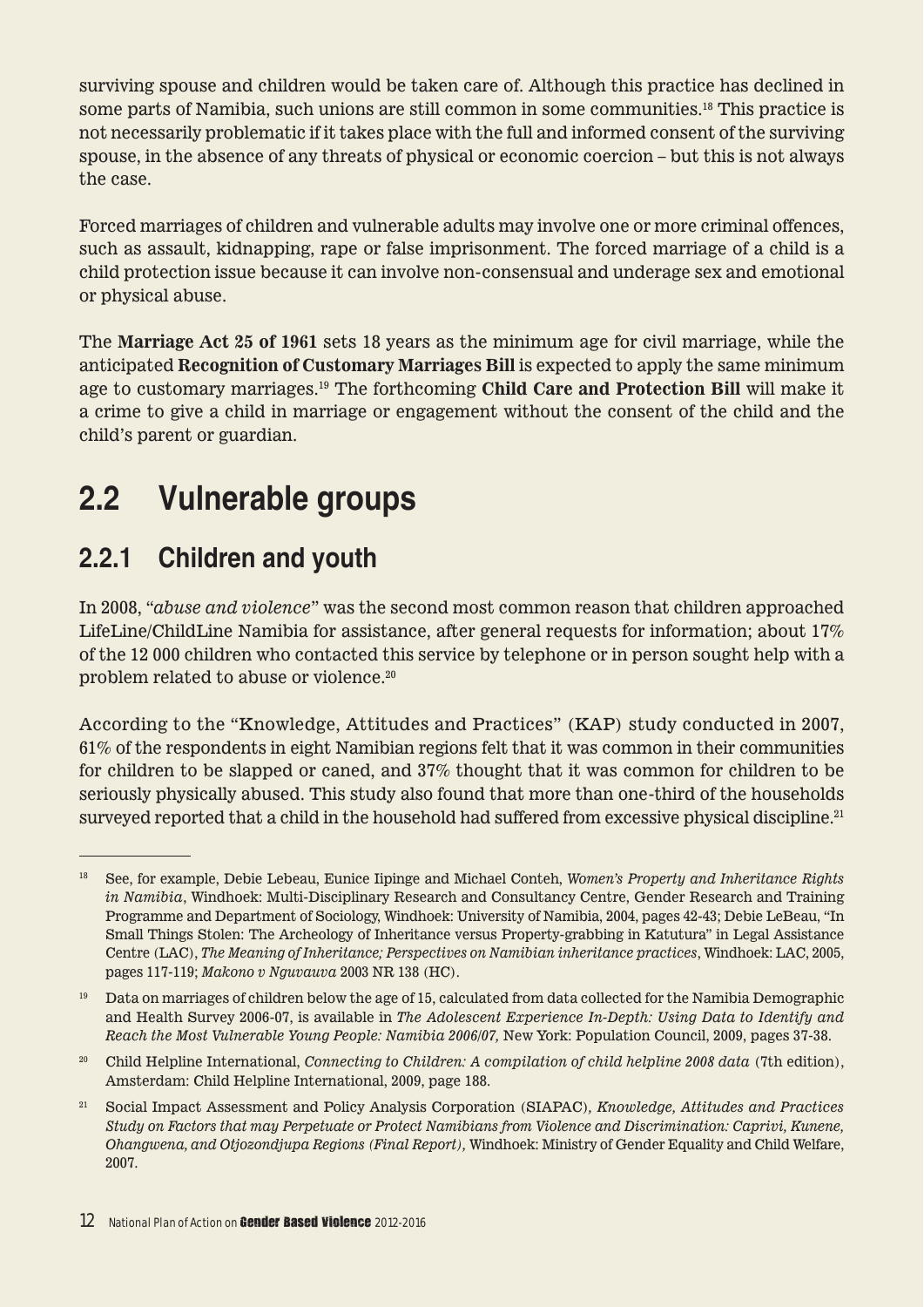As another indication of the scope of the problem, children's court statistics show that in Windhoek alone, an average of 237 children are removed from their homes each year by court order because of abuse or neglect and placed in alternative care.<sup>22</sup>

The 2004 Namibia School-based Student Health Survey found that one-fifth (20%) of all the students surveyed had been physically forced to have sexual intercourse, with no differences between males and females on this score.<sup>23</sup> A 2006 Namibian study found that one out of four (25%) of the 10- to 14-year-old respondents in the sample had experienced one or more forms of sexual abuse by a parent or caregiver, as well as 15% of the 15- to 24-year-olds.24 A 2007 study also found that many orphans and vulnerable children experience abuse and maltreatment in their homes, particularly from their caregivers, including abusive forms of punishment, sexual abuse and emotional abuse. Particular problems were noted where the caregiver was a stepparent.25 Sexual initiation practices are also a concern for some children in some Namibian cultures.26

Children and youth are particularly vulnerable in many ways. Young people between the ages of 10 and 14 years usually enter puberty and begin their transition out of childhood. This time often brings greater responsibility within the home, and exposes girls in particular to societal pressures to enter marriage, sexual relations and childbearing. The National Demographic and Health Survey 2006-07 found that 15.4% of teenagers aged 15-19 years in Namibia had already begun bearing children.27 Furthermore, in 2010, 1 493 girls were reported to have dropped out of school due to pregnancy – a figure which probably understates the true picture.28 Child and youth alcohol use and abuse is another factor of concern. A 2006 study found that about one out of ten 10- to 14-year-olds in the survey had already started using alcohol, as well as about three out of ten 15- to 24-year-olds. In both age groups, 6% of those who had tried alcohol were already drinking daily.<sup>29</sup> In addition to affecting children's health, alcohol abuse tends to increase vulnerability to violence and to earlier and riskier sexual activity.

- <sup>27</sup> Ministry of Health and Social Services (MoHSS), *Namibia Demographic and Health Survey 2006-07*, Windhoek: MoHSS, 2008, pages 50-51.
- <sup>28</sup> Education Management Information System, *Education Statistics 2010*, Windhoek: Ministry of Education, 2011.
- 29 UNICEF, *Knowledge, Attitudes, Practice and Behaviour Study in Namibia: Key Findings*, Windhoek: UNICEF, 2006, pages 20-21.

<sup>22</sup> Statistics provided by Windhoek Children's Court, March 2009.

<sup>23</sup> Ministry of Health and Social Services (MoHSS), *Report on the Namibia School-Based Student Health Survey 2004*, Windhoek: MoHSS, 2008. This study included information collected from 6 367 Namibian learners in grades 7-9.

<sup>24</sup> UNICEF Consultancy, *Knowledge, Attitudes, Practice And Behaviour Study*, Report by Research Facilitation Services, Windhoek, August 2006. The sample included 1 000 respondents in total; 318 10- to 14-year-olds, 372 15- to 19-year-olds still in school, 160 15- to 24-year-olds out of school and 150 adults 30 years of age and older.

<sup>25</sup> Legal Assistance Centre (LAC), *'I just want to have a good life': OVC and human rights in five regions of Namibia*, Windhoek: LAC, undated. The study involved 250 individual interviews with OVC aged 9 to 16 (54% males and 46% females) in five regions (Caprivi, Karas, Kavango, Khomas and Omusati) supplemented by focus group discussions with another 250 OVC in the same age range.

<sup>26</sup> See, for example, Elizabeth !Khaxas, *Women's rights, violent and oppressive cultural practices and HIV/AIDS: A case study of the Caprivi Region in Namibia,* Windhoek**:** Women's Leadership Centre, 2006.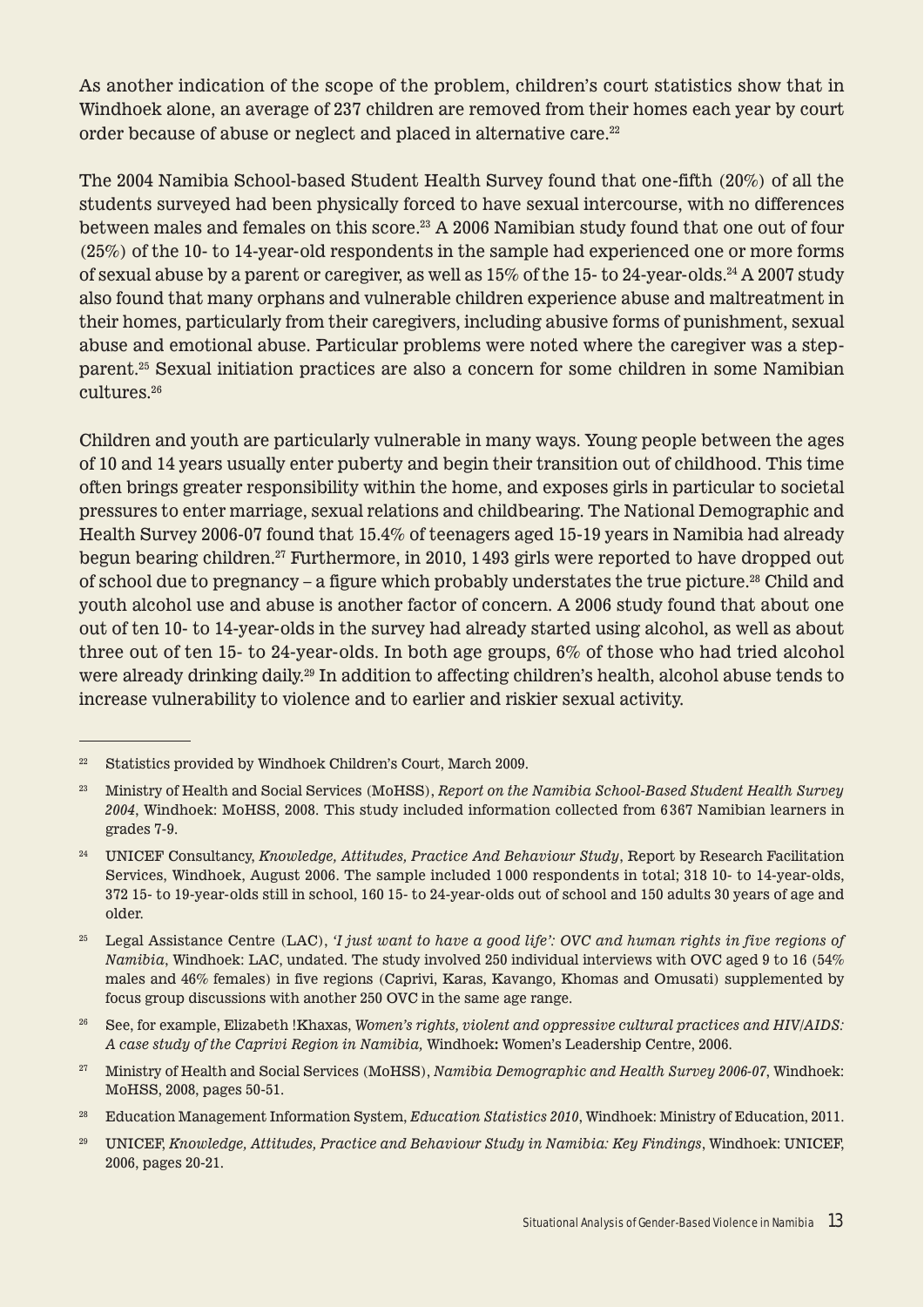Economic vulnerability is also a concern. Persons between the ages of 15 and 34 years constitute the age group hardest hit by unemployment in Namibia, with an average unemployment rate of almost 60%; the youngest people within this age bracket are the most affected, with an unemployment rate of 83.6% for 15- to 19-year-olds and 67.4% for 20- to 24-year-olds.30 This is a factor which makes these young people more vulnerable to exploitation.

However, there is limited information about gender dynamics and forms of GBV among children and youth.

### **2.2.2 Persons with disabilities**

While there is little information about GBV against persons with disabilities, there are some indicators that this is another very vulnerable group. A study of rape in Namibia published in 2006 found that 3% of the 409 rape dockets examined involved persons with disabilities as complainants. The majority of the complainants in this category were female, and the most frequent form of disability in these cases was mental disability. Most of the complainants with disabilities were young, between the ages of 12 and 22 years. In half of these cases, the perpetrators were reportedly known to the rape victims, with relationships ranging from stepfathers to landlords of the complainants.

Persons with disabilities are likely to be more vulnerable to rape than others for many reasons, the most obvious one being that they often have less capability for physical self-defence. Other sources of vulnerability may include difficulty in reporting rape due to communication problems, a greater amount of dependence on other people for care (who may in some cases take advantage of this situation), or the lack of a caretaker to protect them from harm. Persons with disabilities may also be hampered in laying charges. Furthermore, even when charges are laid, the fact of the disability may interfere with the ability to provide convincing evidence of a rape. For instance, a blind victim cannot provide a description of a rapist's appearance, and a mentally disabled victim is unlikely to be a credible witness.

Anecdotal evidence indicates that the extent of GBV against persons with disabilities is likely to be much larger than reported cases would indicate. Because persons with disabilities often find themselves isolated from mainstream society, and because some forms of disability may interfere with the ability to communicate, such persons may endure sexual abuse for longer periods of time than others before it comes out into the open. Persons with mental disabilities or disorders in particular may face other forms of abuse or neglect by their caretakers, either at home or in institutional care.31

<sup>30</sup> Ministry of Labour and Social Welfare (MoLSW), *Namibia Labour Force Survey 2008*, Windhoek: MoLSW, 2010, page 65.

<sup>31</sup> Legal Assistance Centre (LAC), *Rape in Namibia: An Assessment of the Operation of the Combating of Rape Act 8 of 2000*, Windhoek: LAC, 2006.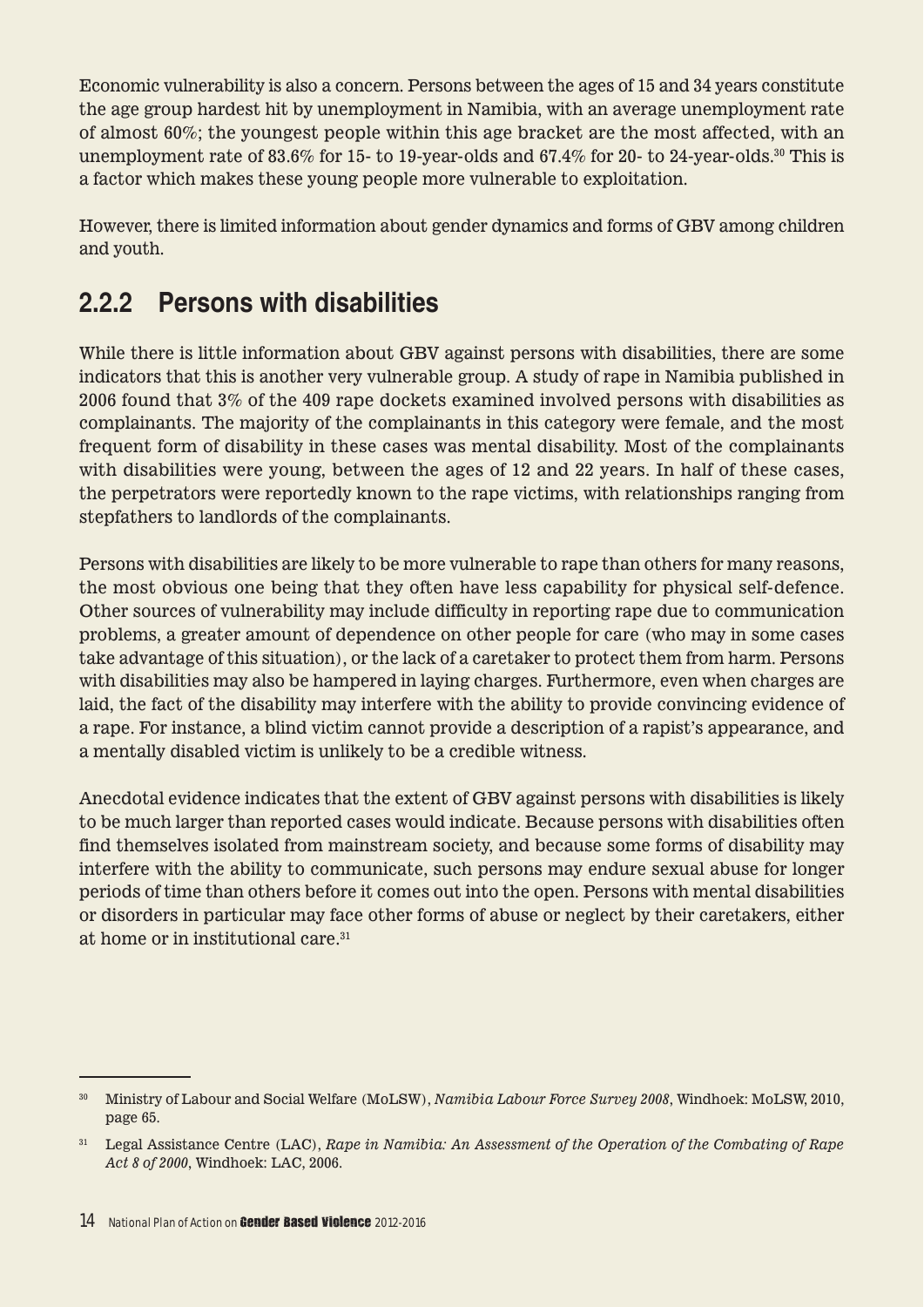## **2.3 Related problems**

#### **2.3.1 Trafficking in persons**

The **Namibian Constitution** prohibits slavery, servitude and forced labour, and protects children under the age of 16 years from hazardous work that would conflict with their education. Trafficking in persons has been criminalised in the **Prevention of Organised Crime Act 29 of 2004**, although its provisions are not comprehensively in consonance with international conventions and protocols. Provisions which focus on offences relating to child trafficking and assistance to victims of such trafficking are contained in the **Child Care and Protection Bill**. The **Labour Act 11 of 2007** forbids all forced labour and various forms of exploitative child labour.

Namibia is obligated by a number of international agreements to take action against trafficking, and particularly against trafficking of children. For example, the **SADC Protocol on Gender and Development** requires Member States to adopt legislative provisions to prevent human trafficking and institute mechanisms to eliminate human trafficking networks by 2015. The **African Union Protocol on the Rights of Women in Africa** calls on Member States to prevent human trafficking, protect vulnerable women and punish perpetrators. The **UN Convention on the Rights of the Child** and its **Optional Protocol on the Sale of Children, Child Prostitution and Child Pornography** stipulate that child trafficking must be prevented and that States Parties must protect children from economic exploitation and any work likely to interfere with their education or development. The **UN Convention against Transnational Organised Crime**  covers all criminal activities by organised criminal groups operating across national borders, while its **Protocol to Prevent, Suppress and Punish Trafficking in Persons, Especially Women and Children** addresses trafficking in persons specifically.

International law defines trafficking in persons as the use of force, threats, fraud, deception or other coercive means, to recruit, transfer, harbour or receive another person for the purposes of exploitation, including sexual exploitation and prostitution.32 Child trafficking means involvement in moving children from one place to another for a variety of exploitative purposes, including sexual exploitation and forced labour. It can involve moving children between different countries or from place to place within one country. The victim's consent is irrelevant, and coercion or deception need not be present.<sup>33</sup>

Trafficking is a growing problem in the world because of factors like poverty, conflict, natural disasters, crime, social violence and corruption, which can leave children and their families desperate and vulnerable to trafficking. Southern Africa remains a fertile ground for traffickers who capitalise on poverty, minimal access to health and education, gender inequality, unemployment and the ravages of the HIV/AIDS pandemic. Namibia is believed to

<sup>32</sup> Protocol to Prevent, Suppress and Punish Trafficking in Persons, Especially Women and Children, supplementing the United Nations Convention Against Transnational Organised Crime, Article 3.

<sup>33</sup> See D Kassan, "Chapter 18: Trafficking in Children" in CJ Davel and AM Skelton, eds, *Commentary on the Children's Act*, Cape Town: Juta, 2008.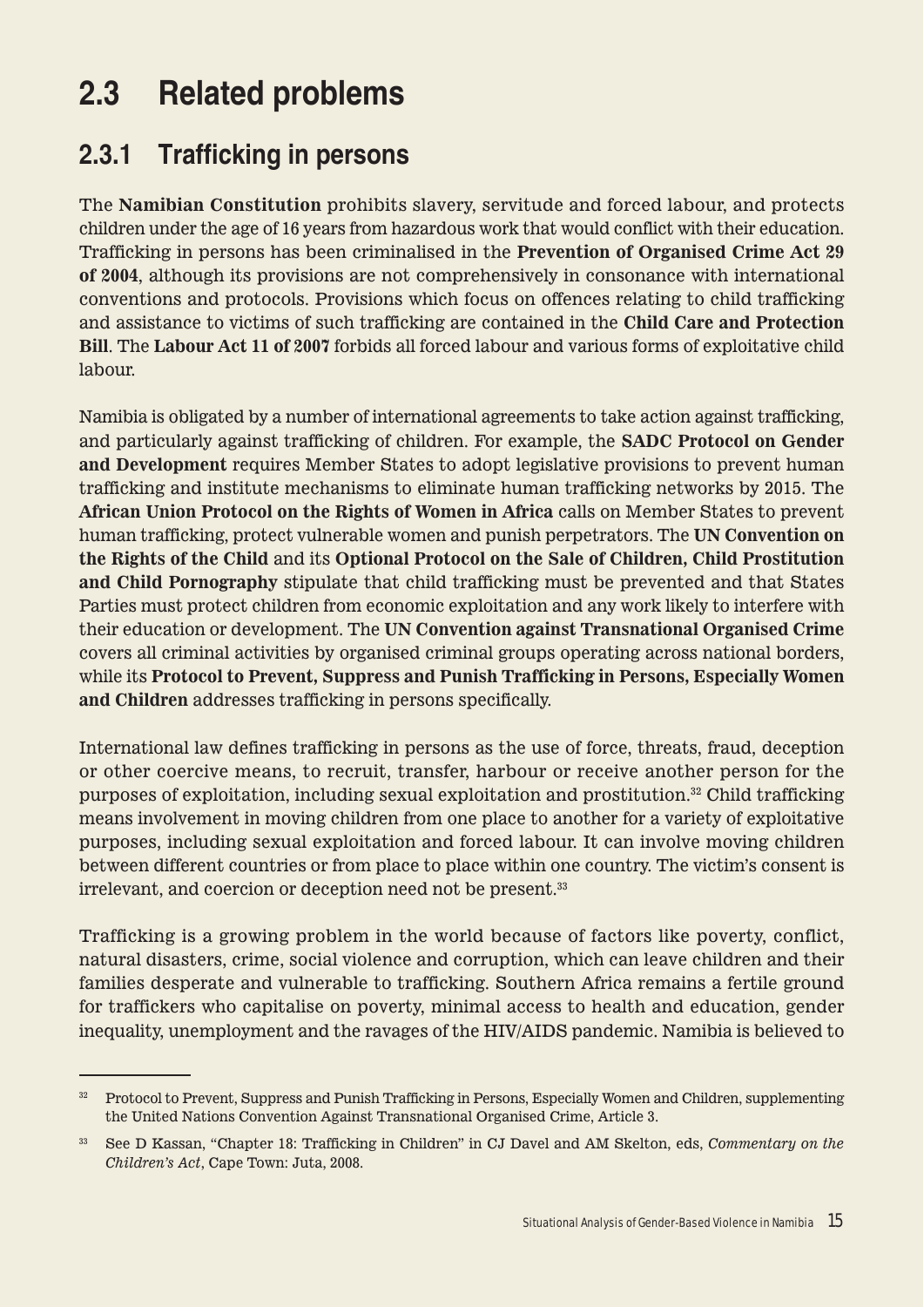be a country of origin, transit and destination for foreign and Namibian people subjected to trafficking for forced labour and prostitution.34

Studies of trafficking have not identified large numbers of trafficked persons, but anecdotal evidence indicates that this is a well-hidden problem which may be mushrooming.35 Cases which have been identified indicate that both males and females are being trafficked, although the patterns of exploitation may be different for the different sexes, with girls and women being more likely to be trafficked for domestic labour or sexual exploitation and boys and men for purposes such as farm labour. While human trafficking is mostly viewed as a cross-border activity, local studies have identified some trafficking activities within the borders of Namibia.



#### **2.3.2 Baby-dumping**

Baby-dumping refers to abandoning an infant without care, exposing the child to danger or death. It may entail more active attempts to harm or kill the infant. There is no evidence to indicate that girl babies or boy babies are being particularly targeted for baby-dumping, meaning that baby-dumping does not technically fall within the definition of GBV. However, the problem does have significant gender dimensions, usually being committed by the mother, but often linked to fathers' refusals to support the babies. Baby-dumping is often connected to post-natal depression.36

<sup>34</sup> Ministry of Gender Equality and Child Welfare (MGECW), *A Baseline Assessment Of Human Trafficking In Namibia: A Nationally Representative Qualitative Assessment*, Windhoek: MGECW, 2009.

<sup>35</sup> Dr ME Terry and Dr DS Cownie, *Discussion document on Child Labour in Namibia*, Windhoek: Ministry of Labour and Social Welfare, March 2007; I Sechogele, *Baseline Survey: Investigating Sexual Exploitation and Trafficking of Women and Children at the Oskikango Border Post*, Windhoek: National Social Marketing Programme, 2008; Ministry of Gender Equality and Child Welfare (MGECW), *A Baseline Assessment of Human Trafficking in Namibia: A Nationally Representative Qualitative Assessment*, Windhoek: MGECW, 2009.

<sup>36</sup> D Hubbard, *Baby Dumping and Infanticide: Monograph No 1*, Windhoek: Legal Assistance Centre, 2008.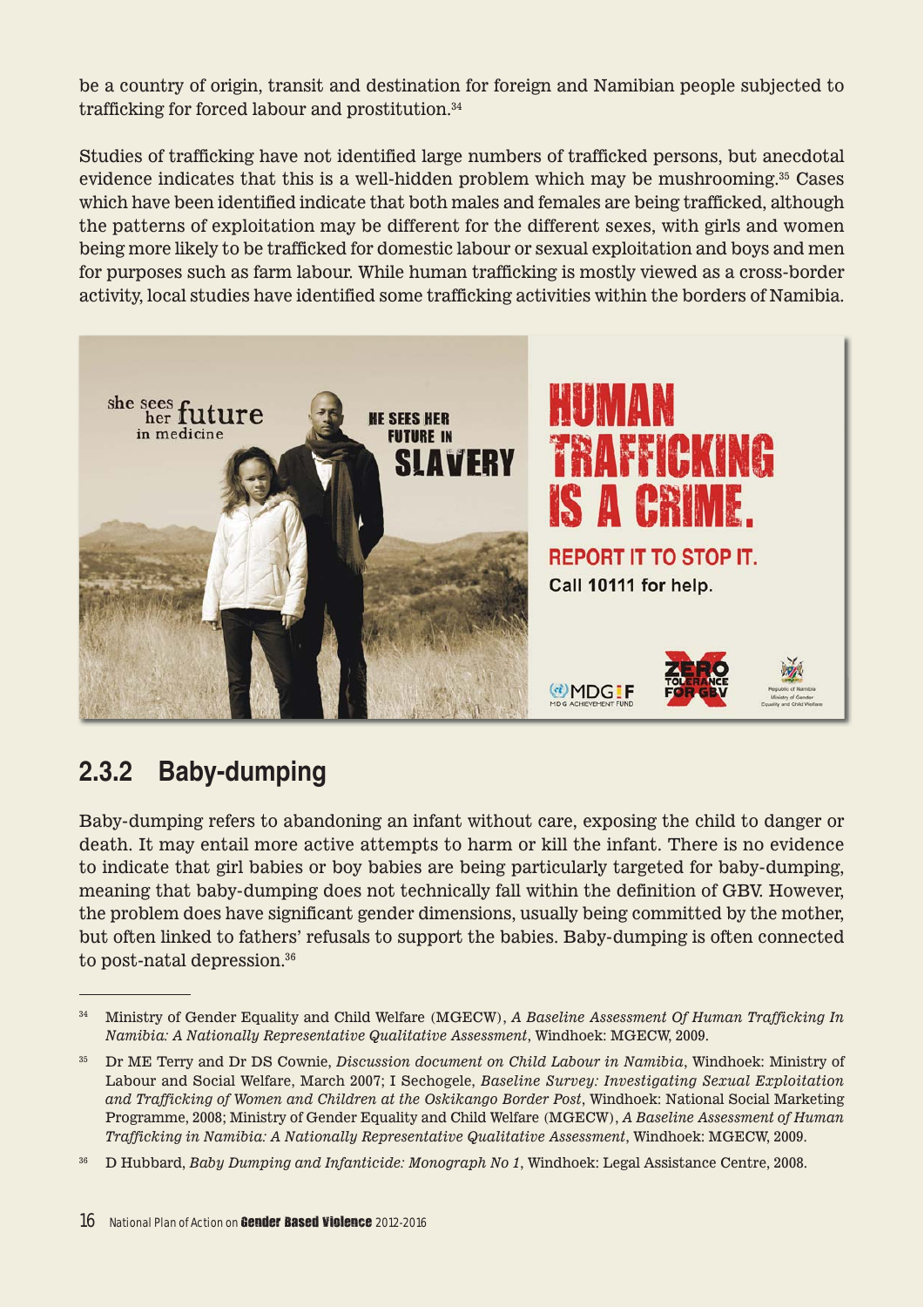Namibia lacks accurate figures on the incidence of infanticide (which is not recorded separately from other murders), but prosecutions of infanticide are usually linked with charges of concealment of birth, incidences of which have risen from 6 cases in 2003 to 23 cases in 2007.37

In 2011 the MGECW and the Ministry of Youth, National Service, Sport and Culture (MYNSSC), with the financial and technical support of UNICEF, conducted a multiple choice text message survey to find out more about public attitudes on baby-dumping. Babydumping was listed as the most likely response to an unwanted pregnancy. The public responses indicated that the top three reasons people dump babies are because the father denies paternity, because the mother is still a student and because the mother does not know about alternatives such as foster care and adoption. The three key means to address baby-dumping reported in this survey all related to the need



for increased awareness on contraceptives, alternatives such as foster care and adoption, and legal grounds for abortion. The results suggest that men need to be encouraged to help address the problem of baby-dumping, and that learners and students in particular should be targeted with information about alternatives to baby-dumping and options for continuing their education after becoming parents.38

The **Child Care and Protection Bill** contains provisions which would facilitate the establishment of "safe havens" for unwanted babies, and provides safeguards against the misuse of such facilities.

The **Maintenance Act 9 of 2003** provides that both parents have a legal duty to maintain their children, regardless of their marital status and the provisions of customary law. Improved enforcement and education around this law could help prevent baby-dumping to the extent that the crime is caused by fathers' refusal to contribute to the child's welfare.

<sup>37</sup> *Ibid.* 

<sup>38</sup> Ministry of Gender Equality and Child Welfare, Ministry of Youth, National Service, Sport and Culture, UNICEF and Legal Assistance Centre, internal report on the results of the national multiple choice text message survey on baby-dumping, 2011 (publication of results forthcoming in 2012).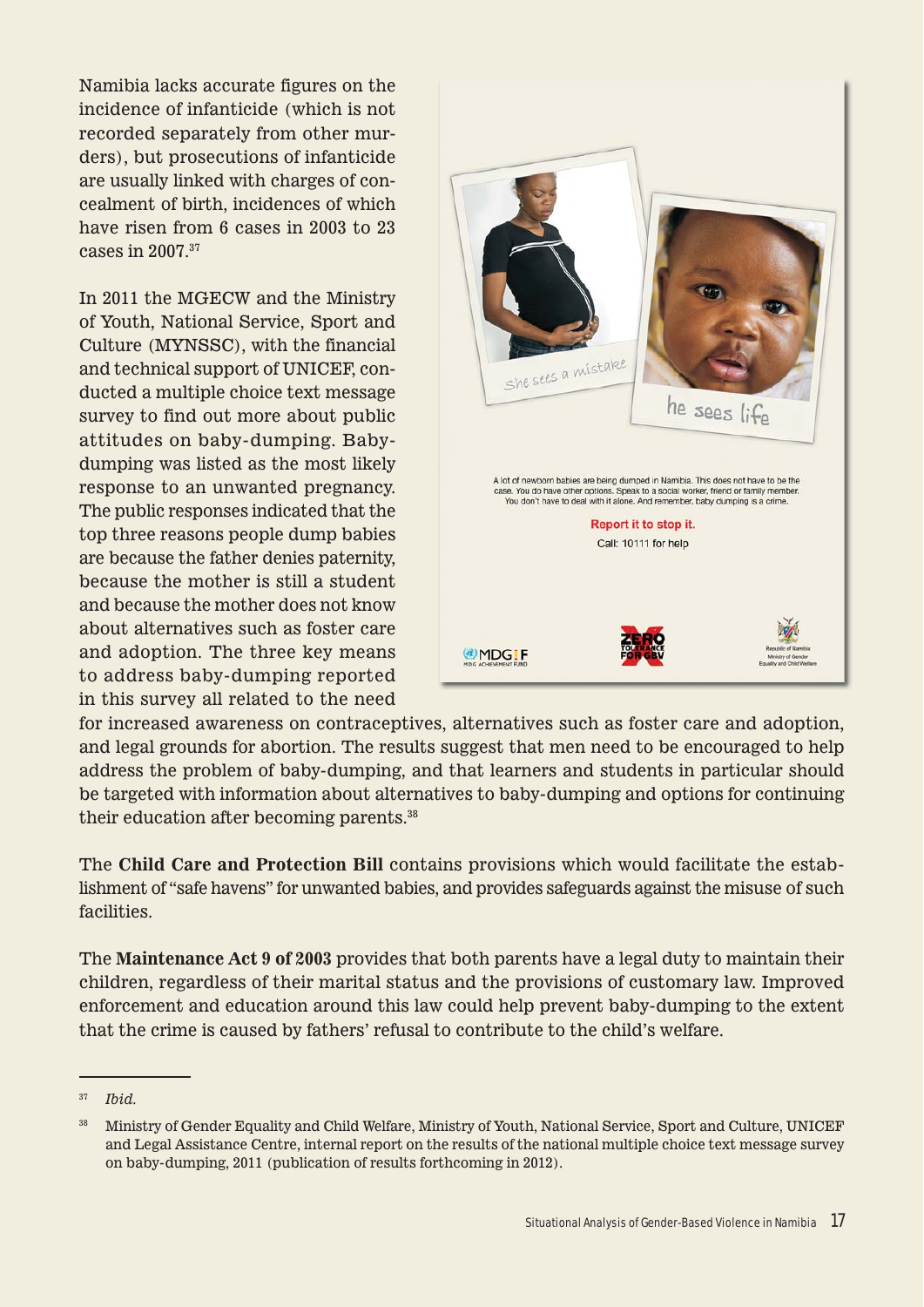## **2.4 Gender-based violence, sexual and reproductive health and HIV/AIDS**

Global studies indicate that GBV has implications for sexual and reproductive health including HIV and AIDS. Gender-unequal relations where men exert dominance over women and girls result in risky sexual behaviour. Based on femininity, females are expected to demonstrate sexual innocence or ignorance. Women and girls in particular who are exposed to GBV are more likely to have less or no control over their sexual and reproductive health. This results in unwanted pregnancies (e.g. through rape), poor maternal health including gynaecological problems, HIV and other sexually transmitted infections (STIs), teenage pregnancy and nonuse of contraceptives.

Linkages between these issues are evident not only among women and girls, but also among men and boys. Based on masculinity, men and boys are compelled to exemplify behaviours of multiple sexual partners, early initiation of sexual activities and not accessing health services.

Namibia's **Combating of Rape Act 8 of 2000** recognises these interlinkages by imposing the most serious minimum punishment on rapists who know that they are HIV-positive when the crime is committed. According to Namibian policies, the state must provide treatment to rape survivors if they are considered to be at risk of contracting HIV or any other STI. This step helps to fulfil Namibia's obligations under the **SADC Protocol on Gender and Development**, which requires Member States to provide testing, treatment and care for survivors of sexual offences (including access to emergency contraceptives), prevention of STIs, and ready access at all health facilities to post-exposure prophylaxis (PEP) to reduce the risk of HIV infection.

## **2.5 National efforts to address gender-based violence**

Since Namibia's independence in 1990, the Government of the Republic of Namibia has put in place a legal framework aimed at combating GBV, as well as laws on affirmative action and family laws which are intended to place women in a meaningful position of equality with men. Additional law reforms on family law and the protection of children are in the pipeline.

The first Woman and Child Protection Unit (WCPU) was established in 1993, and to date there are 15 units countrywide. To understand the root causes of GBV, a National Conference on GBV was held in 2007. The Conference developed Actio n-Oriented Specific Recommendations and Strategies. In November 2008, Namibia's President, His Excellency Hifikepunye Pohamba, launched the National Advisory Committee on GBV to advise Cabinet through the MGECW on issues pertaining to GBV.

To implement the 2007 Conference recommendations and strategies, the MGECW and stakeholders launched a National Media Campaign on Zero Tolerance for Gender-Based Violence in 2009. The main objectives of the campaign were to raise awareness of GBV, to reflect government's aspiration for zero tolerance of this social evil, and to empower service providers and members of the public to prevent, detect and report cases of GBV. The campaign included television and newspaper advertisements, a radio drama series and posters – all in English and local languages as well.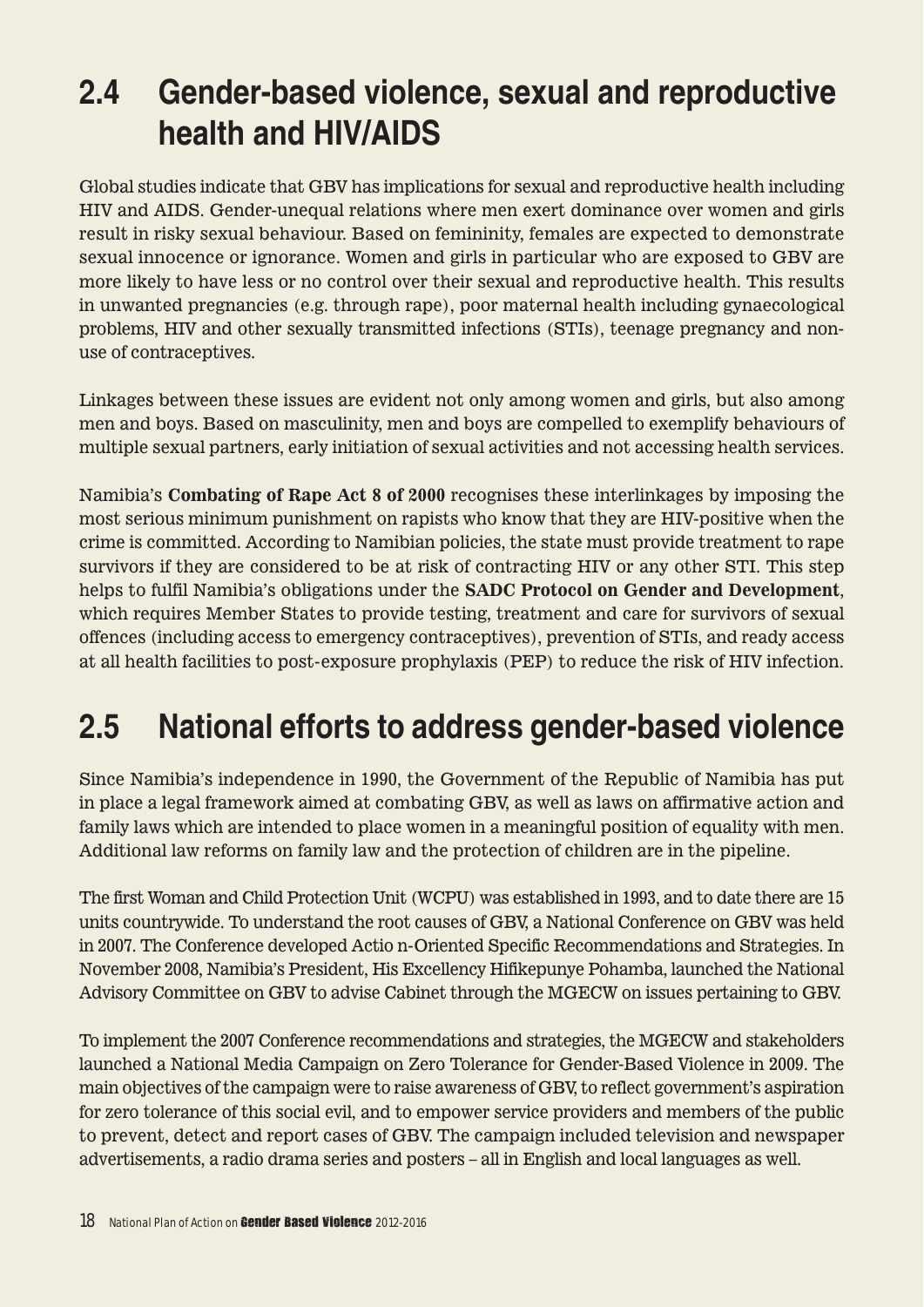In addition, the government through the MGECW embarked upon various programmes including gender sensitisation, training of key service providers on GBV laws, and human trafficking.

In the area of research, a KAP study was conducted in 2007-08 on factors and traditional practices that may perpetuate or protect Namibians from violence and discrimination, and a national qualitative assessment of human trafficking was conducted in 2009 to determine the scope and nature of human trafficking in Namibia. In addition to the studies, the MGECW and the Ministry of Safety and Security (MSS) jointly collect and analyse GBV statistics from the WCPUs. Efforts have also been made to improve the WCPU services.

Furthermore, Parliamentarians have been engaging with communities to discuss gender-related issues including GBV, and to monitor the provision of government services to the communities.

Development partners, civil society organisations, churches and faith-based organisations have been working in partnership with the government to combat GBV through a range of national outreach programmes and initiatives such as the commemoration of the 16 Days of Activism Against Gender Violence Campaign and Human Rights Day on 10 December.

## **2.6 Challenges in tackling gender-based violence in Namibia**

The social dominance of men in many settings is intensified by their stronger economic position in society, and by fathers' frequent failure to contribute to the costs of maintenance for children in the care of their mothers. Women's financial dependence on men exacerbates abuse by discouraging reporting, and also by making it harder for women to leave abusive partners because of their fear of the financial consequences for themselves and their children.

Furthermore, major causes of GBV persist. For example, general social acceptance of violence against women is still high. According to the *Namibia Demographic and Health Survey 2006-07*, 41% of men and 35% of women believe that a husband is justified in beating his wife in certain circumstances.39 Such social attitudes encourage perpetrators and hinder efforts to prevent and redress the problem.

Some aspects of traditional culture can represent a significant hurdle to eliminating GBV. For example, in some communities masculinity is perceived as entailing ownership and control over women – which causes some men to react violently out of jealousy or when a romantic relationship ends. At the same time, Namibian women are often socialised to believe that they are inferior to men and that male authority figures are justified in 'disciplining' them.

<sup>39</sup> Ministry of Health and Social Services (MoHSS), *Namibia Demographic and Health Survey 2006-07*, Windhoek: MoHSS, 2008, page 245. See also Social Impact Assessment and Policy Analysis Corporation (SIAPAC)*, Knowledge, Attitudes and Practices Study on Factors that may Perpetuate or Protect Namibians from Violence and Discrimination: Caprivi, Erongo, Karas, Kavango, Kunene, Ohangwena, Omaheke and Otjozondjupa Regions,* Windhoek: Ministry of Gender Equality and Child Welfare, 2008, Table 3 on page 49, and ES Wiegers, W Neeleman, J Hourihan and KW Cato, *Enhancing the well-being of women and girls in Ohangwena, Oshana and Caprivi Regions through food security and livelihood improvement initiatives: Baseline Study Report*, Windhoek: FAO-Namibia, 2009, page 90.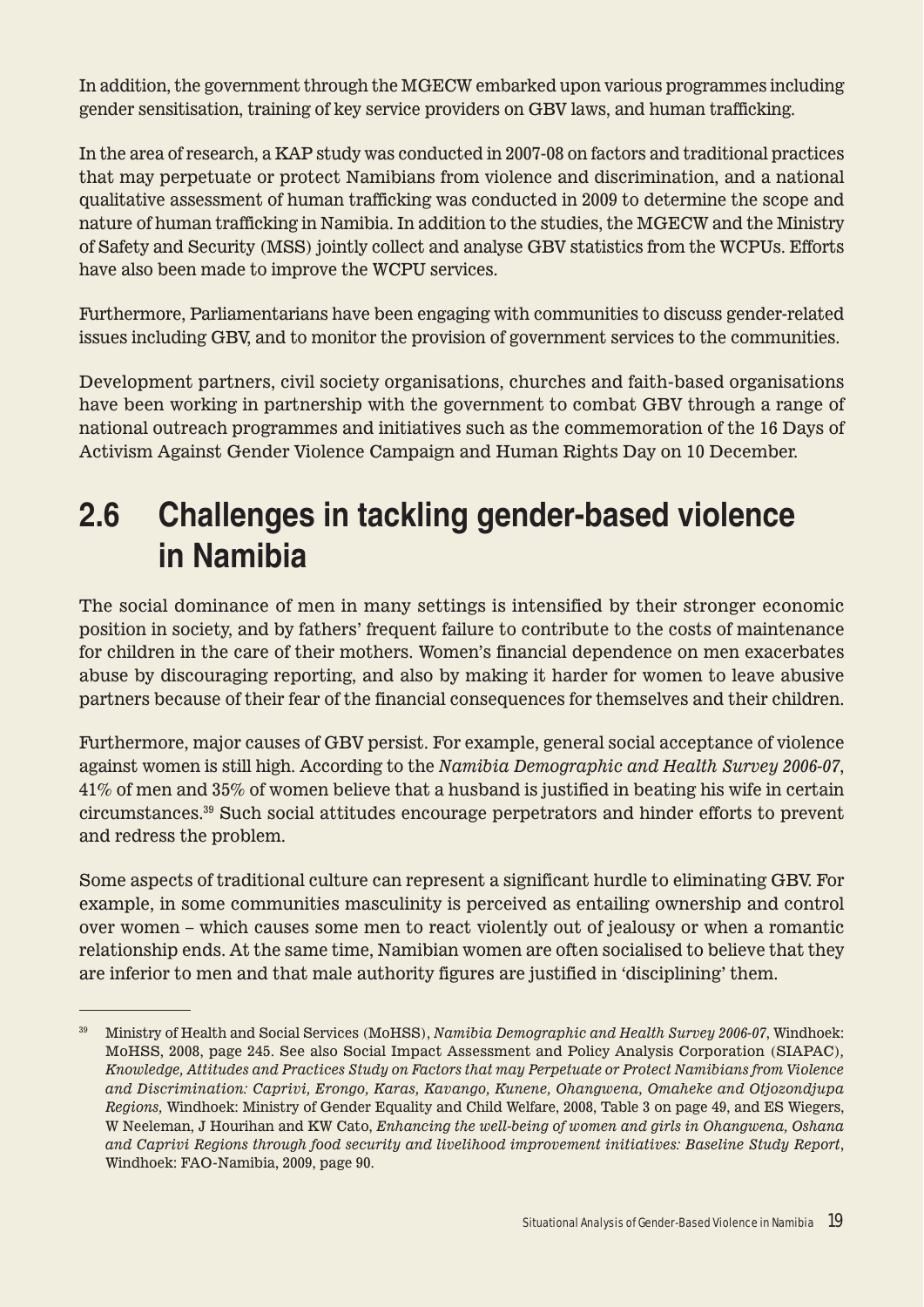Flowing from such perceptions, the degree of acceptability of violence by husbands against their wives appears to vary by culture: in one region, only 14% of women believed that a husband may be justified in beating his wife, while a staggering 81% of women held this belief in another region. Similarly, male views on acceptability of husbands' violence against their wives ranged from a low of 12% in one region to a high of 67% in another.<sup>40</sup>

Another cultural constraint can be seen in the tendency of many rape complainants to withdraw their cases because they prefer to seek compensation under customary law – an understandable choice, but one which does not protect society or deter rape.41 Elimination of GBV will require intensive engagement with grassroots communities and traditional authorities if attitudes are to evolve towards more effective condemnation of violence.

Widespread abuse of alcohol and the mushrooming of *shebeens* constituted major challenges. Alcohol is sometimes misrepresented as a scapegoat for violence, but there is no denying that, for some, excessive indulgence of alcohol is associated with incidents of violence. The causes of alcohol abuse in Namibia are complex.

Another problematic social issue is that, in some quarters, the focus on protecting women has left many men feeling marginalised and resentful. This Plan of Action should ensure that men and boys 'buy in' to the idea that GBV is unacceptable, whilst providing services and education targeting boys and men as both victims and perpetrators of GBV.

Inadequate service provision constitutes another significant hurdle to redressing GBV. Current institutions and mechanisms are insufficient to allow for a prompt and thorough response to allegations of GBV, particularly in rural areas. WCPUs have limited capacity to provide an adequate response, and there is an absence of standard operating procedures to ensure that victims of violence are provided with integrated services.<sup>42</sup>

In addition, a major limiting factor to the effectiveness of various interventions is inadequate coordination and communication among key role-players from different ministries and other stakeholders, with health and forensic evidence matters being particularly not well integrated with other responses.

<sup>40</sup> Ministry of Health and Social Services (MoHSS), *Namibia Demographic and Health Survey 2006-07*, Windhoek: MoHSS, 2008, Tables 15.9.1 (page 244) and 15.9.2 (page 246).

<sup>41</sup> Legal Assistance Centre (LAC), *Withdrawn: Why complainants withdraw rape cases,* Windhoek: LAC, 2009.

<sup>42</sup> Desert Soul, *Namibia: Assessment of woman and child protection services in five regions to inform development of an integrated system*, Windhoek: Ministry of Safety and Security and Ministry of Gender Equality and Child Welfare, forthcoming 2012.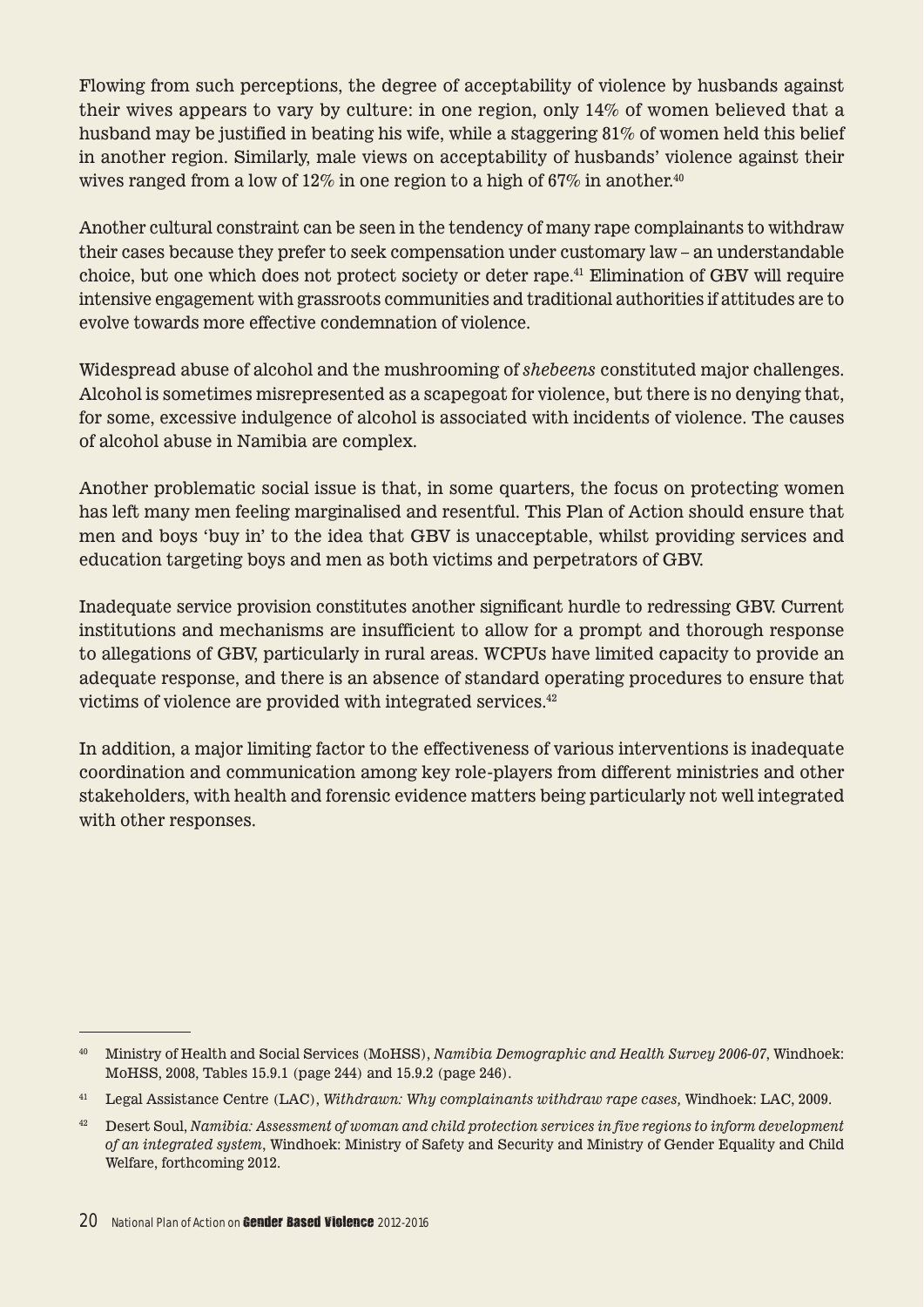# 3 Framework of the Plan of Action

The diagram on the following page is a snapshot of the National Plan of Action on Gender-<br>Based Violence. It highlights the fact that the Plan is conceived within the framework of Vision 2030 and the NDP3 goal of Gender Equality. The Plan is organised under four major outcomes with respect to GBV: prevention; response; research; and coordination and monitoring. Two special areas of focus are measures to combat trafficking in persons and baby-dumping, and measures to protect persons with disabilities.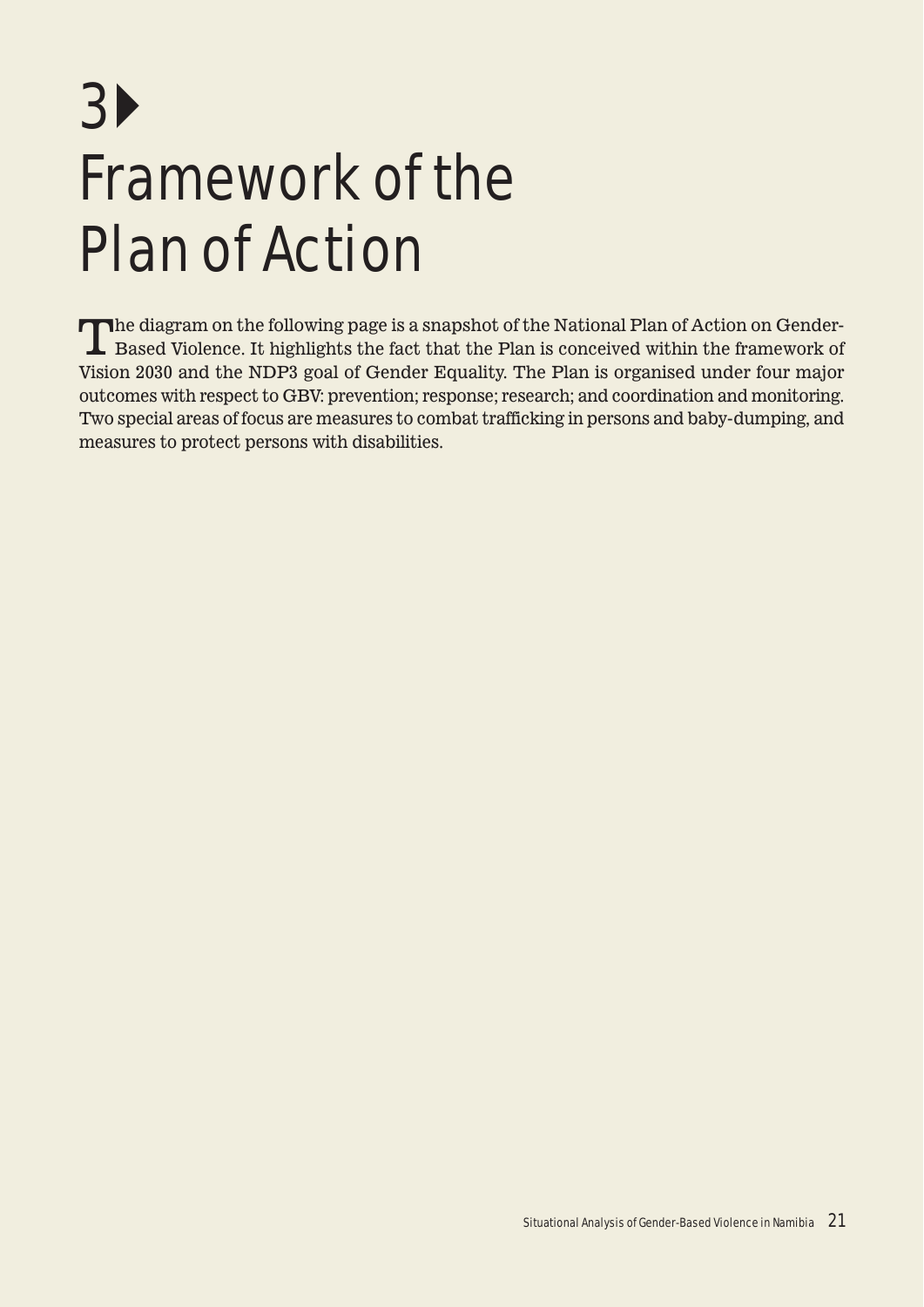#### Framework of Namibia's National Plan of Action on Gender-Based Violence

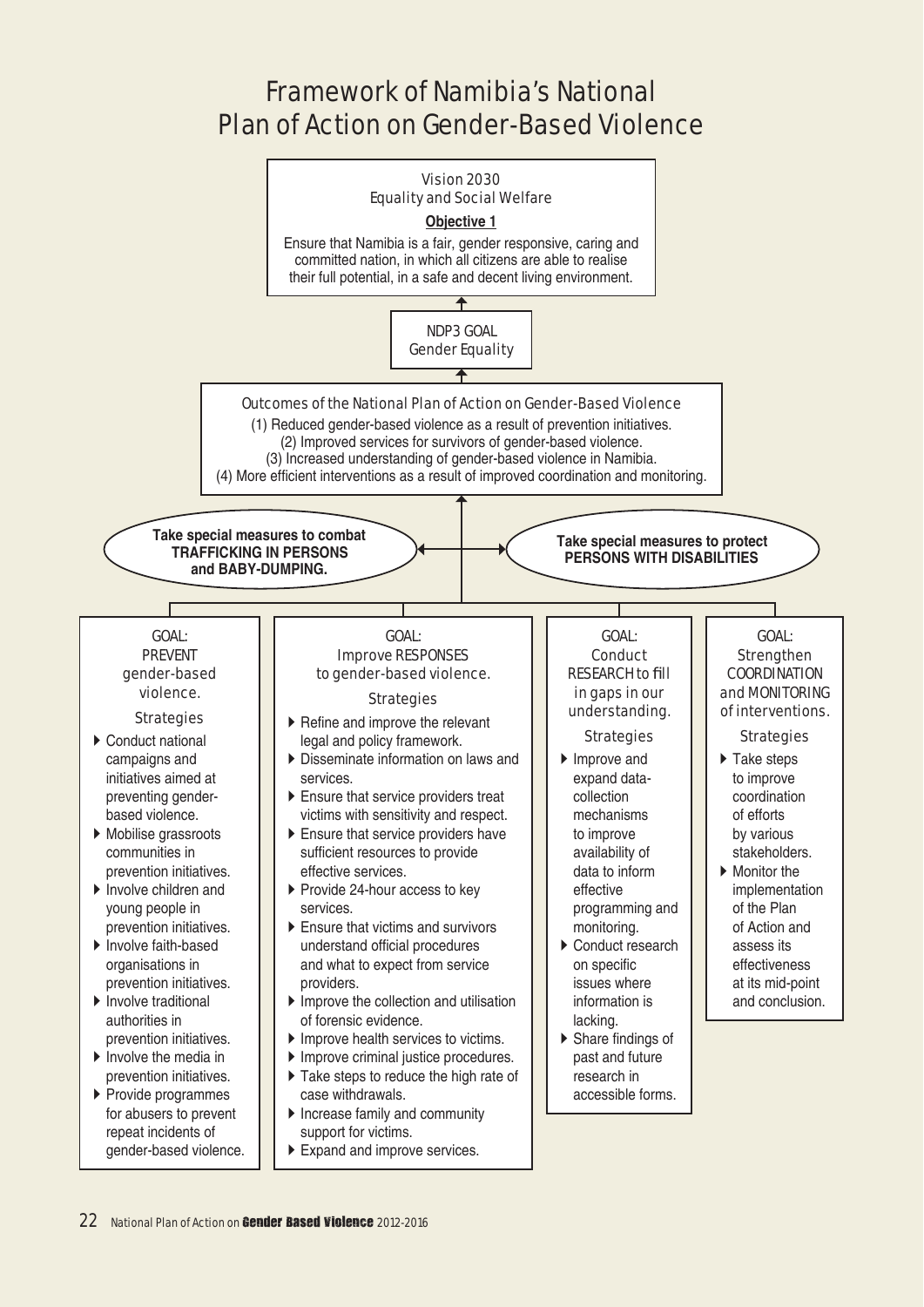# 4 Activities to be Undertaken During the Implementation of the Plan of Action

The strategies and planned activities to be undertaken under the National Plan of Action on Gender-Based Violence are set out in the tables on the following pages. The lead agencies are indicated in boldface type. Some key performance indicators are suggested to facilitate monitoring and evaluation. Abbreviations/acronyms have been avoided to make the tables easier to read, but some names of ministries and other agencies have been shortened because of space constraints. A list of abbreviations/acronyms appears in the front of this document.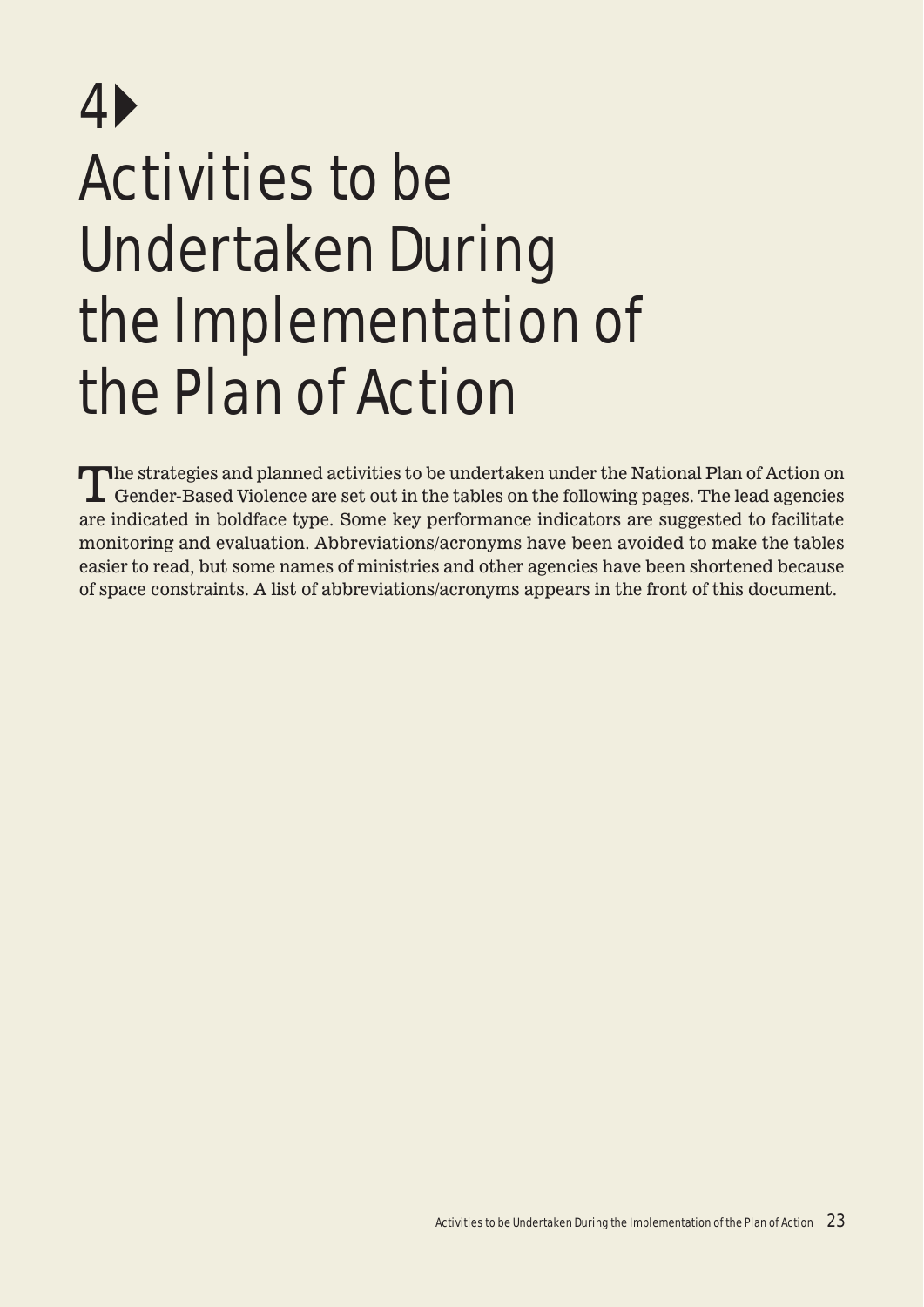| 24 | <b>GOAL 1: PREVENTION OF GENDER-BASE</b>                                                                                                                                                                                                                                                                                                                                                            | <b>D VIOLENCE</b>                                                                                                                                                                                        |                                                                                                                                                 |                                                                                                                |
|----|-----------------------------------------------------------------------------------------------------------------------------------------------------------------------------------------------------------------------------------------------------------------------------------------------------------------------------------------------------------------------------------------------------|----------------------------------------------------------------------------------------------------------------------------------------------------------------------------------------------------------|-------------------------------------------------------------------------------------------------------------------------------------------------|----------------------------------------------------------------------------------------------------------------|
|    | Actions                                                                                                                                                                                                                                                                                                                                                                                             | Key performance indicators                                                                                                                                                                               | Lead agency and ey partners                                                                                                                     | <b>Time frame</b>                                                                                              |
|    | STRATEGY 1: Conduct national campaigns and initiatives aimed at preventing gender-based violence.                                                                                                                                                                                                                                                                                                   |                                                                                                                                                                                                          |                                                                                                                                                 |                                                                                                                |
|    | with activities and messages at national,<br>consumed. Ensure that such campaigns<br>regional, constituency and community<br>approaches, radio services in different<br>campaigns on gender-based violence,<br>languages and messages targeting<br>levels, utilising community-based<br>people at places where alcohol is<br>Conduct periodic countrywide<br>engage men and boys.<br>$\frac{1}{11}$ | the incidence of various<br>Assessment of data on<br>forms of gender-based<br>prevention messages.<br>of men, women, boys<br>and girls reached by<br><b>Estimated number</b><br>violence over time.<br>▲ | Ministry of Information<br>and Local Government<br>Association of Local<br>Ministry of Regional<br>civil society<br>Authorities<br><b>MOECW</b> | campaigns beginning in<br>Regular annual<br>2012.                                                              |
|    | Request prominent political leaders,<br>musicians, sports figures and other<br>celebrities to speak out against<br>gender-based violence.<br>1.2                                                                                                                                                                                                                                                    | messages by prominent<br>figures during period<br>Number of public<br>covered by Plan.                                                                                                                   |                                                                                                                                                 |                                                                                                                |
|    | based violence in national literacy<br>Include information on gender-<br>programmes.<br>1.3                                                                                                                                                                                                                                                                                                         | incorporated into national<br>literacy programmes.<br>Such information<br>is systematically                                                                                                              |                                                                                                                                                 | programme to incorporate<br>based violence from 2012.<br>information on gender-<br>National literacy           |
|    | STRATEGY 2: Mobilise grassroots communities in                                                                                                                                                                                                                                                                                                                                                      | prevention initiatives.                                                                                                                                                                                  |                                                                                                                                                 |                                                                                                                |
|    | and constituency teams to plan and<br>conduct outreach programmes on<br>Establish and train core regional<br>gender-based violence targeting<br>remote areas.<br>2.1                                                                                                                                                                                                                                | boys and girls reached by<br>Number of men, women,<br>initiative.                                                                                                                                        | and Local Government<br>Traditional Authorities<br>Ministry of Regional<br>civil society<br>MORCW                                               | established and trained<br>outreach programmes<br>in 2012, for regular<br>beginning in 2013.<br>Training teams |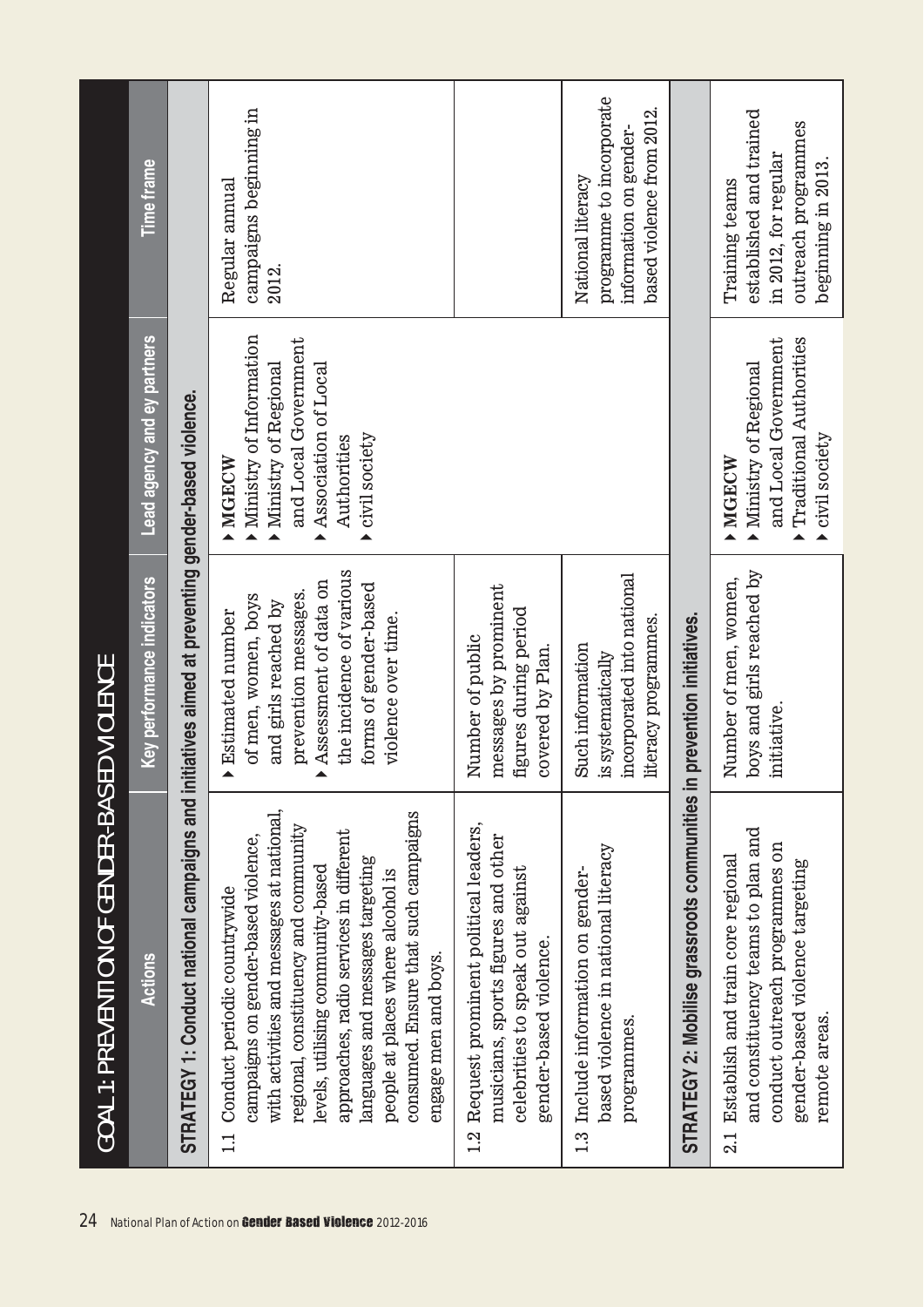| two regions annually for<br>programmes, targeting<br>Ongoing community<br>intensive focus.                                    |                                                                                                                                                                                             |                                                                                                                 | Accessible materials<br>on alternatives to                                       | corporal punishment<br>languages published<br>and distributed, and<br>in all major local | used as basis for radio<br>programmes, by 2013. | Formulation and piloting<br>and initiatives targeting<br>resolution programmes<br>followed by roll-out in<br>2014-15, then ongoing.<br>of non-violent conflict<br>(Actions 2.6 and 2.7)<br>males in 2012-13,                                                  |
|-------------------------------------------------------------------------------------------------------------------------------|---------------------------------------------------------------------------------------------------------------------------------------------------------------------------------------------|-----------------------------------------------------------------------------------------------------------------|----------------------------------------------------------------------------------|------------------------------------------------------------------------------------------|-------------------------------------------------|---------------------------------------------------------------------------------------------------------------------------------------------------------------------------------------------------------------------------------------------------------------|
|                                                                                                                               |                                                                                                                                                                                             |                                                                                                                 |                                                                                  |                                                                                          |                                                 |                                                                                                                                                                                                                                                               |
|                                                                                                                               |                                                                                                                                                                                             |                                                                                                                 |                                                                                  |                                                                                          |                                                 |                                                                                                                                                                                                                                                               |
| 2.2 Enter into dialogue with communities<br>cultural tolerance of gender-based<br>about how to reduce social and<br>violence. | women's rights to be protected from<br>discussions to raise awareness of<br>violence and sexual exploitation.<br>Utilise education and awareness<br>campaigns and small-group<br><u>ನೆ.</u> | Enter into dialogue with communities<br>about the need to reduce levels of<br>violence against children.<br>2.4 | techniques such as alternatives to<br>Promote positive discipline<br><u>จ.๋จ</u> | corporal punishment in all spheres.                                                      |                                                 | and train communities in non-violent<br>for teaching people how to resolve<br>problems in a non-violent manner,<br>techniques of conflict resolution.<br>partners to share best practices<br>2.6 Convene meetings of relevant<br>government and civil society |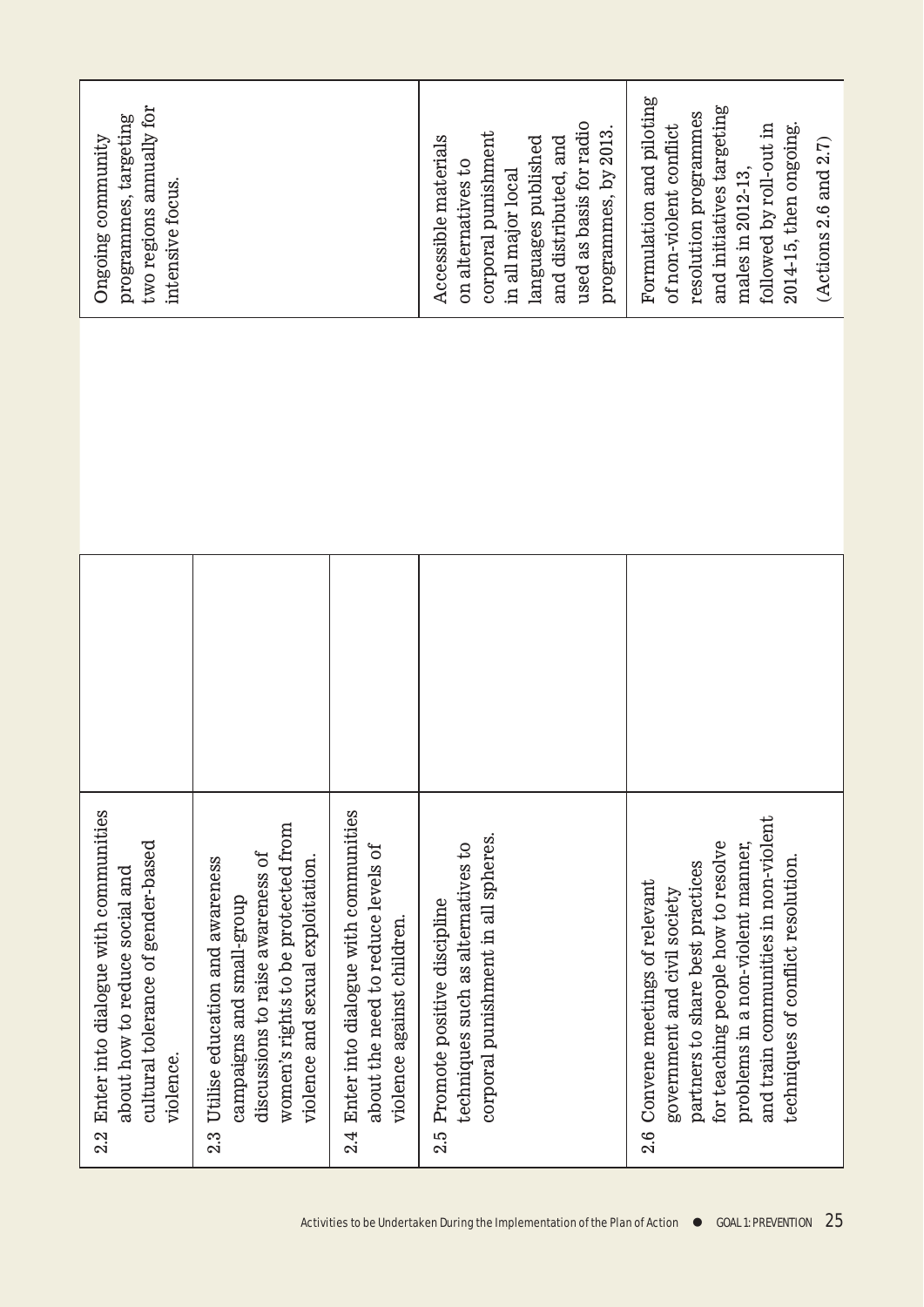|                                                                                                                                                                                                                                                                                                                                                                                                                                                                                                                                                                                                                                                                                                                                             | 2014, regularised by 2015.<br>Pilot programmes by                                                                                                                           |                                                                          | official school curriculum<br>Gender-based violence<br>fully incorporated into<br>by 2016.                                                                                                  |
|---------------------------------------------------------------------------------------------------------------------------------------------------------------------------------------------------------------------------------------------------------------------------------------------------------------------------------------------------------------------------------------------------------------------------------------------------------------------------------------------------------------------------------------------------------------------------------------------------------------------------------------------------------------------------------------------------------------------------------------------|-----------------------------------------------------------------------------------------------------------------------------------------------------------------------------|--------------------------------------------------------------------------|---------------------------------------------------------------------------------------------------------------------------------------------------------------------------------------------|
|                                                                                                                                                                                                                                                                                                                                                                                                                                                                                                                                                                                                                                                                                                                                             | Ministry of Safety and<br>Ministry of Defence<br>Security<br>$\blacktriangle$                                                                                               |                                                                          | <b>Ministry of Education</b><br>National Institute<br>for Educational<br>Development                                                                                                        |
| time, and assessments of<br>organisations, networks,<br>the effectiveness of such<br>centres and events over<br>boys reached by men's<br>Number of men and<br>initiatives.                                                                                                                                                                                                                                                                                                                                                                                                                                                                                                                                                                  |                                                                                                                                                                             |                                                                          | female learners reached<br>Number of male and<br>by such initiatives                                                                                                                        |
| and men's centres to support men to<br>materials, training and other assistance<br>challenge masculine domination and<br>women's groups, explicitly targeting<br>are trying to mobilise boys and men<br>the development of men's networks<br>against gender-based violence with<br>support to civil society groups that<br>events aimed at fostering a culture<br>perpetuate gender-based violence.<br>2.7 Engage men and boys in prevention<br>male notions of entitlement that<br>are opposed to violence against<br>campaigns by and for men who<br>advocates and opinion leaders<br>women, in collaboration with<br>local forums featuring male<br>speaking on this topic<br>of non-violence<br>violence<br>through<br>$\blacktriangle$ | large-scale, formative male-dominated<br>institutions such as the armed forces.<br>against women and gender issues in<br>Institutionalise training on violence<br><u>ର୍</u> | STRATEGY 3: Involve children and young people in prevention initiatives. | comprehensive orientation to gender-<br>based violence issues as part of the<br>official school curriculum, starting<br>Provide school-going youth with a<br>from pre-school.<br>$\ddot{3}$ |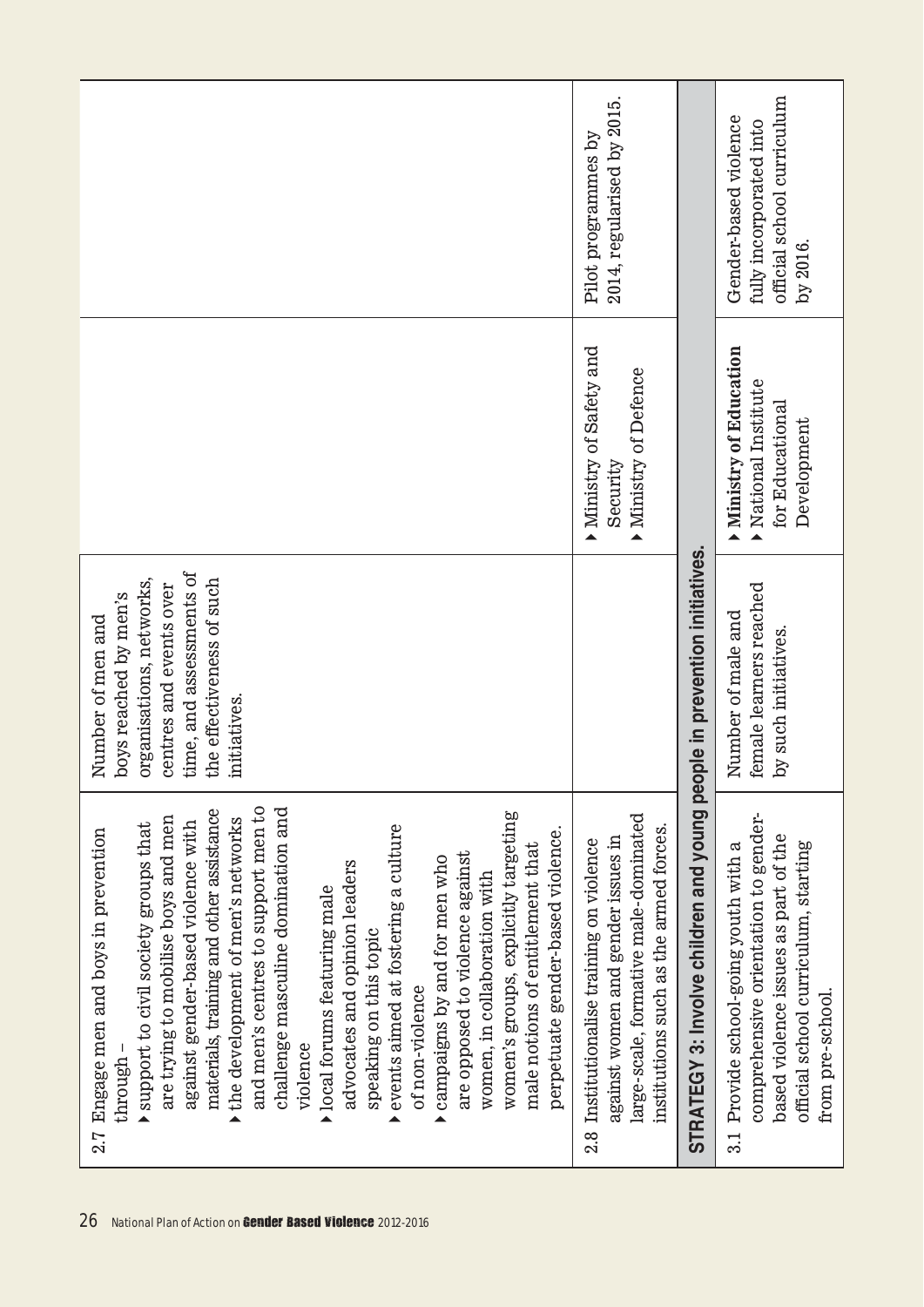| of-school youth in all<br>programmes for out-<br>regions by 2016.<br>Positive living                                                            | beginning in 2012 and<br>ongoing thereafter.<br>Promotion efforts                                                                                                                                                                    |                                                                                       | organisation activities on<br>gender-based violence in<br>Church and faith-based<br>all regions by 2013.                                                                                                                                                               | Review completed in<br>2012, and follow-up<br>action ongoing.                                                                                                                                                 | marriage counsellors in<br>Training initiatives for<br>all regions by 2014.                                                                                                   |
|-------------------------------------------------------------------------------------------------------------------------------------------------|--------------------------------------------------------------------------------------------------------------------------------------------------------------------------------------------------------------------------------------|---------------------------------------------------------------------------------------|------------------------------------------------------------------------------------------------------------------------------------------------------------------------------------------------------------------------------------------------------------------------|---------------------------------------------------------------------------------------------------------------------------------------------------------------------------------------------------------------|-------------------------------------------------------------------------------------------------------------------------------------------------------------------------------|
| National Youth Council<br>Ministry of Youth                                                                                                     | National Youth Council<br>Ministry of Education<br>Ministry of Health<br>Ministry of Youth<br>civil society                                                                                                                          |                                                                                       | Council of Churches in<br>MOECW<br>Namibia                                                                                                                                                                                                                             |                                                                                                                                                                                                               |                                                                                                                                                                               |
| men, women, boys and<br>girls reached by such<br>Number of young<br>nitiatives.                                                                 | Trends on participation<br>n such activities over<br>time.                                                                                                                                                                           |                                                                                       | hurches and faith-based<br>Number and locations of<br>organisations reporting<br>such activities.                                                                                                                                                                      | Documentation of review<br>and follow-up action<br>taken.                                                                                                                                                     | Number of marriage<br>counsellors trained.                                                                                                                                    |
| prevention of gender-based violence<br>Provide positive activities and<br>programmes focusing on the<br>for out-of-school youth.<br><u>ನಿ.2</u> | Clubs, Physically Active Youth, Junior<br>people in activities such as HIV clubs,<br>Encourage participation of young<br>Abuse, LifeLine/ChildLine, Cope<br>Teens Against Drug and Alcohol<br>Achievers, and Young Achievers.<br>3.3 | STRATEGY 4: Involve churches and faith-based organisations in prevention initiatives. | school teachers in promoting, preaching<br>peaceful methods of conflict resolution<br>gender equality and mutual respect in<br>marriages, families and communities.<br>Involve religious leaders and Sunday<br>and teaching about<br>gender relations<br>$\frac{1}{4}$ | Decade for Eliminating Gender-Based<br>to ongoing church involvement in this<br>Review lessons learned in the Council<br>Violence (2001-2011) and apply them<br>of Churches in Namibia (CCN)<br>issue.<br>4.2 | within marriage and to reject all forms<br>couples to exercise mutual respect<br>counsellors on how to encourage<br>Provide training for marriage<br>of spousal abuse.<br>4.3 |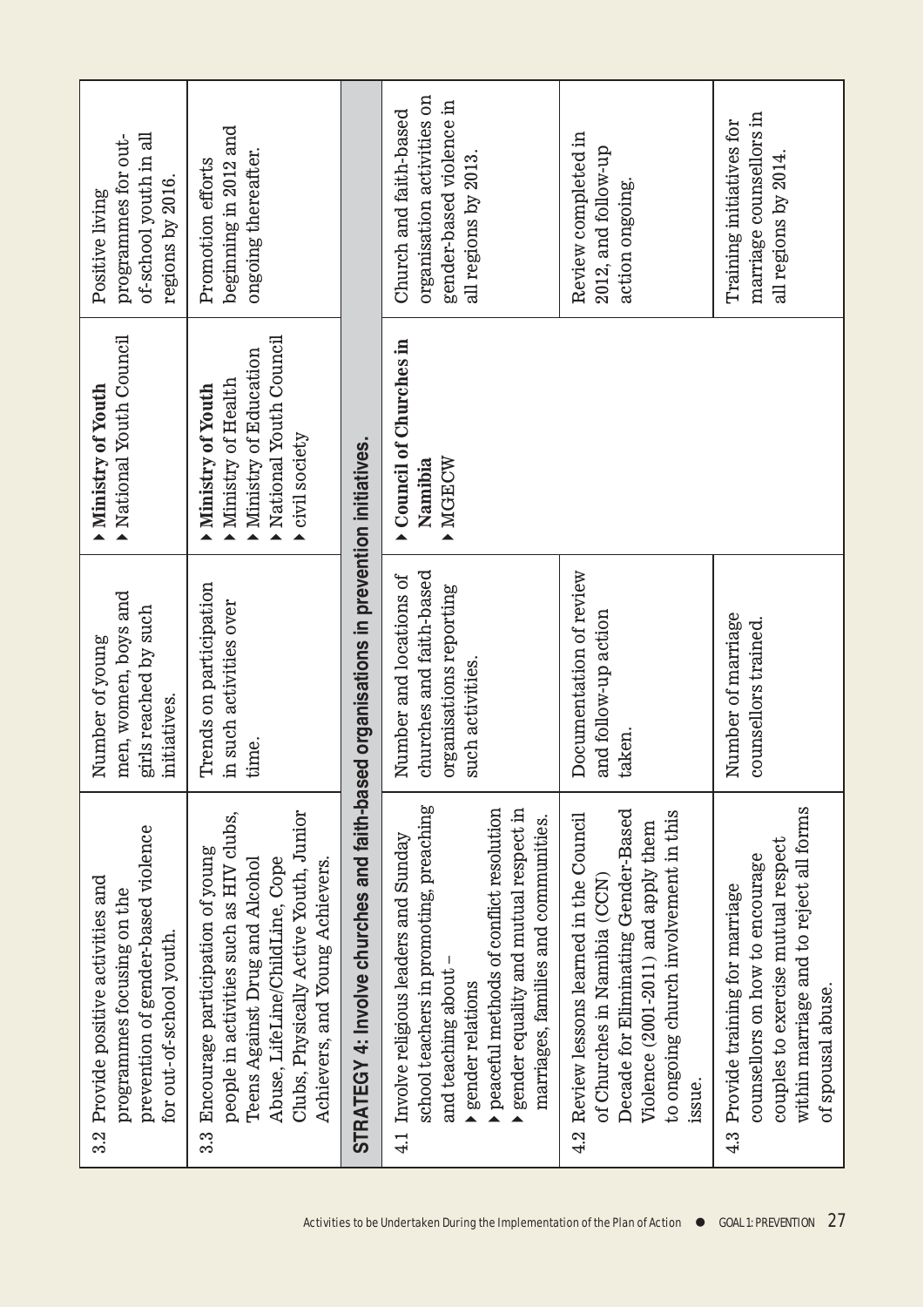| 28                                                         | STRATEGY 5: Involve traditional authorities in                                                                                                                                                                                                                                   | gender-based violence prevention initiatives.                                                                                                              |                                                                                                                                                                                                            |                                                                                                                        |
|------------------------------------------------------------|----------------------------------------------------------------------------------------------------------------------------------------------------------------------------------------------------------------------------------------------------------------------------------|------------------------------------------------------------------------------------------------------------------------------------------------------------|------------------------------------------------------------------------------------------------------------------------------------------------------------------------------------------------------------|------------------------------------------------------------------------------------------------------------------------|
|                                                            | Organise training of traditional leaders<br>laws which address it to build their<br>capacity to inform and assist their<br>on gender-based violence and the<br>communities.<br>5.1                                                                                               | Number of traditional<br>authorities trained.                                                                                                              | Council of Traditional<br>traditional healers<br>Associations of<br><b>MORCW</b><br>Leaders                                                                                                                | 14, followed by additional<br>traditional healers 2012-<br>traditional leaders and<br>Initial training of<br>training. |
| National Plan of Action on Gender Based Violence 2012-2016 | with the financial and other necessary<br>involve traditional authorities in work<br>Develop and implement a strategy to<br>assistance to combat gender-based<br>aimed at the prevention of gender-<br>based violence, and provide them<br>violence in their communities.<br>5.2 | programmes initiated by<br>raditional authorities,<br>Number and types of<br>girls reached by such<br>and number of men,<br>women, boys and<br>programmes. |                                                                                                                                                                                                            | Gender-based violence<br>initiatives undertaken<br>in every traditional<br>authority by 2016.                          |
|                                                            | authorities to promote good relations<br>Enhance the ability of traditional<br>in marriages and families.<br>5.3                                                                                                                                                                 | authorities on their role<br>n mediating family and<br>Surveys of traditional<br>community conflict.                                                       |                                                                                                                                                                                                            |                                                                                                                        |
|                                                            | combat gender-based violence in their<br>Train traditional healers on how to<br>respective communities.<br>5.4                                                                                                                                                                   | Number of traditional<br>nealers trained.                                                                                                                  |                                                                                                                                                                                                            | Training during<br>$2013 - 15.$                                                                                        |
|                                                            | STRATEGY 6: Involve the media in prevention                                                                                                                                                                                                                                      | initiatives.                                                                                                                                               |                                                                                                                                                                                                            |                                                                                                                        |
|                                                            | Provide regular gender sensitisation<br>training for media practitioners and<br>assess gender sensitivity in media<br>coverage of gender issues.<br>$\ddot{6}$ .                                                                                                                 | practitioners trained.<br>Number of media                                                                                                                  | $\blacktriangleright$ Ministry of Information<br>Gender and Media in<br>advertising agencies<br>Media Ombudsman<br>Media Institute of<br><b>Southern Africa</b><br><b>Southern Africa</b><br>civil society | practitioners from 2012.<br>programmes for media<br>Bi-annual training                                                 |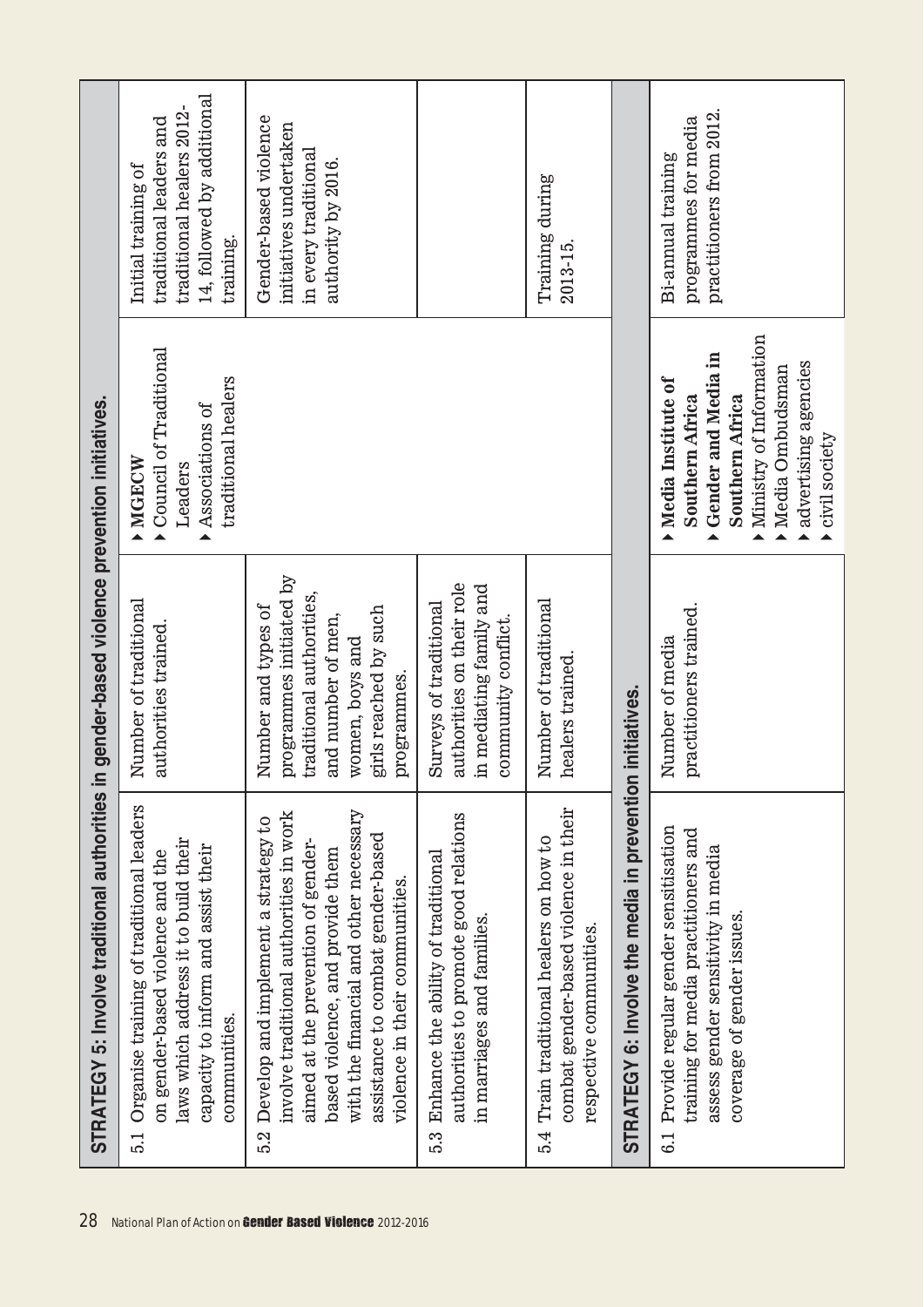| gender portrayals in<br>Media Ombudsman<br>to promote positive<br>agencies and the<br>with advertising<br>Initial meetings<br>2012.                                | advertisements carried<br>out at least annually<br>media coverage and<br>Assessments of<br>from 2012.                                                       |                                                                                                                                                                                                                  |                                                                                                         |                                                                                                  | Pilot projects set up in<br>2012-13.                                                                                   | At least one therapeutic<br>programme in every<br>region by 2014. |
|--------------------------------------------------------------------------------------------------------------------------------------------------------------------|-------------------------------------------------------------------------------------------------------------------------------------------------------------|------------------------------------------------------------------------------------------------------------------------------------------------------------------------------------------------------------------|---------------------------------------------------------------------------------------------------------|--------------------------------------------------------------------------------------------------|------------------------------------------------------------------------------------------------------------------------|-------------------------------------------------------------------|
|                                                                                                                                                                    |                                                                                                                                                             |                                                                                                                                                                                                                  |                                                                                                         |                                                                                                  | Ministry of Health<br>Namibian<br>Prison<br>Service<br>$\blacktriangle$                                                | Ministry of Justice<br>PEACE Centre<br>MGECW                      |
| locally-produced print,<br>gender-based violence<br>Periodic assessments<br>of media coverage of<br>radio and television<br>and gender roles in<br>advertisements. | Application of indicators<br>in the existing MGECW<br>Media Toolkit.                                                                                        |                                                                                                                                                                                                                  | made via the Media<br>Ombudsman on negative<br>gender messages in the<br>Number of complaints<br>media. |                                                                                                  | who participate in such<br>therapy, and basis of<br>Number of persons                                                  | their involvement.                                                |
| 6.2 Encourage media outlets to promote<br>peace and gender equality in their<br>broadcasts/publications.                                                           | more in-depth reporting about gender-<br>based violence which emphasises the<br>Encourage media outlets to provide<br>pain and suffering it entails.<br>6.3 | positive images of family relationships<br>women, and non-stereotyped gender<br>and relationships between men and<br>ways of resolving conflict positively,<br>Create advertisements portraying<br>roles.<br>6.4 | Challenge negative messages about<br>gender and violence that appear in<br>the media.<br>G.5            | STRATEGY 7: Provide programmes for abusers to prevent repeat incidents of gender-based violence. | basis, or as components of protection<br>for potential abusers on a voluntary<br>Provide therapeutic programmes<br>1.1 | orders or suspended sentences.                                    |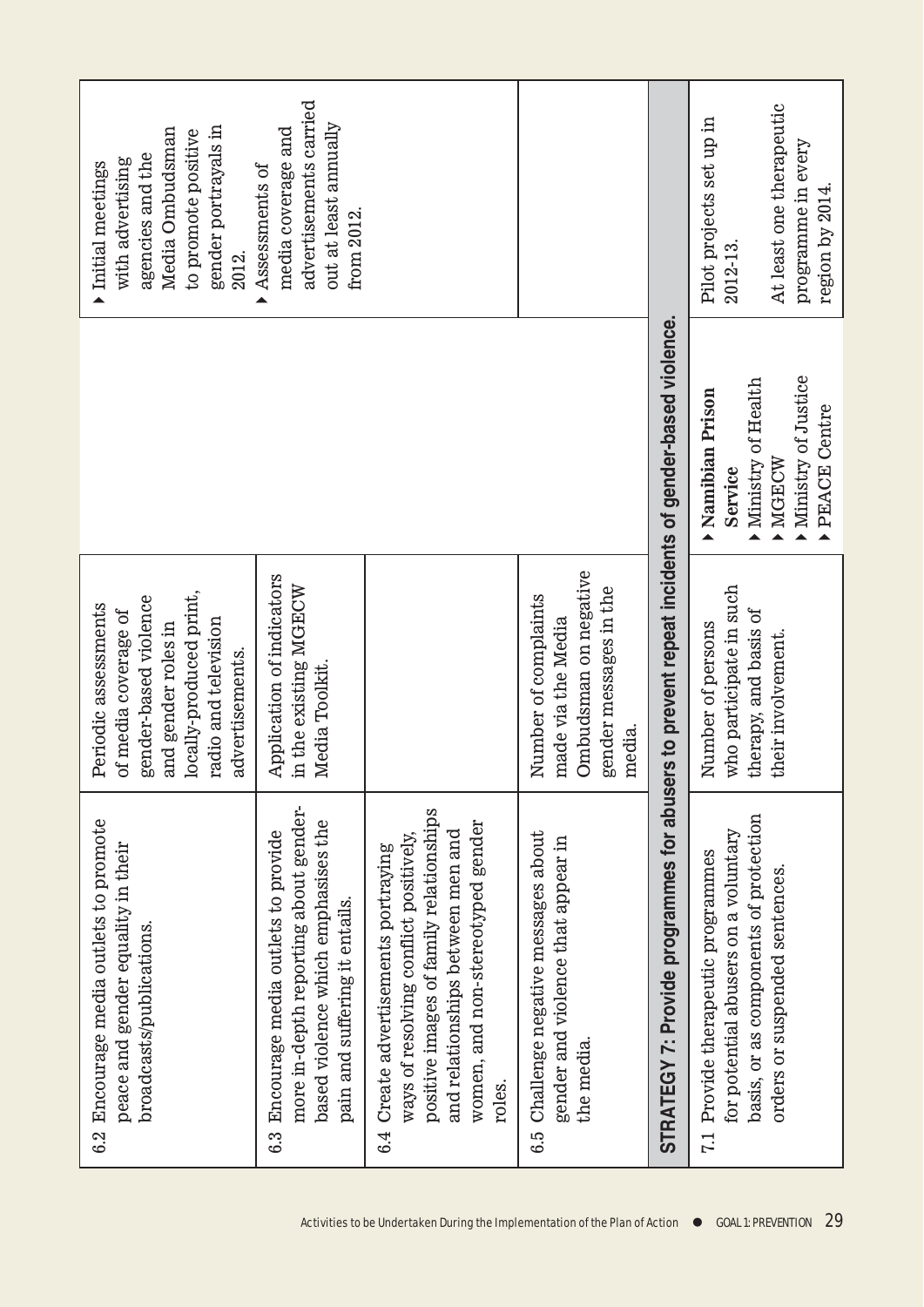| programmes in all<br>prisons by 2016.<br>Rehabilitation                                                                                                                                                |                                                                                                                                        | psychologists assigned to<br>every prison by 2013.<br>Social workers and                          | Increase in coverage of<br>such programmes by<br>2013.                                                                                      |
|--------------------------------------------------------------------------------------------------------------------------------------------------------------------------------------------------------|----------------------------------------------------------------------------------------------------------------------------------------|---------------------------------------------------------------------------------------------------|---------------------------------------------------------------------------------------------------------------------------------------------|
|                                                                                                                                                                                                        |                                                                                                                                        |                                                                                                   |                                                                                                                                             |
| offenders participating.<br>Percentage of prisons<br>number of convicted<br>with rehabilitation<br>programmes, and                                                                                     | convicted offenders.<br>Recidivism rate for                                                                                            | available, and reports on<br>where such services are<br>their interventions.<br>Number of prisons | gender-related content of<br>diversion programmes,<br>female participants in<br>Number of male and<br>and assessment of<br>such programmes. |
| perpetrators of gender-based violence<br>counselling and therapy for convicted<br>7.2 Develop and implement effective<br>as part of prison rehabilitation<br>rehabilitation programmes,<br>programmes. | integration into the community and<br>society at large by providing them<br>7.3 Equip convicted offenders for re-<br>with life skills. | and social workers to every prison in<br>7.4 Provide services of psychologists<br>Namibia.        | 7.5 Develop and implement diversion<br>programmes for young offenders.                                                                      |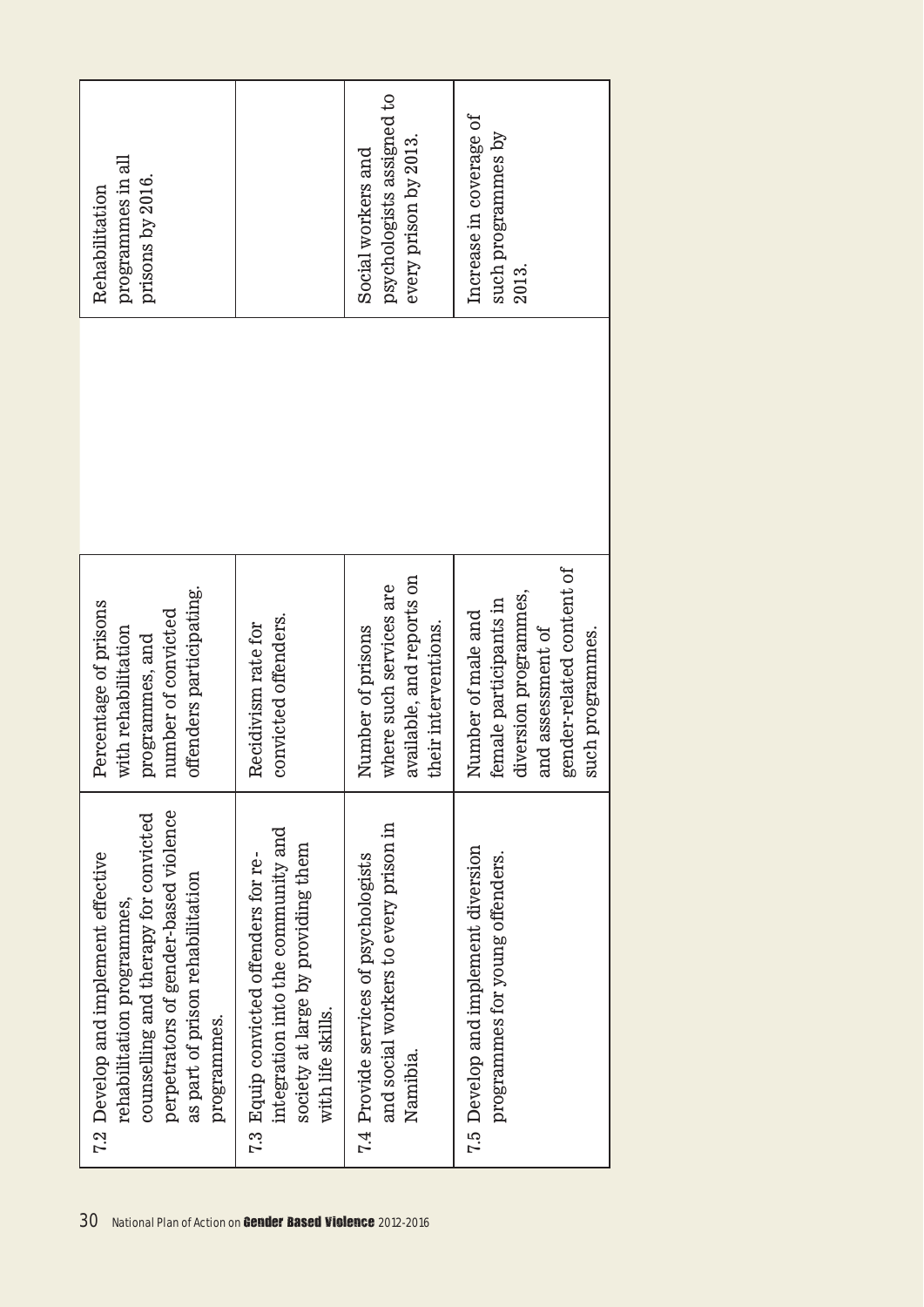| <b>GOAL 2: RESPONSES TO GENDER-BASED VIOLENCE</b>                                                                                                                                                                                                                                             |                                                               |                                                                           |                                               |
|-----------------------------------------------------------------------------------------------------------------------------------------------------------------------------------------------------------------------------------------------------------------------------------------------|---------------------------------------------------------------|---------------------------------------------------------------------------|-----------------------------------------------|
| Actions                                                                                                                                                                                                                                                                                       | <b>Key performance</b><br><b>indicators</b>                   | Lead agency and<br>key partners                                           | <b>Time frame</b>                             |
| : legal and policy framework where necessary.<br>STRATEGY 8: Refine and improve the relevant                                                                                                                                                                                                  |                                                               |                                                                           |                                               |
| relevant to violence against children are enacted and take steps<br>and Protection Bill<br>Ensure that components of the Child Care<br>to ensure their effective implementation.<br>$\frac{1}{8}$                                                                                             | assessments of<br>changes made<br>Periodic                    | Development<br>Reform and<br><b>Law</b>                                   | be enacted in<br>changes to<br>First legal    |
| strengthen these laws and their accompanying regulations and<br>Following on recommendations from existing research into the<br>the Combating of Domestic Violence Act 4 of 2003, refine and<br>Act 8 of 2000 and<br>implementation of the Combating of Rape<br>forms where necessary.<br>8.2 | regulations and<br>amended laws,<br>$by$ new and<br>policies. | Commission /<br>Office of the<br>Ministry of<br>MGECW<br>WCPUs<br>Justice | accomplished<br>All to be<br>by 2016.<br>2012 |
| in rape cases and domestic violence offences of the bail hearing,<br>8.3 Introduce an official form for recording notice to complainants<br>its outcome and the bail conditions.                                                                                                              |                                                               | Prosecutor-<br>Assistance<br>General<br>Legal                             |                                               |
| compensation" which<br>would clearly prevent the rapist or anyone else from pressuring<br>or intimidating complainants to accept compensation for<br>8.4 Consider enacting a law against "coercive<br>withdrawing charges.                                                                    |                                                               | Centre                                                                    |                                               |
| 8.5 Institute child-friendly reporting measures with regard to<br>gender-based violence.                                                                                                                                                                                                      |                                                               |                                                                           |                                               |
| 25 of 2004 which extends the possibilities for providing victim<br>8.6 Bring into force the provision of the Criminal Procedure Act<br>compensation as an adjunct of criminal trials.                                                                                                         |                                                               |                                                                           |                                               |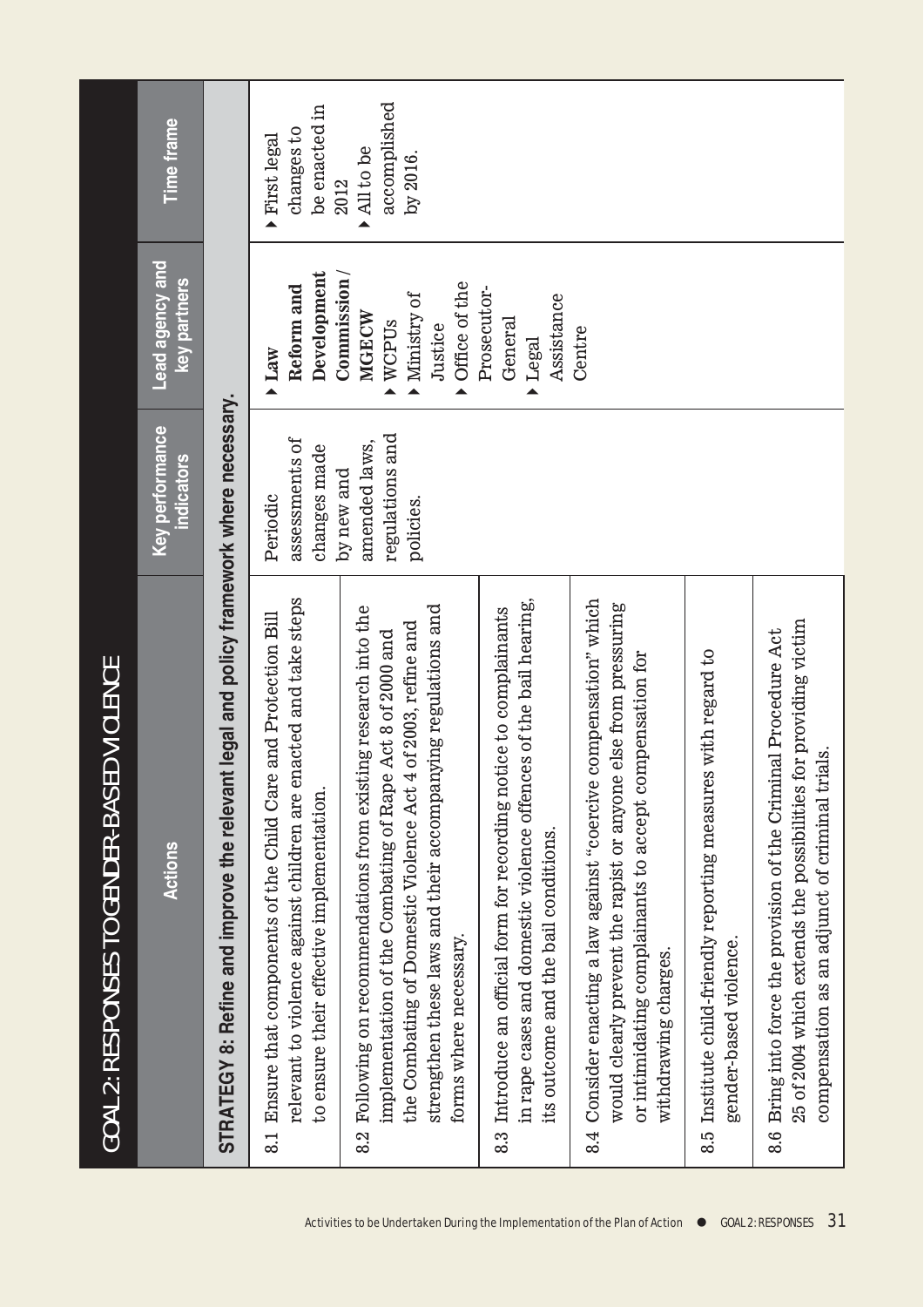| ensure that all employers with significant numbers of employees<br>more impetus to the existing prohibitions in the Labour Act 11<br>of 2007 on sexual harassment in the employment context, and<br>8.7 Enact a Code of Best Practice on Sexual Harassment to give<br>have policies that establish channels of complaint for sexual<br>harassment at the workplace. | amongst learners and sexual harassment by teachers and staff.<br>8.8 Strengthen and enforce laws and policies prohibiting sexual<br>harassment in educational settings, including harassment | problem is not adequately catered for by existing criminal<br>8.9 Consider enactment of a law prohibiting stalking, as this<br>offences. | 8.10 Strengthen and enforce laws which limit the operational hours<br>of shebeens and prohibit underage drinking. | marriage (as it already is for civil marriage), and make forced<br>unions (the customary practice whereby a widow or widower<br>betrothal or marriage, including forced levirate and sororate<br>Set the minimum age for marriage at 18 years for customary<br>marries the brother or sister of the deceased), criminal<br>offences.<br>8.11 | Reform the provisions of the Combating of Immoral Practices<br>Act 21 of 1980 on sex work to reduce the vulnerability of sex<br>workers to abuse.<br>8.12 | Ensure that Namibia signs, ratifies and implements the Hague<br>Conventions relevant to gender-based violence and violence<br>against children.<br>8.13 |
|---------------------------------------------------------------------------------------------------------------------------------------------------------------------------------------------------------------------------------------------------------------------------------------------------------------------------------------------------------------------|----------------------------------------------------------------------------------------------------------------------------------------------------------------------------------------------|------------------------------------------------------------------------------------------------------------------------------------------|-------------------------------------------------------------------------------------------------------------------|----------------------------------------------------------------------------------------------------------------------------------------------------------------------------------------------------------------------------------------------------------------------------------------------------------------------------------------------|-----------------------------------------------------------------------------------------------------------------------------------------------------------|---------------------------------------------------------------------------------------------------------------------------------------------------------|
| 32<br>National Plan of Action on Gender Based Violence 2012-2016                                                                                                                                                                                                                                                                                                    |                                                                                                                                                                                              |                                                                                                                                          |                                                                                                                   |                                                                                                                                                                                                                                                                                                                                              |                                                                                                                                                           |                                                                                                                                                         |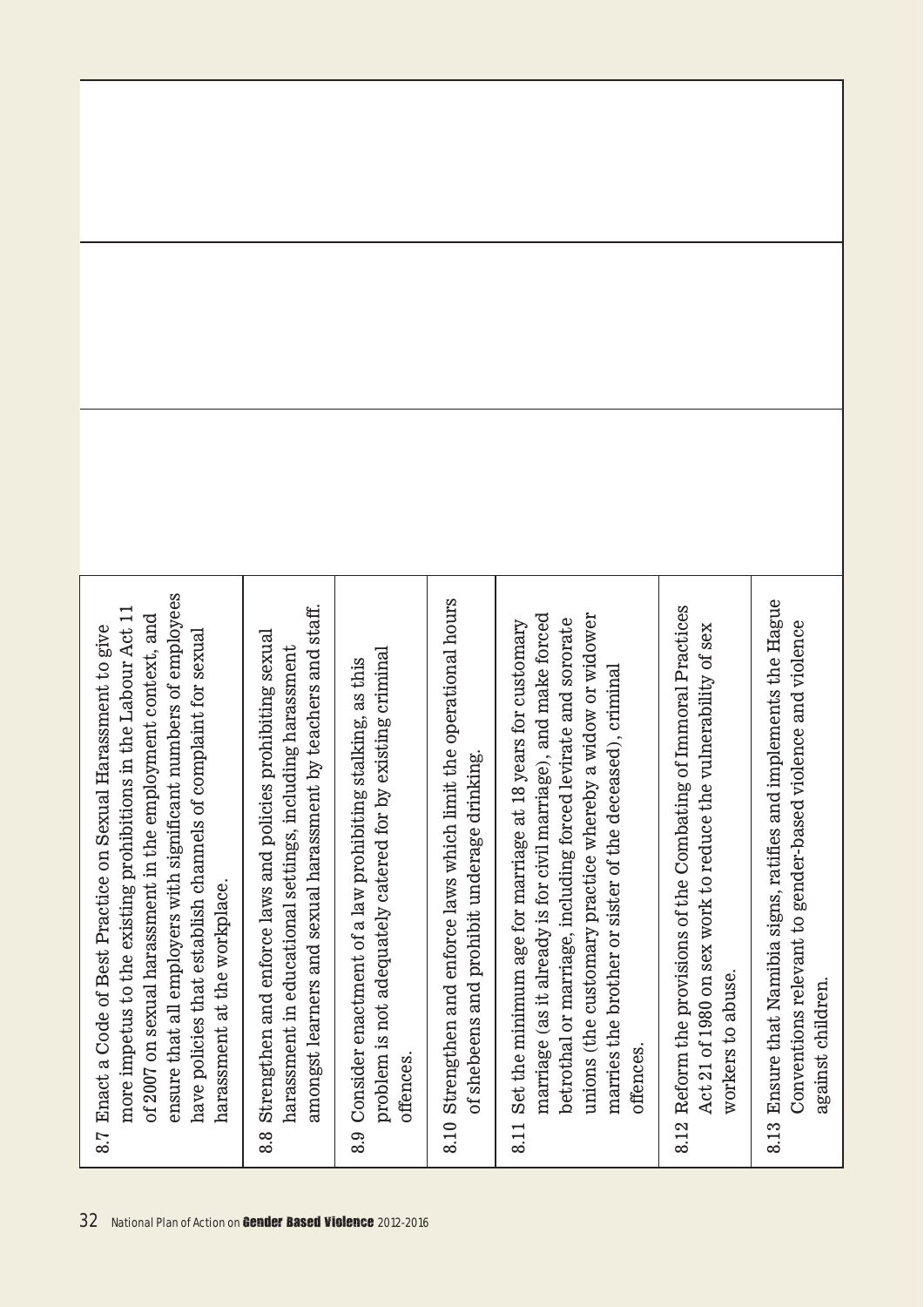| STRATEGY 9: Disseminate information on laws and services available to victims of gender-based violence.                                                                                                                                                                                                                                                                                                                                                                                                                                                                                                    |                                                                                                                                                                      |                                                                                                                                                                             |                                                                     |
|------------------------------------------------------------------------------------------------------------------------------------------------------------------------------------------------------------------------------------------------------------------------------------------------------------------------------------------------------------------------------------------------------------------------------------------------------------------------------------------------------------------------------------------------------------------------------------------------------------|----------------------------------------------------------------------------------------------------------------------------------------------------------------------|-----------------------------------------------------------------------------------------------------------------------------------------------------------------------------|---------------------------------------------------------------------|
| gender-based violence<br>in an accessible manner, in English and local languages through a<br>post-exposure prophylaxis (PEP) for victims of sexual offences<br>why it is important to report cases of gender-based violence to<br>encouraging children to speak to a trusted adult if they<br>variety of media. Include information on issues such as –<br>the police for the protection of the community<br>Disseminate information on laws relating to<br>the repercussions of false charges<br>how to get a protection order<br>experience any kind of abuse.<br>what to do if you are raped<br>.<br>ಎ | distributed by<br>boys and girls<br>men, women,<br>participating<br>in seminars<br>workshops.<br>Number of<br>Number of<br>language.<br>materials<br>Periodic<br>and | Ombudsman<br>Office of the<br>Information<br>civil society<br>Ministry of<br>Assistance<br>MGECW/<br>Centre<br><b>UNAM</b><br>Legal<br>$\blacktriangle$<br>$\blacktriangle$ | <b>Ongoing</b> from<br>2012.                                        |
| on gender-based<br>9.2 Increase the supply of suitable information<br>violence for mass distribution.                                                                                                                                                                                                                                                                                                                                                                                                                                                                                                      | understanding<br>assessments<br>of public                                                                                                                            |                                                                                                                                                                             |                                                                     |
| access justice,<br>through seminars, campaigns and programmes aimed at<br>Target women with information on how to<br>grassroots communities.<br><u>ာ့</u>                                                                                                                                                                                                                                                                                                                                                                                                                                                  | of information<br>presented.                                                                                                                                         |                                                                                                                                                                             |                                                                     |
| STRATEGY 10: Ensure that service providers treat victims of gender-based violence with sensitivity and respect.                                                                                                                                                                                                                                                                                                                                                                                                                                                                                            |                                                                                                                                                                      |                                                                                                                                                                             |                                                                     |
| topics such as reasons<br>why case withdrawals are common and why people find it<br>10.1 Provide service providers with training on<br>difficult to leave abusive relationships.                                                                                                                                                                                                                                                                                                                                                                                                                           | The performance<br>actions (10.1 to<br>all Strategy 10<br>indicator for                                                                                              | The lead agencies<br>and key partners<br>$10$ actions $(10.1)$<br>for all Strategy                                                                                          | Ongoing from<br>2012.                                               |
| charge offices, and for staff of shelters and places of safety.<br>Institutionalise relevant training for police at WCPUs and<br>10.2                                                                                                                                                                                                                                                                                                                                                                                                                                                                      | on the following<br>10.5) appears<br>page.                                                                                                                           | following page.<br>listed on the<br>to $10.5$ ) are                                                                                                                         | institutionalised<br>Training piloted<br>in 2012-13 and<br>by 2014. |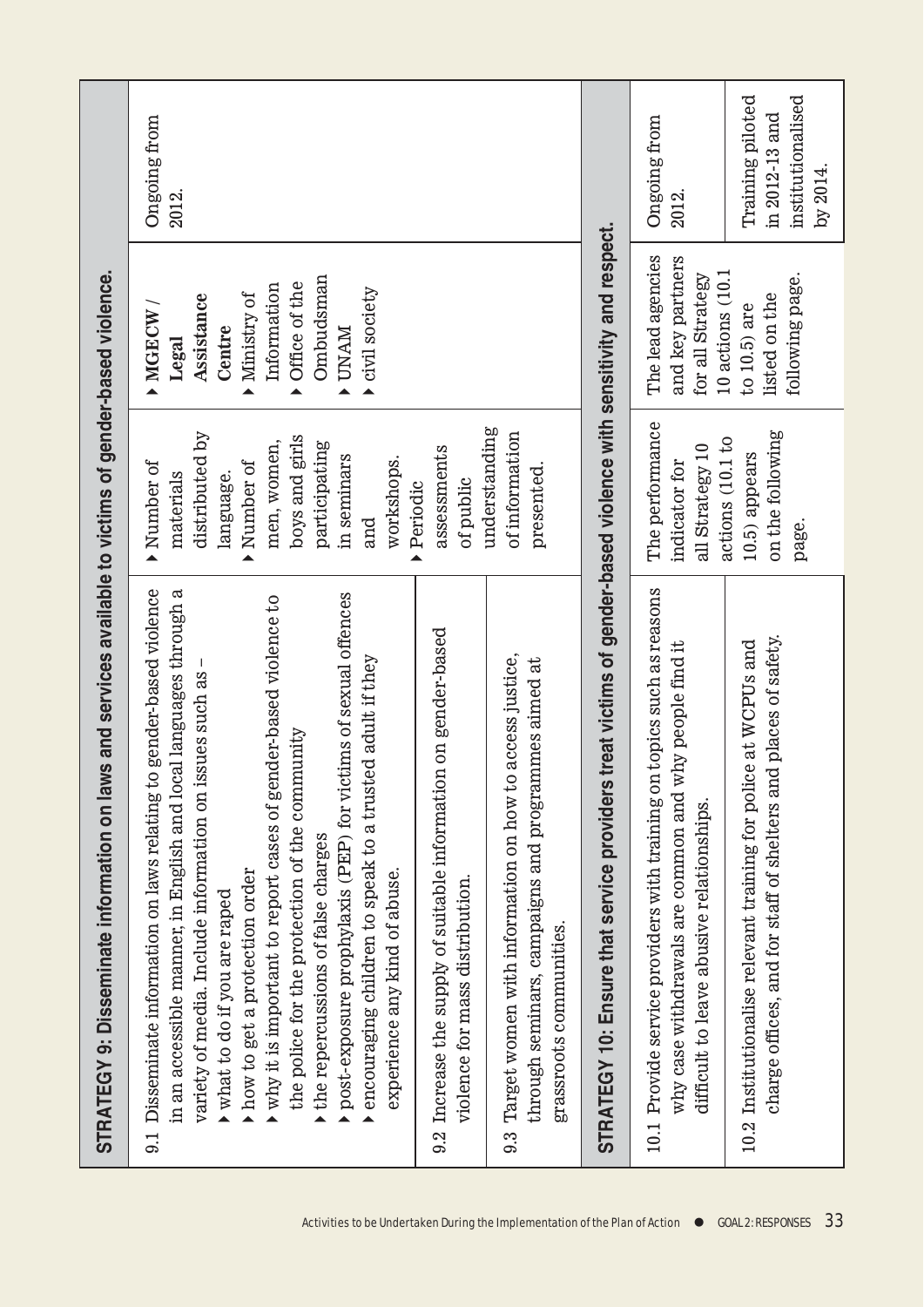| introduced by<br>end of 2012.<br>Systematic<br>monitoring                 | place by 2013.<br>providers in<br>counselling<br>for service<br>Regular                                                                                              | implemented in<br>following year.<br>interviews by<br>2013; actions<br>post-service<br>Report on                                                                                            |                                                                                                        | First dedicated<br>financial year<br>budget in<br>2013/14                                                        |
|---------------------------------------------------------------------------|----------------------------------------------------------------------------------------------------------------------------------------------------------------------|---------------------------------------------------------------------------------------------------------------------------------------------------------------------------------------------|--------------------------------------------------------------------------------------------------------|------------------------------------------------------------------------------------------------------------------|
| MGECW<br>WCPUs<br>(police)<br>(social                                     | Health (health<br>care providers)<br>Office of the<br>Prosecutor-<br>Ministry of<br>workers)<br>▲                                                                    | PEACE Centre<br>(prosecutors)<br>Ministry of<br>personnel)<br>$\blacktriangleright$ ChildLine<br>Solidarity<br>LifeLine<br>General<br>$\blacktriangleright$ Women<br>Justice<br>(court<br>▲ |                                                                                                        | Ministry of<br>Ministry of<br>Safety and<br>Security /<br>Finance<br>WCPUs                                       |
| interviews and/<br>service from<br>Reports on<br>periodic                 | governmental<br>organisations<br>or surveys<br>of clients<br>and non-<br>support                                                                                     | clients indicate<br>with sensitivity<br>which assist<br>satisfaction<br>increasing<br>providers.<br>of service                                                                              |                                                                                                        | allocations<br><b>Budget</b>                                                                                     |
| supervisory personnel.<br>10.3 Increase monitoring of service delivery by | providers who work with victims of gender-based violence, as<br>10.4 Provide regular counselling and support services for service<br>this work can lead to burn-out. | Conduct post-service interviews with randomly-selected clients<br>for feedback, and take action to correct problems identified in<br>this way.<br>10.5                                      | have sufficient resources to provide effective services.<br>STRATEGY 11: Ensure that service providers | the national budget<br>11.1 Provide a specific, dedicated allocation in<br>for Woman and Child Protection Units. |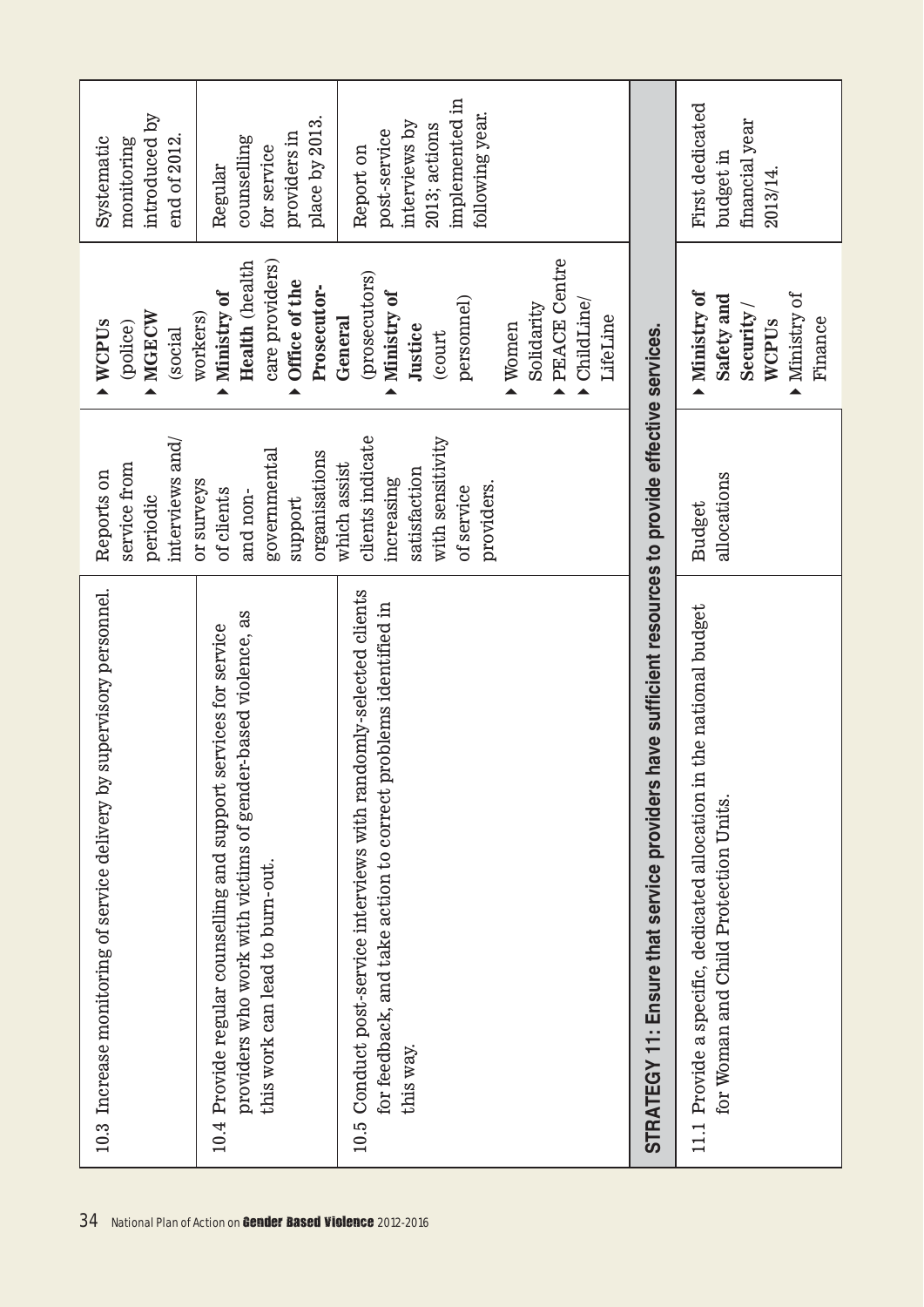| by developing a career progression path for WCPU staff which<br>qualified personnel by applying rigorous selection criteria and<br>11.2 Take steps to ensure that WCPUs are staffed with highly-<br>will attract highly-qualified personnel. | and career path<br>qualifications<br>WCPU staff                                                               |                                              | addressed by<br>WPCU staff<br>issues to be<br>2014.         |
|----------------------------------------------------------------------------------------------------------------------------------------------------------------------------------------------------------------------------------------------|---------------------------------------------------------------------------------------------------------------|----------------------------------------------|-------------------------------------------------------------|
| 11.3 Conduct regular audits of WCPUs to assess adequacy of<br>facilities, equipment and transport.                                                                                                                                           | and responses to<br>Audit reports<br>them.                                                                    |                                              | period covered<br>WCPUs during<br>Two audits of<br>by plan. |
| including implementation of standard operating procedures.<br>11.4 Implement key priority actions from WCPU assessments,                                                                                                                     | tions to actions<br>Comparison of<br>implemented.<br>recommenda-<br>assessment                                |                                              |                                                             |
| 11.5 Recruit more young prosecutors and create incentives for<br>experienced attorneys to become or remain prosecutors.                                                                                                                      | prosecutors over<br>qualifications of<br>Number and<br>time.                                                  | Office of the<br>Prosecutor-<br>General      | in prosecutorial<br>Target increase<br>staff by 2014/15.    |
| providing bursaries<br>at the University of Namibia for social work students and re-<br>examining conditions of service and career opportunities for<br>11.6 Increase the number of social workers by<br>social workers.                     | Number of social<br>workers over time,<br>bursaries created<br>career paths of<br>and utilised,<br>graduates. | Social Work<br>MORCW<br><b>NAND</b><br>Board | Target increase<br>staff by 2013/14.<br>in social work      |
| auxiliary social workers and community child care workers<br>11.7 Increase the efficiency of social work services by utilising<br>where possible.                                                                                            | community child<br>auxiliary social<br>care workers.<br>Number and<br>workers and<br>functions of             |                                              |                                                             |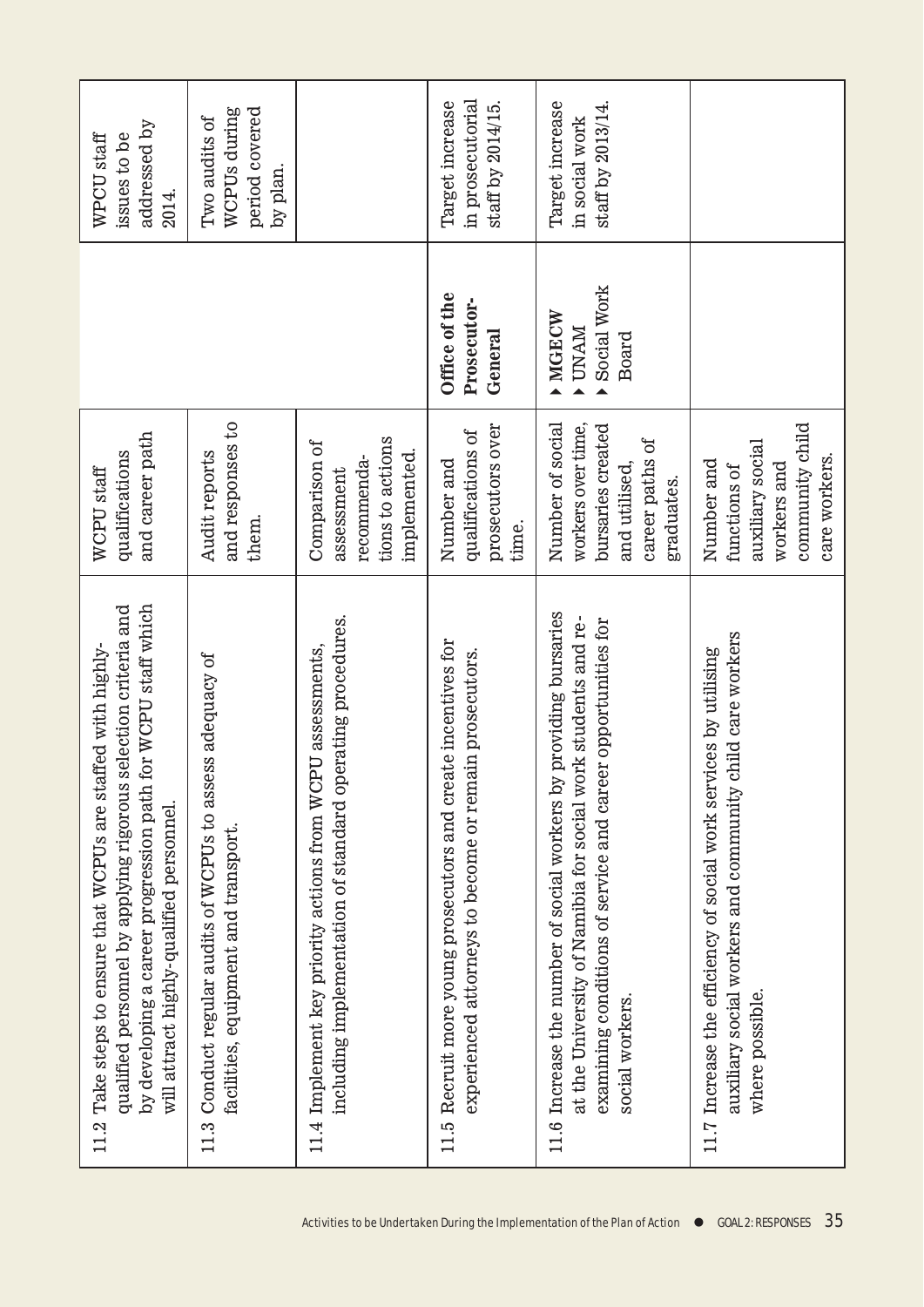| for strengthening<br>work in Namibia,<br>11.8 Convene a workshop on the state of social<br>with goal of developing recommendations<br>this sector.<br>36                                                          | and workshop<br>participants<br>Number of<br>workshop<br>outcome.                 | partnership with<br>social workers.<br>Development<br>all ministries<br>partners, in<br>that utilise | Workshop in<br>2013.                                                              |
|-------------------------------------------------------------------------------------------------------------------------------------------------------------------------------------------------------------------|-----------------------------------------------------------------------------------|------------------------------------------------------------------------------------------------------|-----------------------------------------------------------------------------------|
| services.<br>STRATEGY 12: Provide 24-hour access to key                                                                                                                                                           |                                                                                   |                                                                                                      |                                                                                   |
| offices, City Police and other emergency personnel as well as to<br>Provide 24-hour numbers for WCPU personnel to all charge<br>counselling services, shelters and other stakeholders.<br>12.1                    | Periodical spot<br>monitoring<br>shows that                                       | WCPUs                                                                                                | $2012$ and<br>ongoing.                                                            |
| Publicise 24-hour contact numbers for WCPU personnel via<br>print media, television and radio.<br>12.2                                                                                                            | being publicised<br>the contact<br>details are                                    |                                                                                                      |                                                                                   |
| at all WCPUs so that<br>the information is visible from outside when the WCPU is closed.<br>Post 24-hour contact numbers prominently<br>12.3                                                                      | members of the<br>public and key<br>stakeholders.<br>and provided<br>correctly to |                                                                                                      |                                                                                   |
| Extend operating hours of WCPUs, beginning in the larger centres.<br>12.4                                                                                                                                         |                                                                                   |                                                                                                      | for pilot project<br>should provide<br>2013/14 budget<br>in at least one<br>WCPU. |
| STRATEGY 13: Ensure that victims of gender-based violence understand official procedures and what to expect from service providers.                                                                               |                                                                                   |                                                                                                      |                                                                                   |
| languages explaining steps to follow when faced with gender-<br>Develop pamphlets, booklets and radio broadcasts in local<br>relevant service<br>based violence and official procedures for<br>provision.<br>13.1 | outreach efforts.<br>Number, type<br>and scope of                                 | Assistance<br>MGECW/<br>$\blacktriangleright$ WCPU <sub>S</sub><br>Centre<br>Legal                   | Ongoing from<br>2013.                                                             |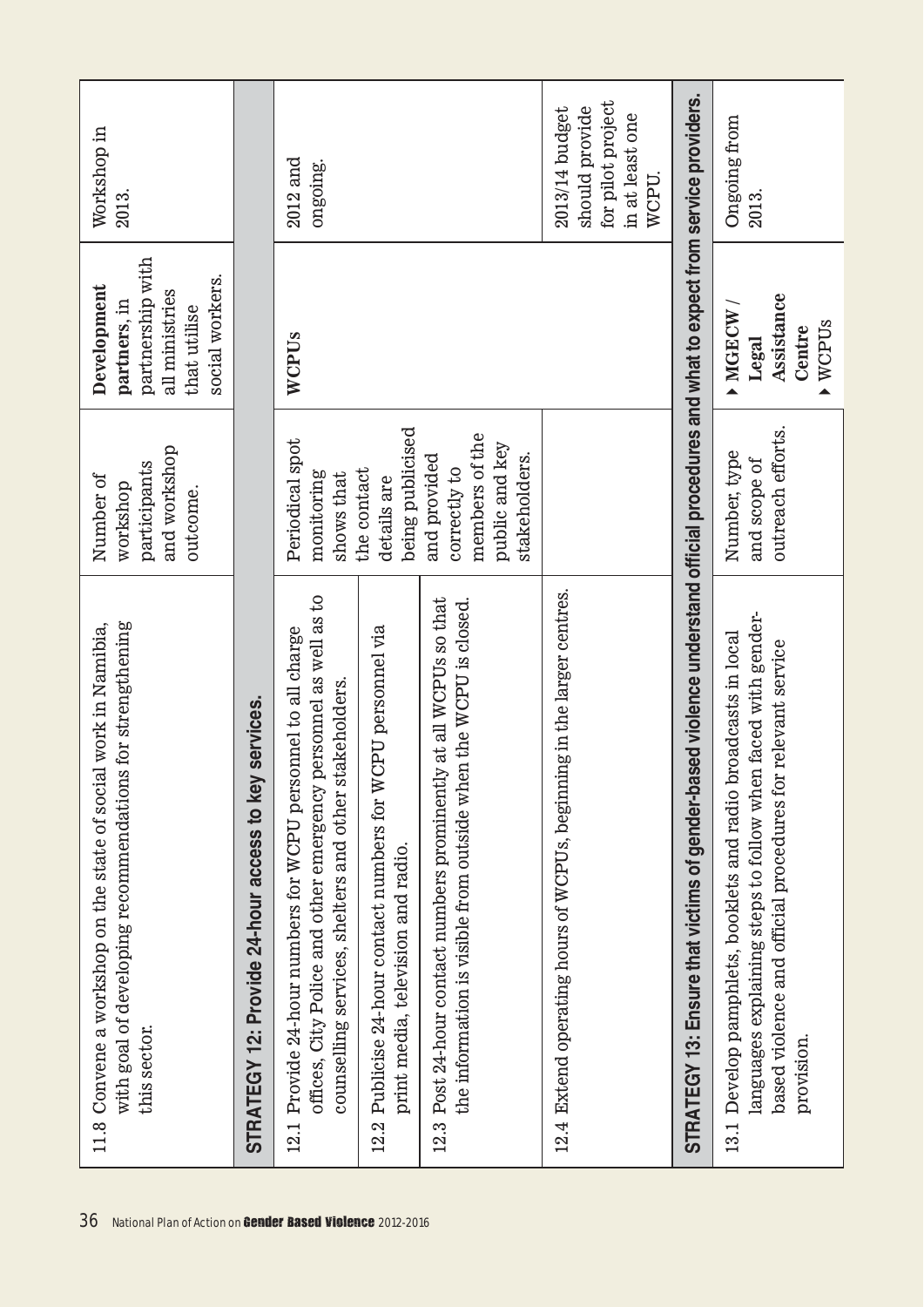|                                                                                                     |                                                                                                                                    | place in 2013.<br>Conduct in<br>Codes of                                                                                                                                              |                                                                           | Financial year<br>2013/14.                                                                                                                                  |
|-----------------------------------------------------------------------------------------------------|------------------------------------------------------------------------------------------------------------------------------------|---------------------------------------------------------------------------------------------------------------------------------------------------------------------------------------|---------------------------------------------------------------------------|-------------------------------------------------------------------------------------------------------------------------------------------------------------|
|                                                                                                     |                                                                                                                                    | (prosecutors)<br>Office of the<br>(health care<br>Prosecutor-<br>Ministry of<br>providers)<br>MGECW<br>workers)<br>General<br>WCPU <sub>S</sub><br>(police)<br>(social<br>Health<br>▲ |                                                                           | Ministry of<br>Safety and<br>Institute<br>Forensic<br>National<br>Security<br>Science<br>WCPUS<br>▲                                                         |
| type of materials<br>provided and<br>Number and<br>utilised.                                        | Increase in male<br>utilisation of<br>WCPUs.                                                                                       | developed and<br>publicised.<br>Codes of<br>Conduct                                                                                                                                   |                                                                           |                                                                                                                                                             |
| 13.2 Provide appropriate materials and resources to WCPUs to<br>facilitate community outreach work. | violence are aware that they can receive assistance at WCPUs.<br>gender-based<br>Take steps to ensure that male victims of<br>13.3 | providers which<br>and widely<br>Develop Codes of Conduct for key service<br>are prominently posted at place of service<br>disseminated.<br>13.4                                      | STRATEGY 14: Improve the collection and utilisation of forensic evidence. | Provide adequate funding for a sufficient supply of rape kits for<br>use in rape cases and for the analysis of samples collected with<br>such kits.<br>14.1 |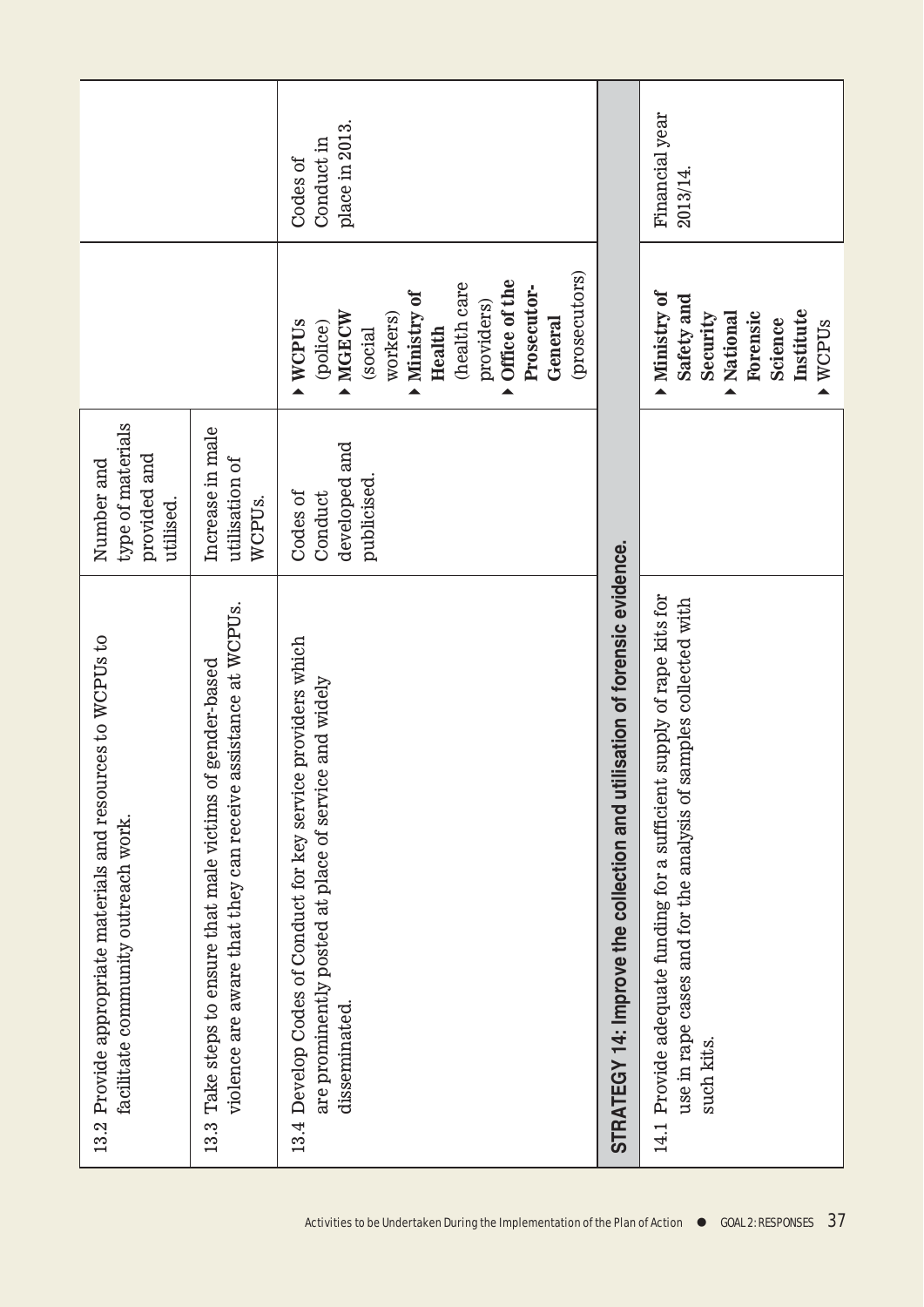| 14.2 Provide all WCPUs with a lockable cupboard for storage of rape<br>kits.<br>38                                                                                                                                                                                                                                                                                                                                                                                                                                                        |                                                                                                                                                                       |                                                                                                                                                                           | Financial year<br>2013/14                                      |
|-------------------------------------------------------------------------------------------------------------------------------------------------------------------------------------------------------------------------------------------------------------------------------------------------------------------------------------------------------------------------------------------------------------------------------------------------------------------------------------------------------------------------------------------|-----------------------------------------------------------------------------------------------------------------------------------------------------------------------|---------------------------------------------------------------------------------------------------------------------------------------------------------------------------|----------------------------------------------------------------|
| ongoing training, including refresher courses, for all state and<br>Conduct obligatory orientation for new doctors and regular<br>private doctors on how to use rape kits effectively.<br>14.3                                                                                                                                                                                                                                                                                                                                            |                                                                                                                                                                       | Ministry of<br>Mational<br>Health                                                                                                                                         | $2012$ and<br>ongoing.                                         |
| health care providers who collect forensic evidence in gender-<br>$\blacktriangleright$ Police personnel who must deliver and collect samples while<br>maintaining the chain of evidence in order to identify areas<br>in need of improvement, and impose disciplinary action for<br>negligent, inadequate or substandard work if necessary.<br>National Forensic Science Institute<br>Regularly monitor performance of<br>based violence cases<br>$\blacktriangle$<br>14.4<br>National Plan of Action on Gender Based Violence 2012-2016 |                                                                                                                                                                       | Institute<br>Forensic<br>Science<br>WCPU <sub>S</sub>                                                                                                                     | $2012$ and<br>ongoing.                                         |
| Implement a pilot project to train senior nursing personnel to collect<br>forensic evidence, to reduce the pressure on overworked doctors.<br>14.5                                                                                                                                                                                                                                                                                                                                                                                        |                                                                                                                                                                       |                                                                                                                                                                           | Pilot project in<br>2013.                                      |
| STRATEGY 15: Improve health services to victims of gender-based violence.                                                                                                                                                                                                                                                                                                                                                                                                                                                                 |                                                                                                                                                                       |                                                                                                                                                                           |                                                                |
| signs of gender-based violence and offer appropriate support,<br>Institutionalise training of health care providers to recognise<br>and to screen for gender-based violence during reproductive<br>health consultations.<br>15.1                                                                                                                                                                                                                                                                                                          | based violence<br>identification<br>information<br>health care<br>Increase in<br>Number of<br>of gender-<br>providers<br>in health<br>systems.<br>trained.<br>evident | groups working<br>HIV/AIDS and<br>of health care<br>practitioners<br>associations<br>with SRRH,<br>civil society<br>boards and<br>Ministry of<br>WCPUs<br>Health<br>youth | thereafter.<br>$2012$ with<br>refresher<br>training<br>regular |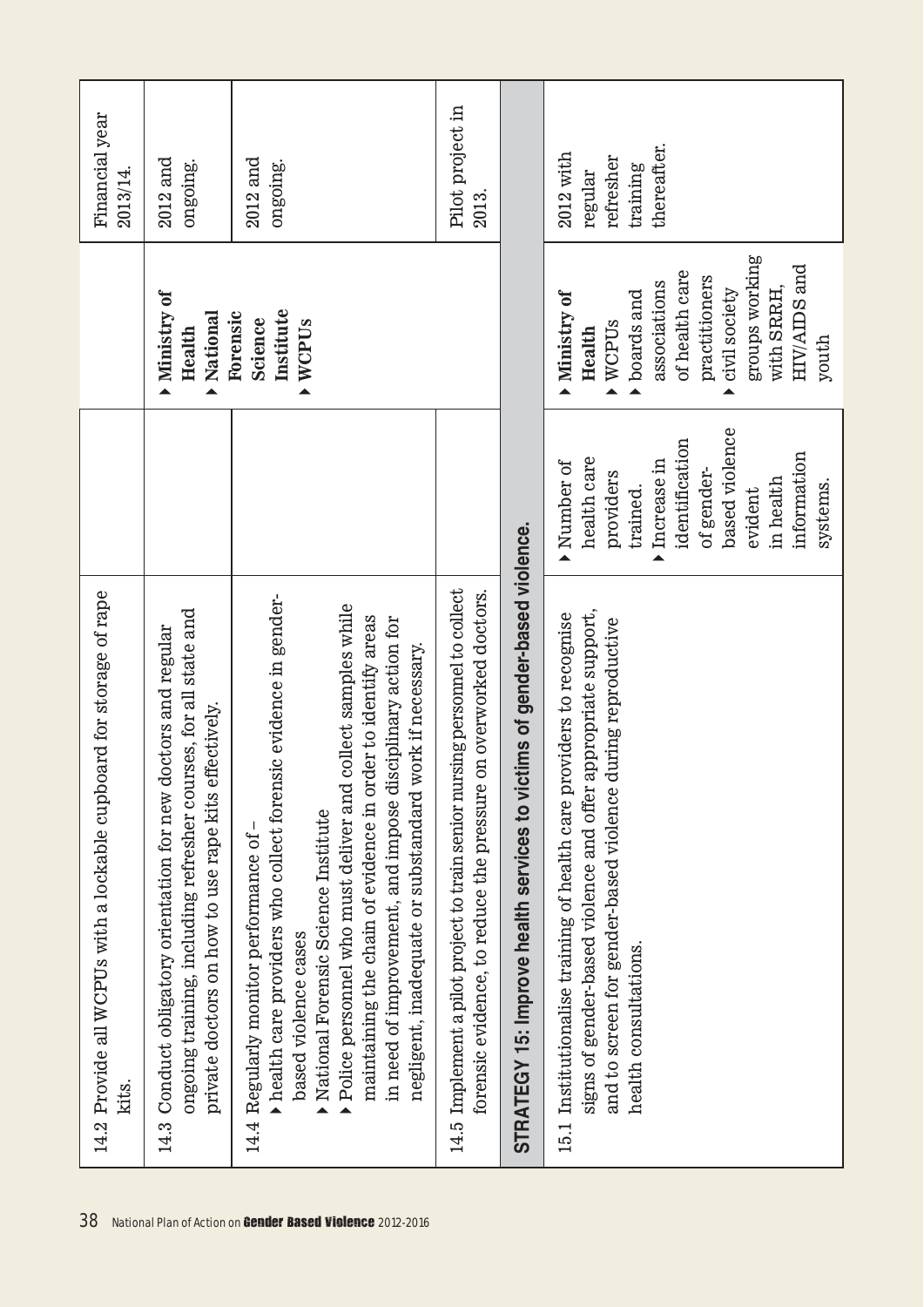| 2012-13 and<br>ongoing.                                                                                                                                                                                                                                                                                                                                                                                                                                                                                                                                                                | consultation<br>and piloting.<br>Guidelines<br>in place in<br>2014 after                                                                                                                                                                                                                                                                                                                                                                                                                                                                                  | $2013$ and<br>ongoing.                                                                                                                                                         |
|----------------------------------------------------------------------------------------------------------------------------------------------------------------------------------------------------------------------------------------------------------------------------------------------------------------------------------------------------------------------------------------------------------------------------------------------------------------------------------------------------------------------------------------------------------------------------------------|-----------------------------------------------------------------------------------------------------------------------------------------------------------------------------------------------------------------------------------------------------------------------------------------------------------------------------------------------------------------------------------------------------------------------------------------------------------------------------------------------------------------------------------------------------------|--------------------------------------------------------------------------------------------------------------------------------------------------------------------------------|
| Data collection<br>provided to<br>on health<br>services<br>victims.                                                                                                                                                                                                                                                                                                                                                                                                                                                                                                                    | place and well<br>Guidelines in<br>known.                                                                                                                                                                                                                                                                                                                                                                                                                                                                                                                 | doctors reached.<br>Number and<br>sessions and<br>regularity of<br>orientation<br>number of                                                                                    |
| other medication at all health facilities to reduce the risk of<br>testing for pregnancy and sexually transmitted infections<br>victims of sexual<br>contracting HIV and other sexually transmitted diseases.<br>to ensure that all<br>monitoring availability of these services in rural areas in<br>prompt access to post-exposure prophylaxis (PEP) and<br>15.2 Provide comprehensive health services to<br>particular, and taking necessary action<br>offences, including, where appropriate<br>information on legal abortion<br>emergency contraception<br>survivors are covered. | 15.3 Develop guidelines for the treatment of victims of gender-based<br>violence, and ensure that health care providers are trained and<br>gemental support to<br>ed where relevant.<br>to document the medical consequences of gender-based<br>to refer victims of gender-based violence to appropriate<br>to provide appropriate clinical treatment<br>$\blacktriangleright$ to provide gender-sensitive and non-jud<br>with child-sensitive guidelines establish<br>to maintain confidentiality<br>support services<br>violence<br>equipped<br>victims | doctors working in Namibia to improve their ability to respond<br>15.4 Provide orientation on social and cultural issues to foreign<br>appropriately to gender-based violence. |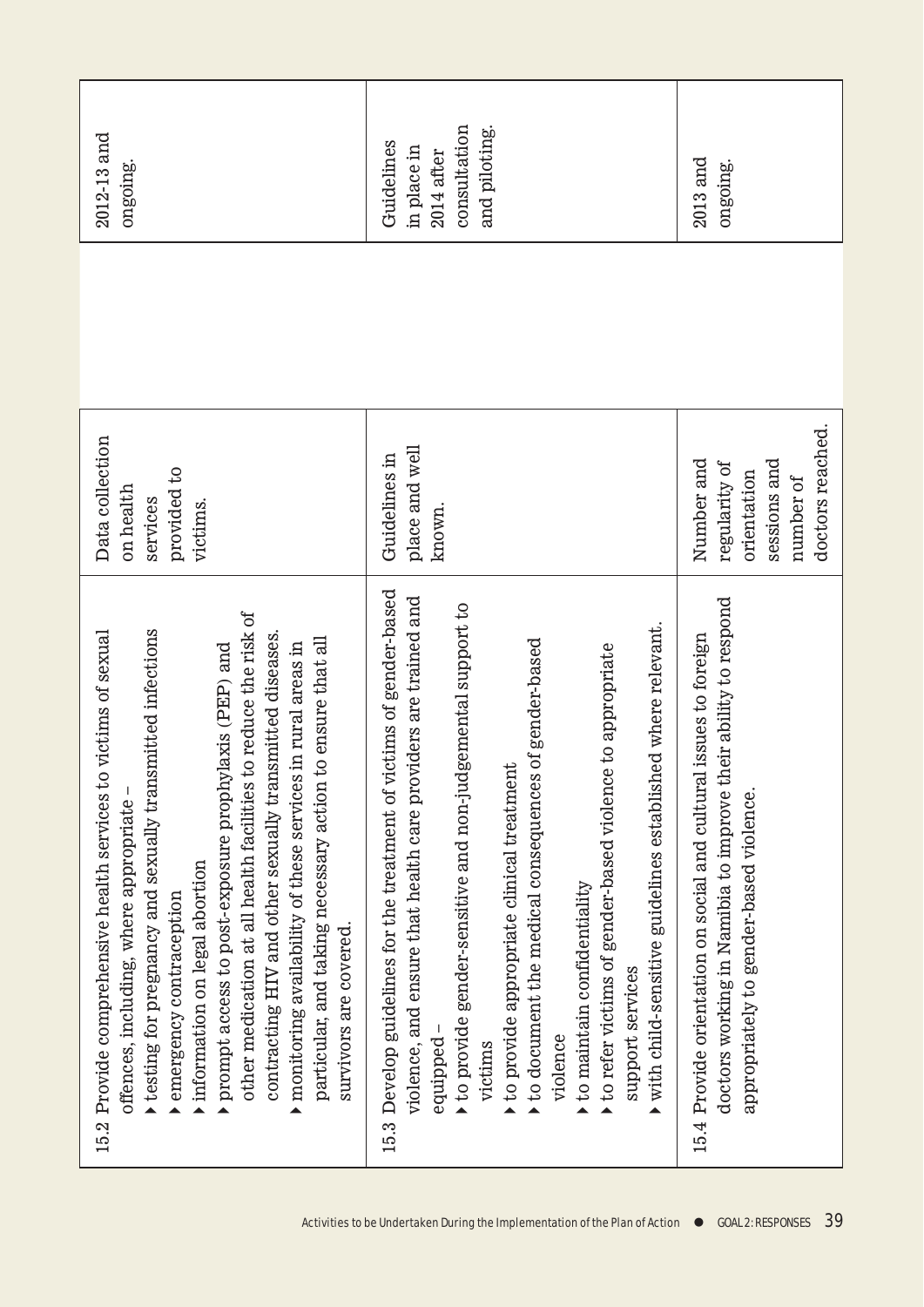| to be informed about the incident, or if the parent or guardian<br>what to do if a minor victim does not want his or her parents<br>what to do if a parent or guardian is not present and cannot<br>the provision of PEP and other preventative medication to<br>er-based violence,<br>15.5 Develop new consent forms for the examination of victims<br>of gender-based violence, and provide clear directives for<br>in is necessary<br>$\blacktriangleright$ when the consent of a parent or guardia<br>the examination of minor victims of gend<br>be located within a reasonable time<br>including information on<br>is the suspect<br>minors.                                                                                                                                                                                                                                                                                                                                                                         | relevant health<br>Consent forms<br>available at all<br>care facilities<br>and WCPUs.<br>in place and                                       | $2012$ and<br>ongoing.                                                             |
|----------------------------------------------------------------------------------------------------------------------------------------------------------------------------------------------------------------------------------------------------------------------------------------------------------------------------------------------------------------------------------------------------------------------------------------------------------------------------------------------------------------------------------------------------------------------------------------------------------------------------------------------------------------------------------------------------------------------------------------------------------------------------------------------------------------------------------------------------------------------------------------------------------------------------------------------------------------------------------------------------------------------------|---------------------------------------------------------------------------------------------------------------------------------------------|------------------------------------------------------------------------------------|
| home that contains clear and simple information on how to take<br>Provide all persons who receive PEP with a pamphlet to take<br>the medication, its potential side effects and the importance<br>Take steps to ensure that all victims of sexual offences have<br>prompt access to PEP and associated services, especially in<br>Arrange for a community counsellor or other service provider<br>follow-up visit, and information on the health care facility to<br>to initiate contact with any rape complainant who does not<br>rape medications, the time frames for their use and their<br>Disseminate public information on PEP and other post-<br>Give rape complainants in writing a date and venue for a<br>as prescribed.<br>Improve the provision and utilisation of post-exposure<br>contact if there are problems with side effects.<br>of completing the course of medication<br>appear at the follow-up appointment.<br>importance to rape victims.<br>prophylaxis (PEP):<br>rural areas.<br>▲<br>▲<br>15.6 | Data collection<br>distributed, by<br>and numbers<br>pamphlets<br>to victims;<br>on health<br>language.<br>prepared<br>provided<br>services | comprehensive<br>Target to have<br>in all areas by<br><b>PEP</b> services<br>2014. |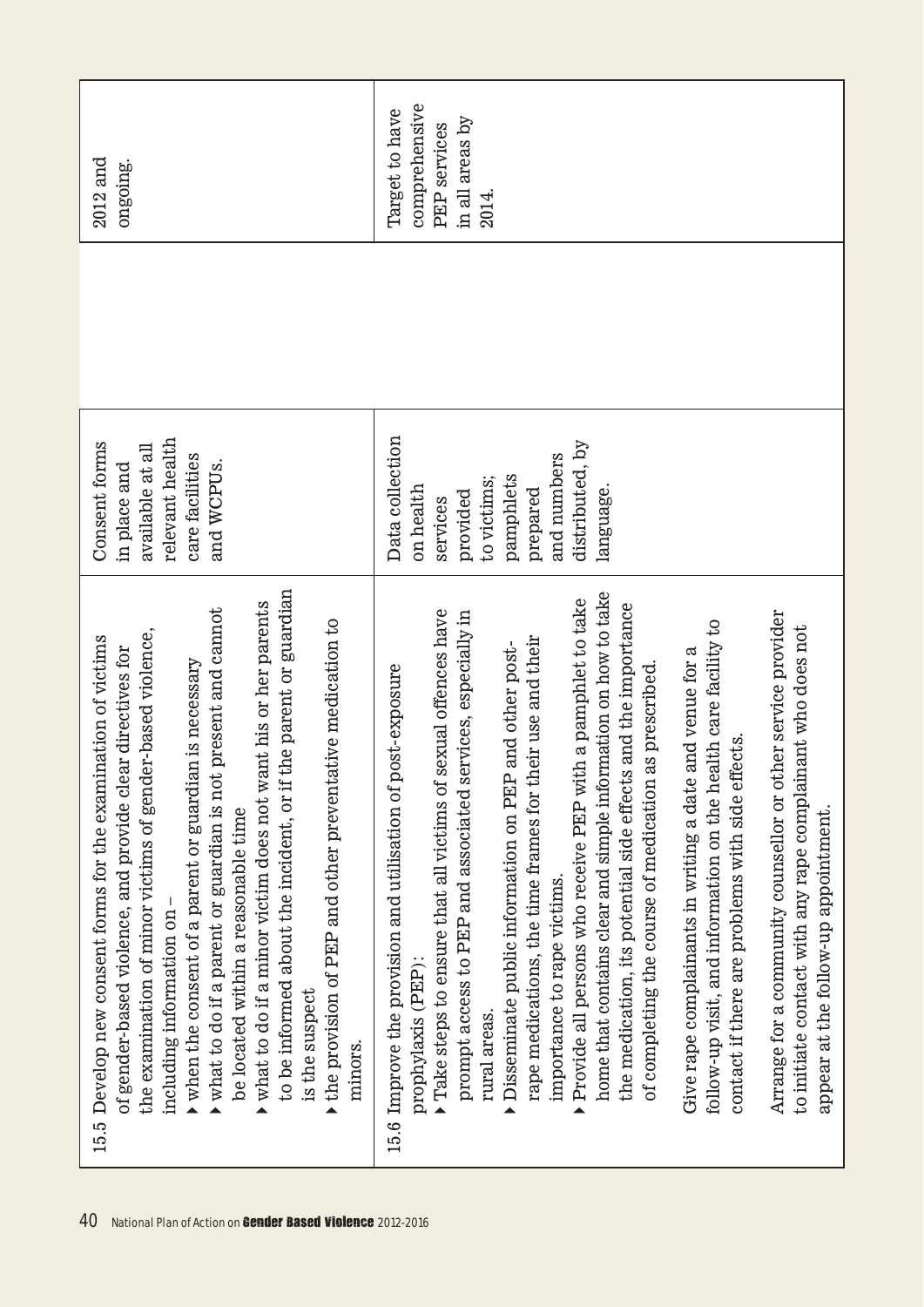| of health-related services provided to rape complainants (PEP,<br>15.7 Establish a system for collecting information on the provision<br>emergency contraception, etc).                                                                                                                                                                                                                                                                                                           | Forms prepared<br>Forms available<br>facilities and in<br>being utilised.<br>to convey this<br>at all relevant<br>complainants<br>information.<br>health care<br>System in<br>place and<br>for rape<br>use.<br>▲<br>▲ |                                                                                              | Target 2013                            |
|-----------------------------------------------------------------------------------------------------------------------------------------------------------------------------------------------------------------------------------------------------------------------------------------------------------------------------------------------------------------------------------------------------------------------------------------------------------------------------------|-----------------------------------------------------------------------------------------------------------------------------------------------------------------------------------------------------------------------|----------------------------------------------------------------------------------------------|----------------------------------------|
| Develop and implement youth-friendly health services in order<br>gender-based violence, including those pertaining to HIV and<br>to attract young boys and girls, making services relating to<br>other sexually transmitted infections, easily available<br>in a non-judgemental, confidential manner<br>without fear of harassment.<br>without parental consent<br>outside school hours<br>15.8                                                                                  | Survey of young<br>clients of health<br>services.                                                                                                                                                                     |                                                                                              | Target 2013                            |
| STRATEGY 16: Improve criminal justice procedures in offences involving gender-based violence.                                                                                                                                                                                                                                                                                                                                                                                     |                                                                                                                                                                                                                       |                                                                                              |                                        |
| utilising interpreters to assist the police when there is no one<br>recording statements from victims of gender-based violence<br>in their home language to ensure accuracy, and then having<br>establishing a pilot project to explore the practicality of<br>audio- or video-recording of complainants' statements.<br>them interpreted by a sworn translator for use in court<br>on duty who speaks a complainant's home language<br>16.1 Improve police statement-taking by - | Police directives<br>taking in place<br>on statement-<br>and being<br>followed.                                                                                                                                       | Ministry of<br>Ministry of<br>Safety and<br><b>DOHNYN 1</b><br>Security/<br>WCPUs<br>Justice | rolled out 2013-<br>New systems<br>15. |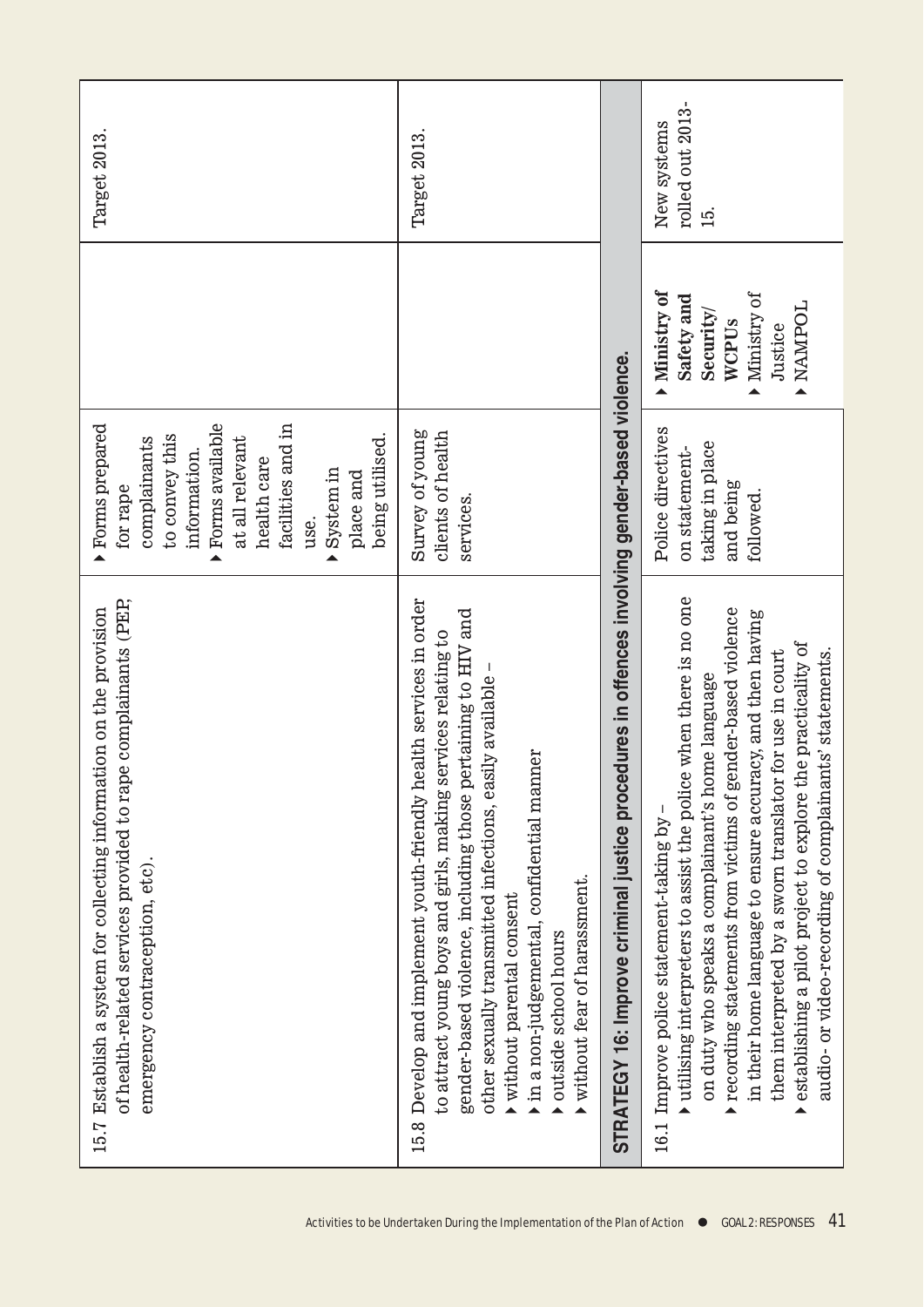|                                                                                                                                                                                                                                                                                                                                                                                                                                                                                                    | Office of the<br>Prosecutor<br>Institute<br>National<br>Forensic<br>General<br>Science                                                                                                                                                                                                                                                                                                                                                                                                                                                                                                                       |
|----------------------------------------------------------------------------------------------------------------------------------------------------------------------------------------------------------------------------------------------------------------------------------------------------------------------------------------------------------------------------------------------------------------------------------------------------------------------------------------------------|--------------------------------------------------------------------------------------------------------------------------------------------------------------------------------------------------------------------------------------------------------------------------------------------------------------------------------------------------------------------------------------------------------------------------------------------------------------------------------------------------------------------------------------------------------------------------------------------------------------|
| criminal justice<br>Time frame for<br>fewer traumas.<br>process report<br>Complainants<br>violence cases<br>finalisation of<br>gender-based<br>of prosecutor<br>involvement.<br>withdrawals.<br>Assessment<br>through the<br>rate of case<br>conviction<br>decreases.<br>Increased<br>Reduced<br>who go<br>rates.<br>▲<br>▲<br>▲<br>▲                                                                                                                                                              | guided cases<br>compared to<br>prosecutors<br>prosecutor-<br>other cases<br>Conviction<br>Number of<br>trained.<br>rate for                                                                                                                                                                                                                                                                                                                                                                                                                                                                                  |
| time spent in investigations and reasons for requesting court<br>Station Commanders of<br>personnel in relevant<br>investigation to the NAMPOL complaints department for<br>16.2 Take steps to improve police investigation of gender-based<br>Encourage prosecutors to report long delays in police<br>postponements for further investigation.<br>Provide increased training of WCPU<br>Increase monitoring and control by<br>investigative techniques.<br>appropriate action.<br>violence cases | Assign specialised prosecutors to gender-based violence cases<br>complainants and obtaining forensic samples from suspects.<br>vulnerable witness provisions and on techniques for dealing<br>violence cases through<br>Provide ongoing training for prosecutors on gender-based<br>effective use of the<br>Institute a system of prosecutor-guided investigation,<br>including instructions on the forensic examination of<br>immediately when the docket is opened<br>Improve prosecution of gender-based<br>violence issues, and particularly on<br>with child witnesses.<br>the following steps:<br>16.3 |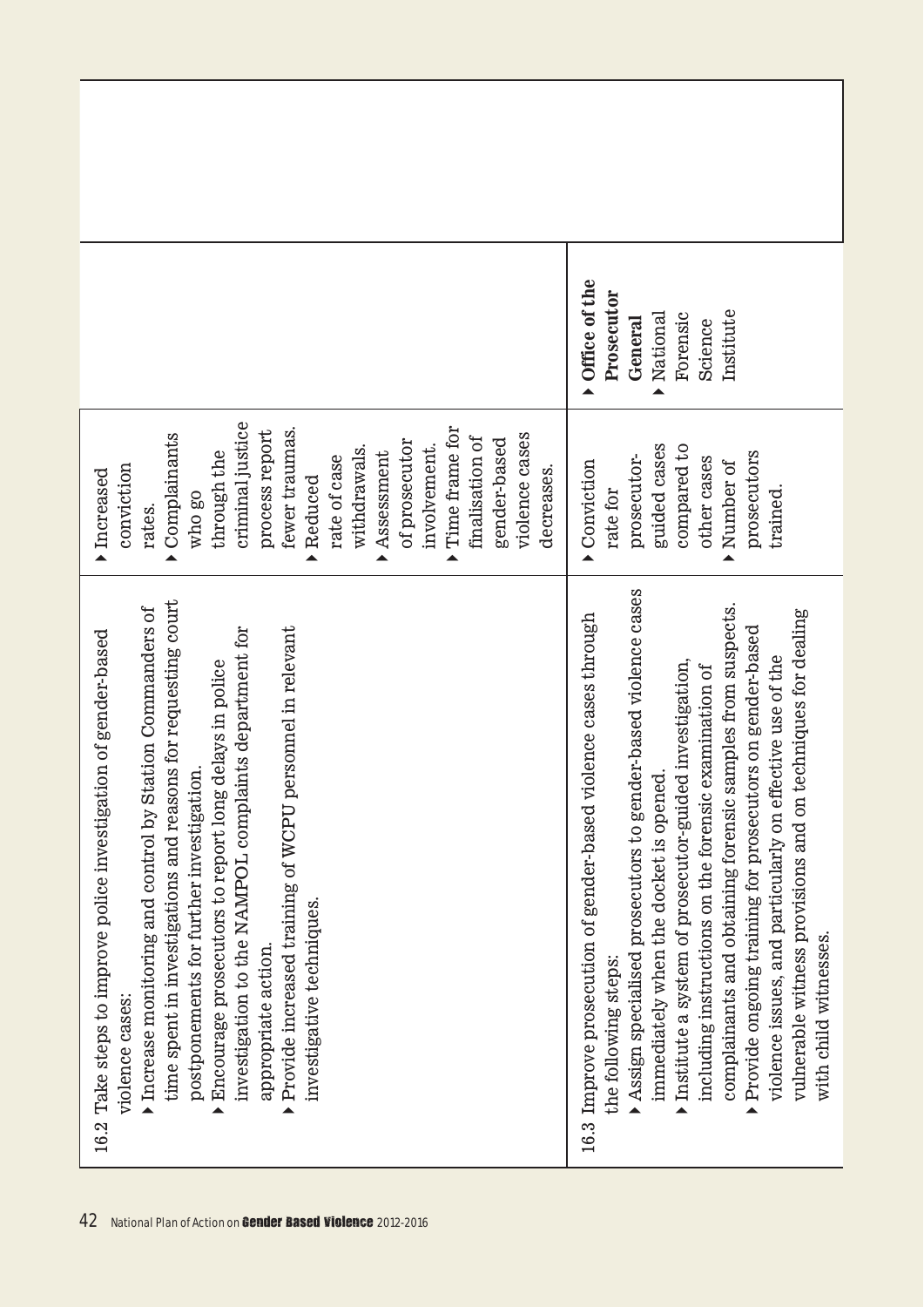|                                                                                                                                                                                                                                                                                                                                                                                                                                                                                                                                                                                                                                                                                                                                                                                                                                                                          | court registrars<br>Ministry of<br>and clerks<br>Justice                                                                                             |
|--------------------------------------------------------------------------------------------------------------------------------------------------------------------------------------------------------------------------------------------------------------------------------------------------------------------------------------------------------------------------------------------------------------------------------------------------------------------------------------------------------------------------------------------------------------------------------------------------------------------------------------------------------------------------------------------------------------------------------------------------------------------------------------------------------------------------------------------------------------------------|------------------------------------------------------------------------------------------------------------------------------------------------------|
| victims prior to<br>preparation to<br>administrative<br>used, assessed<br>meetings with<br>arrangements<br>for vulnerable<br>staff assigned<br>witnesses are<br>of prosecutor<br>those who do<br>management<br>receive court<br>and number<br>prosecutors<br>cases where<br>victims who<br>Number of<br>Number of<br>Number of<br>over time.<br>Ratio of<br>trained.<br>to case<br>special<br>trial.<br>not.                                                                                                                                                                                                                                                                                                                                                                                                                                                             | courts that have<br>institutionalised<br>Proportion of<br>prioritisation<br>system                                                                   |
| Provide more support from administrative personnel for non-legal<br>tasks so that prosecutors have more time for case preparation,<br>particularly child victims.<br>complainants on what will happen in court and on the special<br>Encourage prosecutors to arrange for trained staff or volunteers<br>Provide regular training on medical issues for prosecutors to<br>Encourage prosecutors to take responsibility for suggesting<br>witnesses, which are<br>other appropriate personnel to provide information to<br>Arrange for social workers, community volunteers or<br>including time to meet with victims prior to the trial<br>arrangements available to vulnerable witnesses.<br>l evidence.<br>to prepare victims to testify in court,<br>facilitate the effective use of medical<br>special arrangements for vulnerable<br>currently under-utilised.<br>▲ | 16.4 Prioritise cases of gender-based violence on the court roll, with<br>highest priority going to cases involving children under the age<br>of 18. |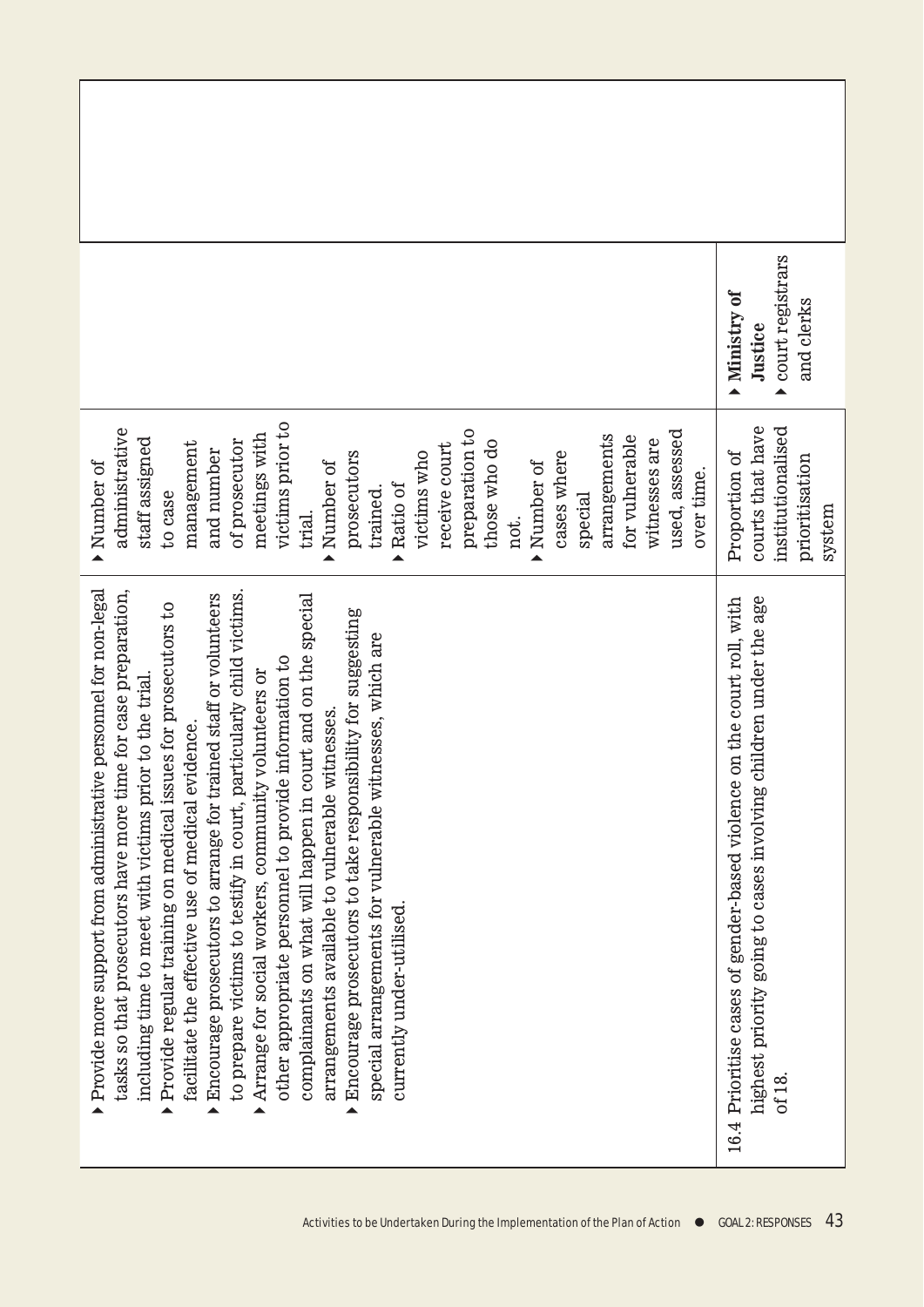|                                                                                                                                                                                                                                                                                                                                                                                                                                |                                                                                                                                                                         |                                                                                                                                                                                                                                                | centres by 2015,<br>rural areas as<br>In place in at<br>rolled out to<br>least major<br>possible.                                                                                                                                                                                                                                                                                                                                  |
|--------------------------------------------------------------------------------------------------------------------------------------------------------------------------------------------------------------------------------------------------------------------------------------------------------------------------------------------------------------------------------------------------------------------------------|-------------------------------------------------------------------------------------------------------------------------------------------------------------------------|------------------------------------------------------------------------------------------------------------------------------------------------------------------------------------------------------------------------------------------------|------------------------------------------------------------------------------------------------------------------------------------------------------------------------------------------------------------------------------------------------------------------------------------------------------------------------------------------------------------------------------------------------------------------------------------|
|                                                                                                                                                                                                                                                                                                                                                                                                                                |                                                                                                                                                                         |                                                                                                                                                                                                                                                | civil society<br>Ministry of<br>MGECW<br>churches<br>Justice                                                                                                                                                                                                                                                                                                                                                                       |
| victim-friendly<br>stakeholders<br>who receive<br>courts with<br>Number of<br>Number of<br>facilities.<br>training.                                                                                                                                                                                                                                                                                                            | and delay tactics<br>postponements<br>circulated to<br>all presiding<br>Memo on<br>officers.                                                                            | Topics on which<br>memos are<br>circulated.                                                                                                                                                                                                    | usefulness of the<br>feedback on the<br>victim support<br>programmes<br>volunteers,<br>reached by<br>and victim<br>and victim<br>of victims<br>support.<br>Number                                                                                                                                                                                                                                                                  |
| 16.5 Assist presiding officers by providing sufficient resources and<br>and how to assess<br>rrangements<br>as<br>equipment for vulnerable witnesses, such<br>$\blacktriangleright$ training on dealing with child witnesses<br>$\blacktriangleright$ training on the effective use of special and<br>$\blacktriangleright$ more victim-friendly court facilities<br>provisions for vulnerable witnesses<br>their credibility. | postponements to prevent their use as stalling tactics in cases<br>16.6 Encourage presiding officers to strictly control the use of<br>involving gender-based violence. | to follow the legal rule requiring closed court during trials of<br>16.7 Regularly issue circulars to key role-players to clarify points<br>of misunderstanding which commonly arise, such as failure<br>sexual or domestic violence offences. | criminal cases involving gender-based violence, such as keeping<br>them to court procedures, arranging appropriate psycho-social<br>volunteers to offer information and support to complainants in<br>Establish victim support programmes and a network of victim<br>complainants informed of case status and progress, orienting<br>support and explaining the possible special arrangements for<br>vulnerable witnesses.<br>16.8 |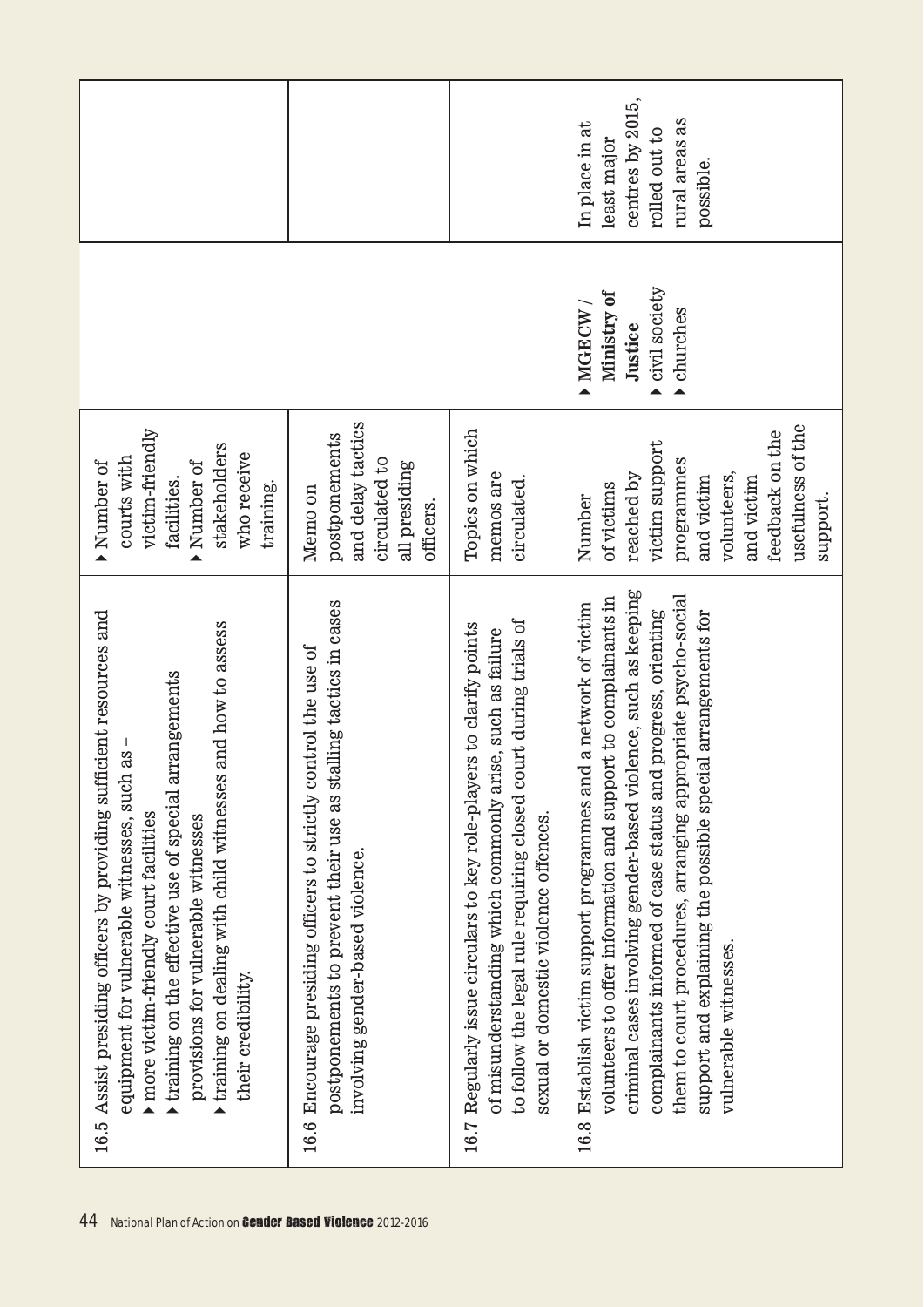| $2012$ and<br>ongoing.                                                                                                                                                             |                                                                         | implement most<br>or all of these<br>initiatives by<br>Target to<br>2015.                                                                                                                                                                                                                                                      |                                                                                                                                                               |                                                                                                                                                                                                                                                                                                             |                                                                                     |
|------------------------------------------------------------------------------------------------------------------------------------------------------------------------------------|-------------------------------------------------------------------------|--------------------------------------------------------------------------------------------------------------------------------------------------------------------------------------------------------------------------------------------------------------------------------------------------------------------------------|---------------------------------------------------------------------------------------------------------------------------------------------------------------|-------------------------------------------------------------------------------------------------------------------------------------------------------------------------------------------------------------------------------------------------------------------------------------------------------------|-------------------------------------------------------------------------------------|
| Office of the<br>Prosecutor-<br>General                                                                                                                                            |                                                                         | Office of the<br>Prosecutor-<br>civil society<br>Ministry of<br>traditional<br>General<br>MGECW<br>WCPUs<br>Justice<br>leaders                                                                                                                                                                                                 |                                                                                                                                                               |                                                                                                                                                                                                                                                                                                             |                                                                                     |
| prosecutions<br>compared to<br>Number of<br>number of<br>violations.                                                                                                               |                                                                         | Complainant<br>withdrawals<br>input at bail<br>increases.<br>Requests<br>decrease.<br>hearings<br>for case                                                                                                                                                                                                                     |                                                                                                                                                               | face interventions.<br>victims reached<br>and/or face-to-<br>by pamphlets<br>Number of                                                                                                                                                                                                                      | Information from<br>and community<br>victim surveys<br>discussions.<br>focus group  |
| 16.9 Prosecute media outlets which violate the privacy provisions<br>contained in the various laws pertaining to gender-based<br>violence, to help protect the privacy of victims. | rate of case withdrawals.<br>STRATEGY 17: Take steps to reduce the high | 17.1 Through training and supervision, ensure correct implementation<br>input in bail hearings, and the provisions on standard protective<br>domestic violence cases an opportunity to give direct or indirect<br>of the existing procedures for giving complainants in rape and<br>conditions attached to bail in such cases. | benefits of continuing<br>with criminal cases rather than accepting compensation to<br>17.2 Inform rape complainants of the societal<br>withdraw their cases. | gender-based violence cases, including information on privacy<br>Ensure that the victims are provided with information about<br>their rights when laying charges to discourage withdrawal of<br>protections and vulnerable witness provisions which may<br>reduce the trauma of a court appearance.<br>17.3 | within families and<br>17.4 Strengthen support networks for victims<br>communities. |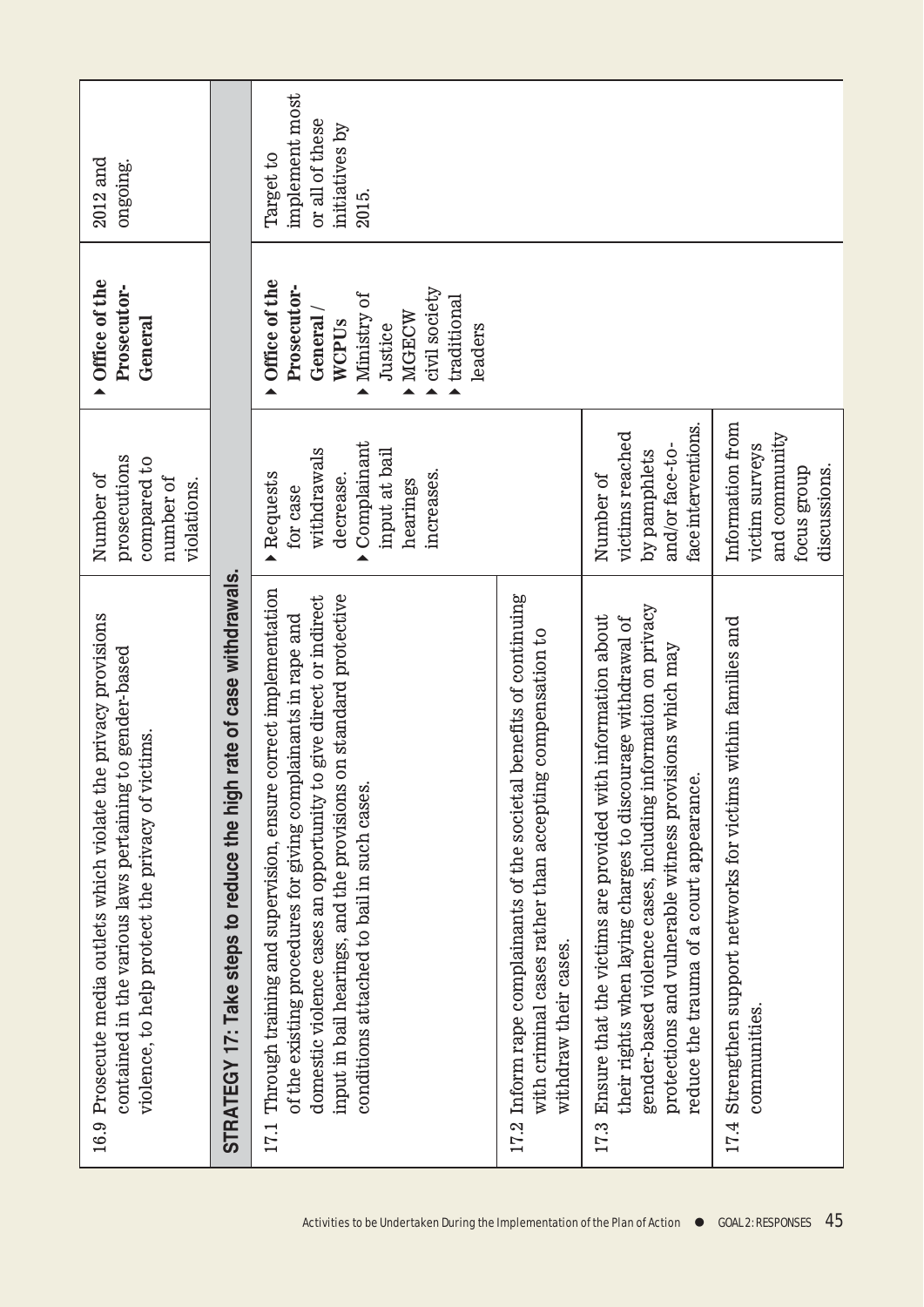| participating in<br>discussions.<br>Number of<br>traditional<br>leaders                                                                                                                                                                                                                           | case outcomes.<br>it is used and<br>brought into<br>cases where<br>number of<br>Report on<br>Provision<br>force.                                                                                              |                                                                                                                                                                                                                                                                                                                    | arrests and bail<br>revocations.<br>Number of                                                                                                                                                                                      | Number of such<br>placements.                                                                                                                                                            |
|---------------------------------------------------------------------------------------------------------------------------------------------------------------------------------------------------------------------------------------------------------------------------------------------------|---------------------------------------------------------------------------------------------------------------------------------------------------------------------------------------------------------------|--------------------------------------------------------------------------------------------------------------------------------------------------------------------------------------------------------------------------------------------------------------------------------------------------------------------|------------------------------------------------------------------------------------------------------------------------------------------------------------------------------------------------------------------------------------|------------------------------------------------------------------------------------------------------------------------------------------------------------------------------------------|
| possibility of combining compensation for acts of gender-based<br>charge with the police for the same case, and educate<br>under customary law at the same time as laying a<br>17.5 Enter into dialogue with traditional leaders about the<br>communities on this option.<br>violence<br>criminal | compensation, rather than being represented by a member of<br>be directly involved in any negotiation and agreement about<br>Encourage traditional leaders to insist that complainants<br>the family.<br>17.6 | compensation as an adjunct of criminal trials, and ensure that<br>complainants in gender-based violence cases are aware of this<br>hich extends the possibilities for providing victim<br>17.7 Implement the provision of the Criminal Procedure Act 25<br>possibility and assisted to exercise it.<br>of $2004$ w | to withdraw a criminal case, as a form of obstruction of justice,<br>17.8 Arrest and prosecute anyone who attempts to coerce a victim<br>steps to deny or revoke bail if an accused rapist<br>threatens a complainant.<br>and take | complainants who are afraid to continue with their cases<br>of threats of physical harm or pressure at home.<br>Provide placements in places of safety or shelters to<br>because<br>17.9 |
| 46                                                                                                                                                                                                                                                                                                | National Plan of Action on Gender Based Violence 2012-2016                                                                                                                                                    |                                                                                                                                                                                                                                                                                                                    |                                                                                                                                                                                                                                    |                                                                                                                                                                                          |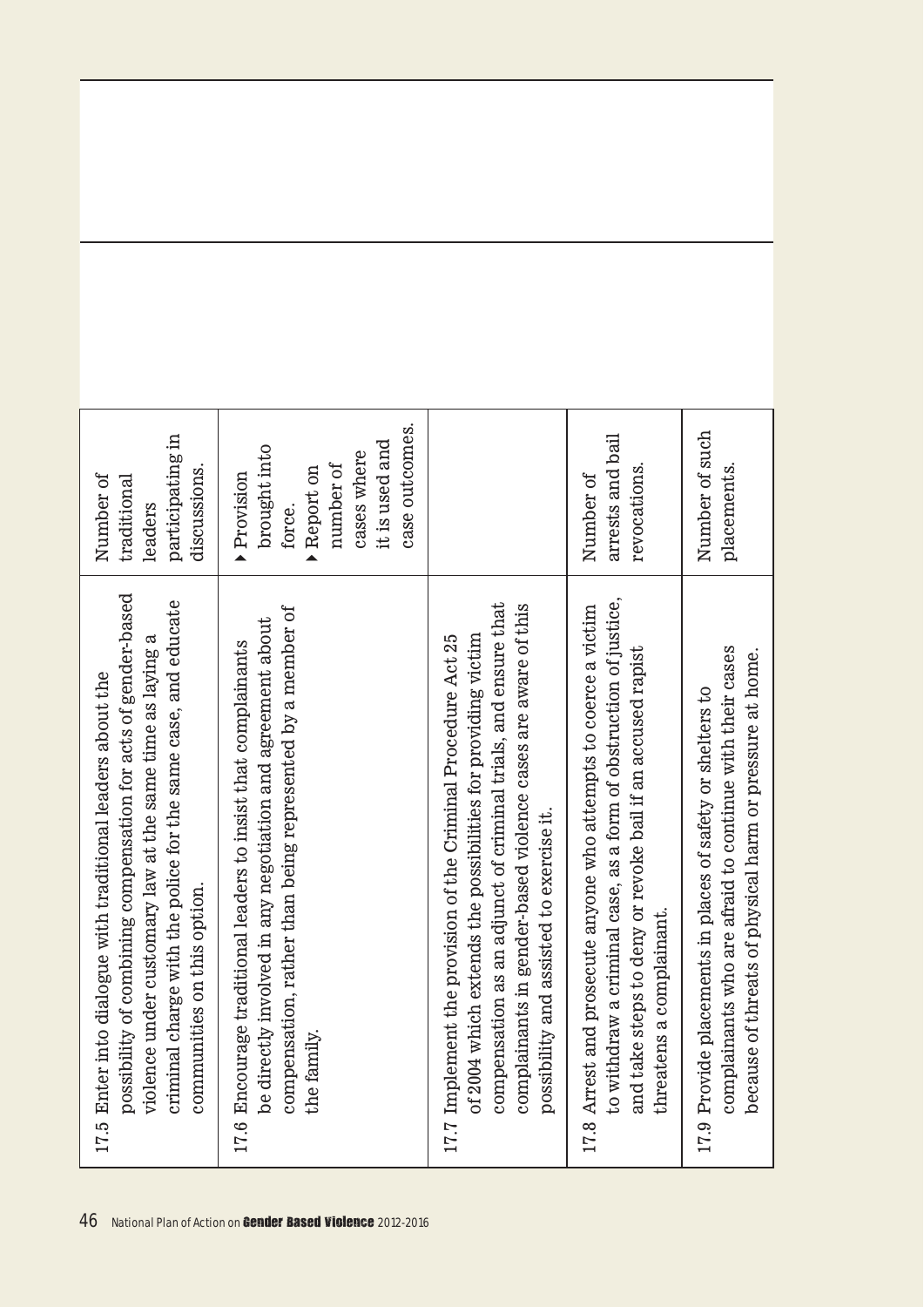|                                                                                                                                                                                              |                                                                                          | $2012$ and<br>ongoing.                                                                                                                                                                                                                                        | $2013$ and<br>ongoing.                                                                                         | $2013$ and<br>ongoing.                                                                                                                                           |
|----------------------------------------------------------------------------------------------------------------------------------------------------------------------------------------------|------------------------------------------------------------------------------------------|---------------------------------------------------------------------------------------------------------------------------------------------------------------------------------------------------------------------------------------------------------------|----------------------------------------------------------------------------------------------------------------|------------------------------------------------------------------------------------------------------------------------------------------------------------------|
|                                                                                                                                                                                              |                                                                                          | civil society<br>MGECW                                                                                                                                                                                                                                        | Federation<br>Employers<br>Namibia                                                                             |                                                                                                                                                                  |
| Number of rape<br>established for<br>complainants<br>this purpose.<br>reached by<br>networks                                                                                                 |                                                                                          | studies to assess<br>time in a sample<br>attitudes and<br>men, women,<br>support over<br>girls reached<br>of locations.<br>Qualitative<br>community<br>Number of<br>initiatives.<br>boys and<br>by such                                                       | mechanisms put<br>Number of<br>workplace<br>in place.<br>support                                               | and girls trained.<br>Number of men,<br>women, boys                                                                                                              |
| complainants with one another during the months and years<br>17.10 Design counselling programmes which connect willing rape<br>following the report of their rape cases, for mutual support. | STRATEGY 18: Increase family and community support for victims of gender-based violence. | impacts of gender-based violence on victims and their family<br>community and family support networks and the long-term<br>18.1 Enter into dialogue with communities about how to reduce<br>tolerance of gender-based violence, how to strengthen<br>members. | 18.2 Encourage employers to provide workplace mechanisms that<br>can support victims of gender-based violence. | 18.3 Provide training to NGOs and community-based groups on the<br>information and skills necessary to support victims of gender-<br>based violence effectively. |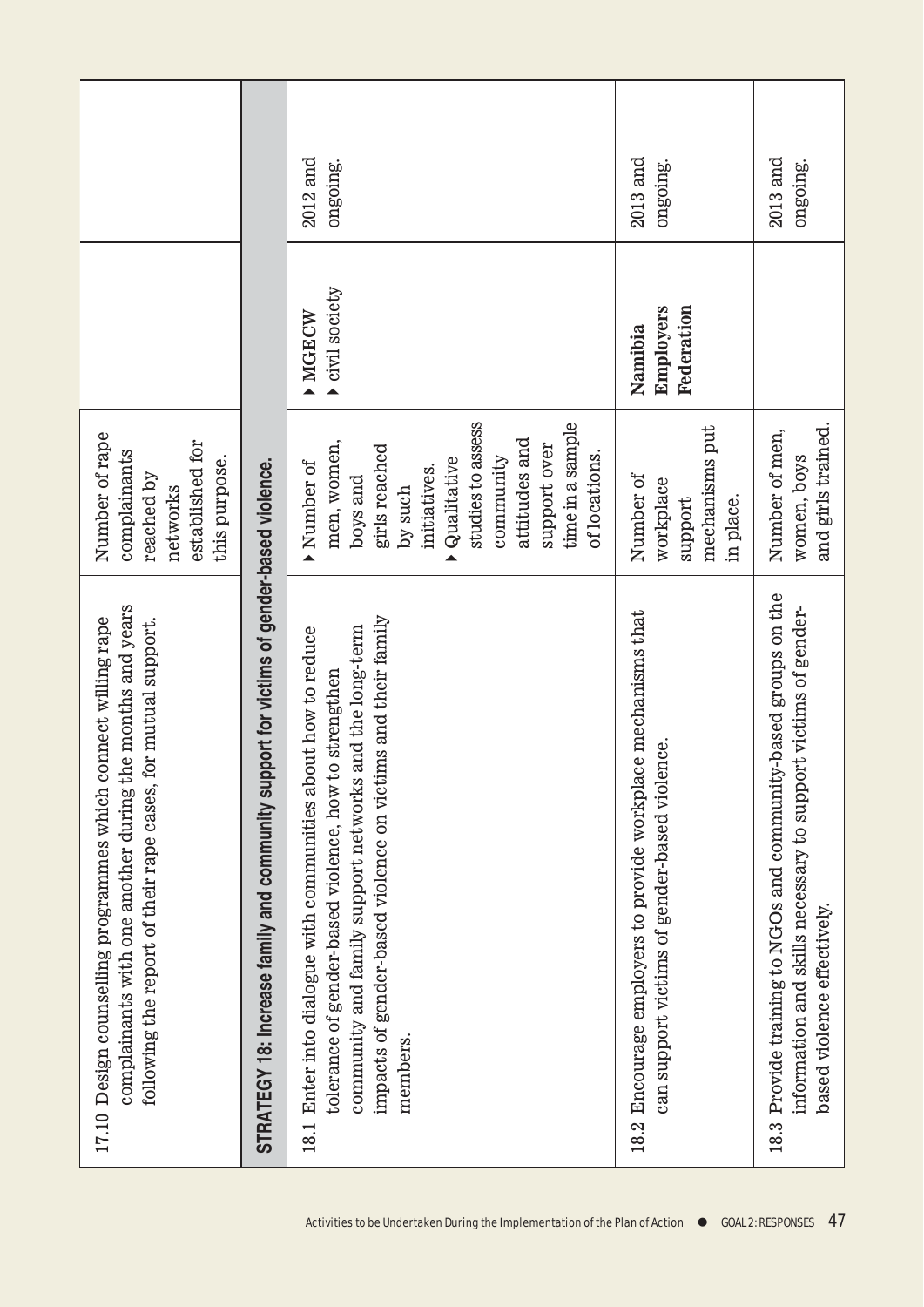| 48                                                         | available to victims of gender-based violence.<br>STRATEGY 19: Expand and improve services                                                                                                                                                                                                                                                                                                                                                                                       |                                                                                                                                                |                                                                                                                   |                                                                                    |
|------------------------------------------------------------|----------------------------------------------------------------------------------------------------------------------------------------------------------------------------------------------------------------------------------------------------------------------------------------------------------------------------------------------------------------------------------------------------------------------------------------------------------------------------------|------------------------------------------------------------------------------------------------------------------------------------------------|-------------------------------------------------------------------------------------------------------------------|------------------------------------------------------------------------------------|
| National Plan of Action on Gender Based Violence 2012-2016 | other services provided, through the use of prosecutor-guided<br>integrating prosecution of gender-based violence crimes with the<br>service centres by<br>developing standard operating procedures and service<br>improving the provision of medical services at WCPUs<br>inking each WCPU with shelters or places of safety<br>assigning a social worker to each WCPU<br>agreements between key stakeholders.<br>Transform WCPUs into more integrated<br>investigation<br>19.1 | services available<br>Assessment of<br>procedures.<br>to standard<br>personnel's<br>and WCPU<br>adherence<br>at WCPU <sub>s</sub><br>operating | Office of the<br>Prosecutor-<br>Ministry of<br>Ministry of<br>Safety and<br>MGECW<br>Security<br>General<br>WCPUs | beginning in<br>of services<br>extension<br>Gradual<br>2012.                       |
|                                                            | Review police curriculum to ensure that gender-based violence<br>and child protection are included in basic and advanced<br>training courses.<br>19.2                                                                                                                                                                                                                                                                                                                            | curriculum over<br>Assessment of<br>police training<br>time.                                                                                   | Ministry of<br>Planning<br>National<br>Justice<br>Health<br>$\blacktriangle$                                      |                                                                                    |
|                                                            | 19.3 Establish more places of safety and shelters for victims of<br>abuse.                                                                                                                                                                                                                                                                                                                                                                                                       | Increase in number<br>and their locations.<br>places of safety,<br>of shelters and                                                             | Commission                                                                                                        |                                                                                    |
|                                                            | Provide training for clerks of court to facilitate their assistance<br>to complainants in protection order applications.<br>19.4                                                                                                                                                                                                                                                                                                                                                 | Number of clerks<br>trained, feedback<br>from magistrates<br>on application<br>quality.                                                        |                                                                                                                   |                                                                                    |
|                                                            | $\bullet$ developing referral mechanisms and training service providers<br>providers be in<br>requiring that referrals amongst service<br>writing to avoid case disappearance.<br>Improve referral systems by<br>on them<br>▲<br>19.5                                                                                                                                                                                                                                            | and spot checks to<br>systems and their<br>records of referrals,<br>examine referral<br>Assessment of<br>utilisation.                          |                                                                                                                   | conducted in all<br>regions by 2014.<br>procedures set<br>and training<br>Referral |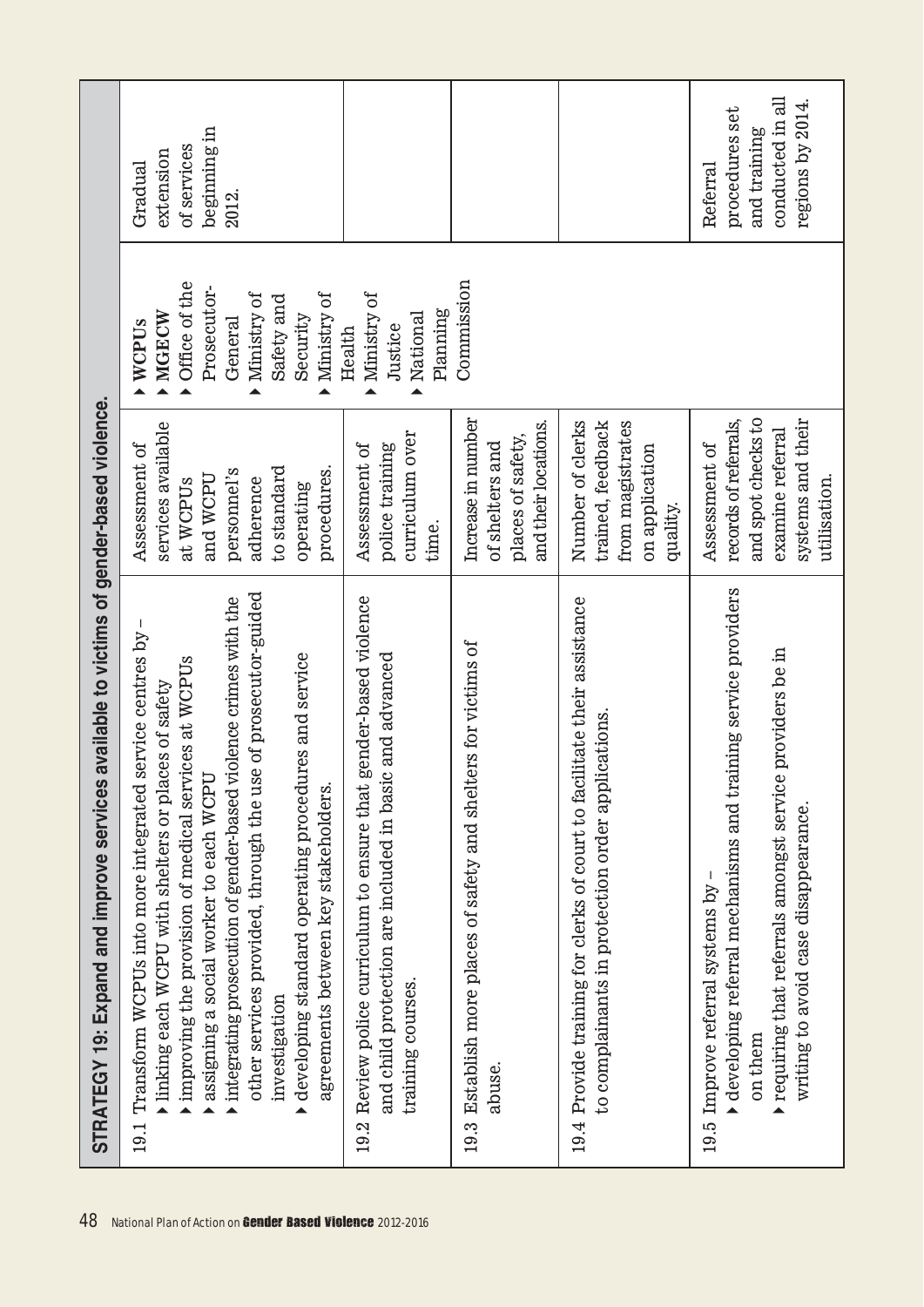|                                                                                                                                                                                                               | considered by<br>financial year<br>earmarking<br>Possible<br>2013/14.                                                                                                                         | Financial year<br>$2013/14$ and<br>ongoing.                                                                                                                                                   | Financial year<br>$2013/14$ and<br>ongoing.                                                                                                                                                                                                                                                                                                                  |
|---------------------------------------------------------------------------------------------------------------------------------------------------------------------------------------------------------------|-----------------------------------------------------------------------------------------------------------------------------------------------------------------------------------------------|-----------------------------------------------------------------------------------------------------------------------------------------------------------------------------------------------|--------------------------------------------------------------------------------------------------------------------------------------------------------------------------------------------------------------------------------------------------------------------------------------------------------------------------------------------------------------|
| Ministry of<br>Education                                                                                                                                                                                      | Parliament<br>Ministry of<br>Finance                                                                                                                                                          |                                                                                                                                                                                               | institutions<br>Ministry of<br>vocational<br>training<br>Labour                                                                                                                                                                                                                                                                                              |
| Proportion of<br>teachers and<br>counsellors<br>trained.                                                                                                                                                      | with Parliament<br>and Ministry of<br>Evidence of<br>discussions<br>Finance.                                                                                                                  | Grants and<br>resources<br>provided.                                                                                                                                                          | strategies and<br>programmes.<br>by data from<br>employment<br>over time as<br>and poverty<br>Change in<br>measured<br>of women<br>economic<br>women's<br>Number<br>position<br>reached<br>by such<br>studies.                                                                                                                                               |
| recognise indicators of violence and ensure that all schools<br>19.6 Train teachers and school guidance counsellors in how to<br>have referral systems for children suffering from gender-<br>based violence. | government institutions in the budget votes of relevant<br>earmarked for gender-based violence interventions by<br>budget items<br>19.7 Parliament should consider introducing<br>ministries. | or additional resources to organisations with good track<br>19.8 Develop and implement a strategy for providing grants<br>records in delivering services related to gender-based<br>violence. | 19.9 Develop and implement strategies and programmes aimed at<br>the economic empowerment of women who have experienced<br>abusive relationships and to provide options to sex work and<br>gender-based violence (such as livelihood strategies and<br>vocational education) to increase their ability to leave<br>other transactional sexual relationships. |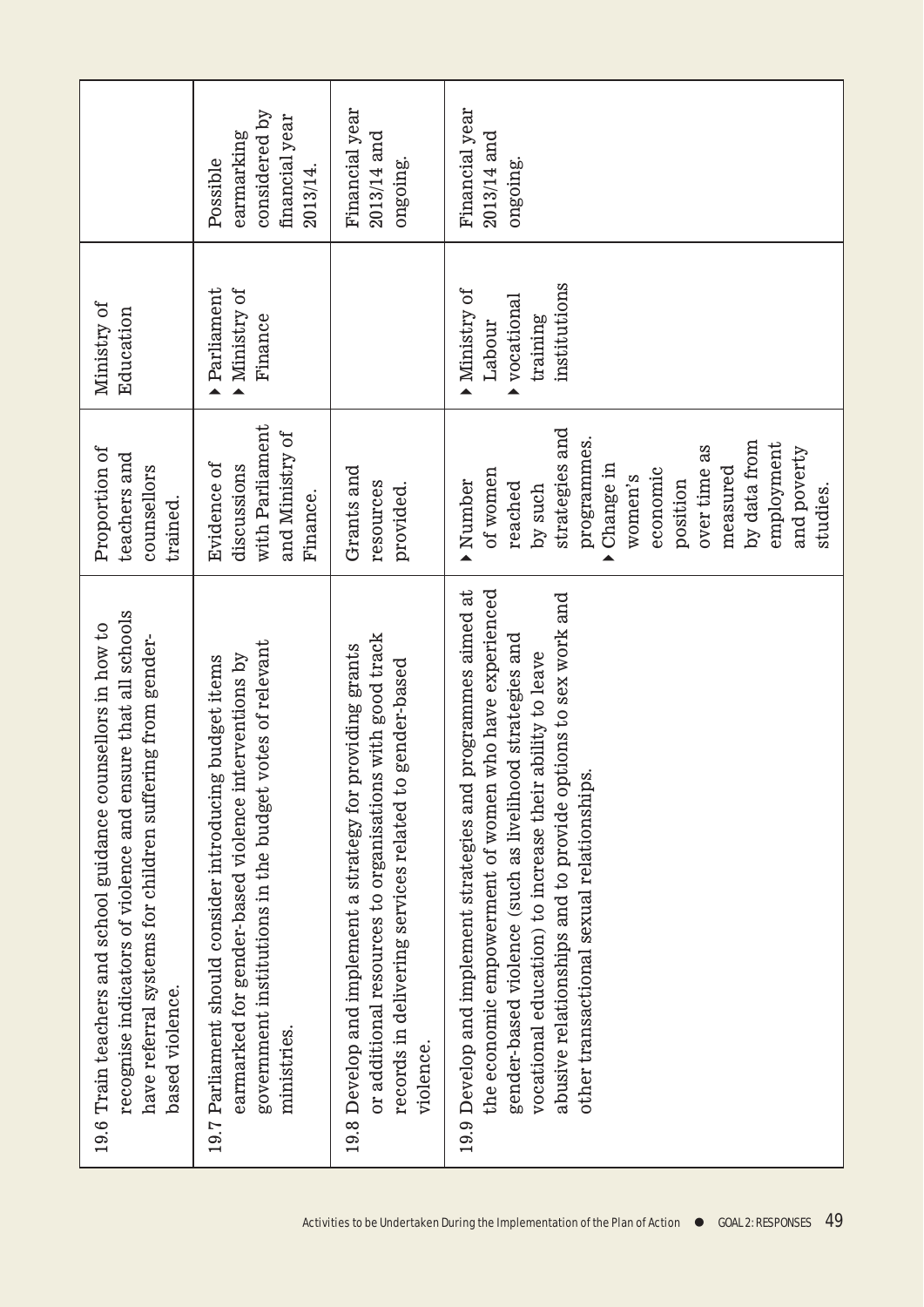| SPECIAL ISSUES                                                                                                                                                                                                                                                                   |                                                                                  |                                                                                    |                                                           |
|----------------------------------------------------------------------------------------------------------------------------------------------------------------------------------------------------------------------------------------------------------------------------------|----------------------------------------------------------------------------------|------------------------------------------------------------------------------------|-----------------------------------------------------------|
| Actions                                                                                                                                                                                                                                                                          | <b>Key performance</b><br><b>ndicators</b>                                       | Lead agency and<br>key partners                                                    | <b>Time frame</b>                                         |
| STRATEGY 20: Implement special measures to combat trafficking in persons.                                                                                                                                                                                                        |                                                                                  |                                                                                    |                                                           |
| Protection Bill on child trafficking are enacted and<br>20.1 Ensure that the provisions in the Child Care and<br>implemented.                                                                                                                                                    | trafficking cases.<br>disposition of<br>Number and                               | of Justice/<br>MGECW<br>Ministry                                                   | strengthened as<br>Laws in place<br>reviewed and          |
| Prevention of Organised Crime Act 29 of 2004 and the Child<br>Care and Protection Bill (expected to become law in 2012),<br>and enact additional legal provisions to fill any remaining<br>Review the existing legal framework on trafficking in the<br>gaps identified.<br>20.2 | accomplished and<br>acted upon.<br>Review                                        | Inter-ministerial<br>Committee<br>Ministry of<br>Trafficking<br>on Human<br>Labour | necessary by 2013.                                        |
| 20.3 Ensure that mechanisms are in place to assist all child and<br>adult victims of trafficking, including measures for witness<br>protection, repatriation and rehabilitation.                                                                                                 | services provided<br>Assessment of<br>to victims of<br>trafficking.              | groups working<br>with children<br>development<br>civil society<br>partners        | beginning in 2012.<br>of services<br>extension<br>Gradual |
| to trafficking in<br>20.4 Develop a national policy to guide a multi-sectoral<br>approach on prevention of and response<br>persons.                                                                                                                                              | Policy in place<br>and known to<br>relevant role-<br>players.                    |                                                                                    | Policy in place by<br>2012.                               |
| nd border officials,<br>and curricula and<br>20.5 Increase capacity of service providers who are involved<br>with trafficking issues, including police ar<br>such as by developing training materials<br>conducting training programmes.                                         | providers trained<br>types of service<br>in trafficking<br>Number and<br>issues. |                                                                                    | Training in 2012<br>and ongoing.                          |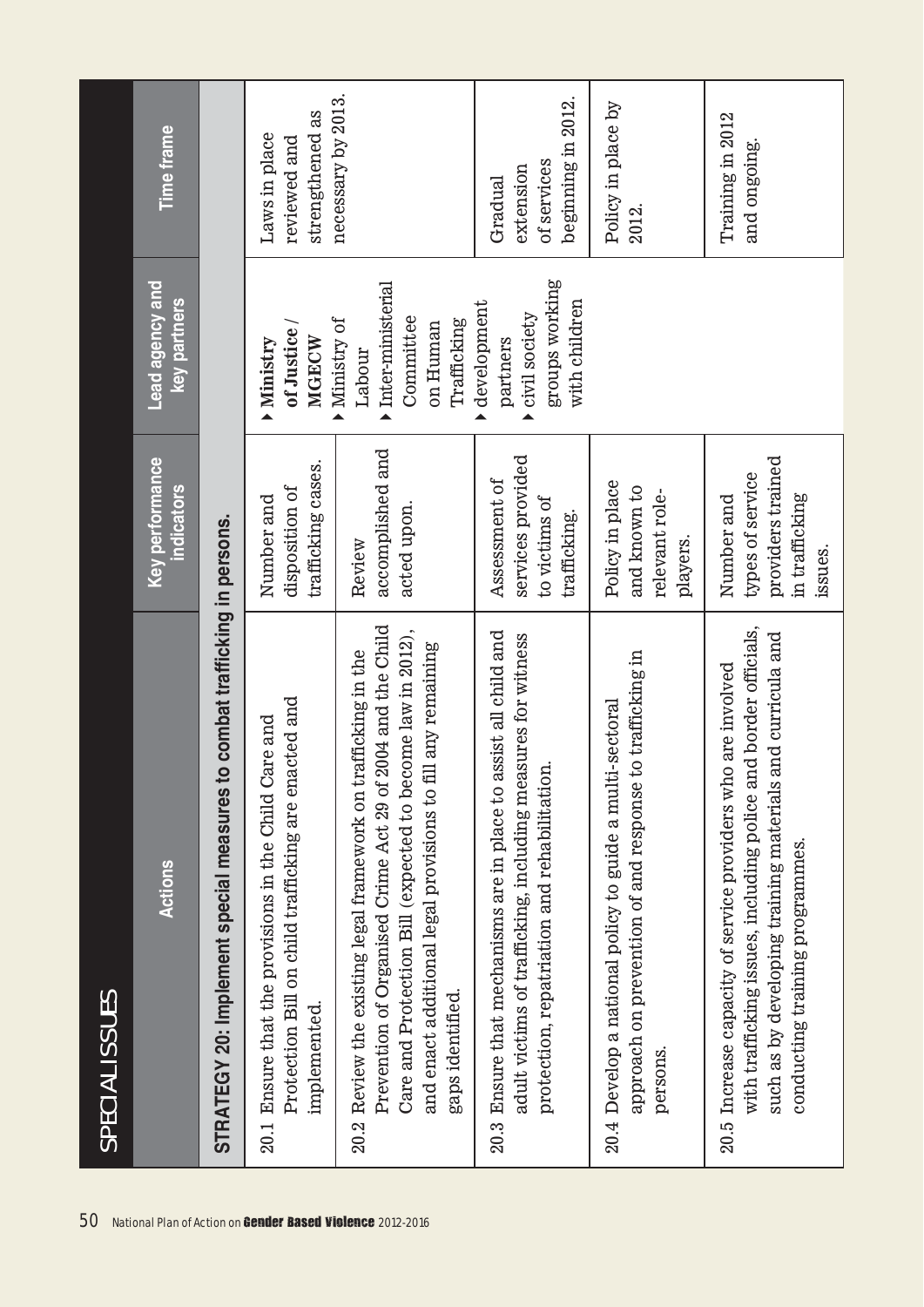| beginning in 2013<br>and ongoing.<br>information<br>campaigns<br>Public                                                              |                                                                                                                                                                                                                          | Database in place<br>by 2015.                                 | Directory in place<br>by 2014.                                                                                  | 2012 and ongoing.                                                     | 2012 and ongoing.                                                                                                           |
|--------------------------------------------------------------------------------------------------------------------------------------|--------------------------------------------------------------------------------------------------------------------------------------------------------------------------------------------------------------------------|---------------------------------------------------------------|-----------------------------------------------------------------------------------------------------------------|-----------------------------------------------------------------------|-----------------------------------------------------------------------------------------------------------------------------|
|                                                                                                                                      |                                                                                                                                                                                                                          |                                                               |                                                                                                                 |                                                                       |                                                                                                                             |
| Number of service<br>reached by such<br>boys and girls<br>providers and<br>men, women,<br>messages.                                  | women, boys and<br>number of men,<br>Tally of public<br>girls reached.<br>information<br>efforts and                                                                                                                     | Database in place<br>and maintained.                          | prepared and<br>stakeholders.<br>distributed<br>to relevant<br>Directory                                        | <b>SADC</b> initiatives.<br>involvement in<br>assessment of<br>Annual | contact with key<br>Documentation<br>international<br>roleplayers.<br>of regular                                            |
| 20.6 Sensitise service providers and members of the public<br>on how some forms of trafficking are driven by gender<br>inequalities. | on the forms of enticement and recruitment methods used<br>public, especially the most vulnerable and at-risk groups,<br>20.7 Implement awareness campaigns to educate the general<br>by traffickers to ensnare victims. | Develop and maintain a database of trafficking cases.<br>20.8 | Establish a comprehensive directory of services which can<br>be utilised to assist trafficking victims.<br>20.9 | trafficking.<br>20.10 Support SADC interventions to combat            | Interpol and the International Organisation for Migration.<br>20.11 Strengthen links with international roleplayers such as |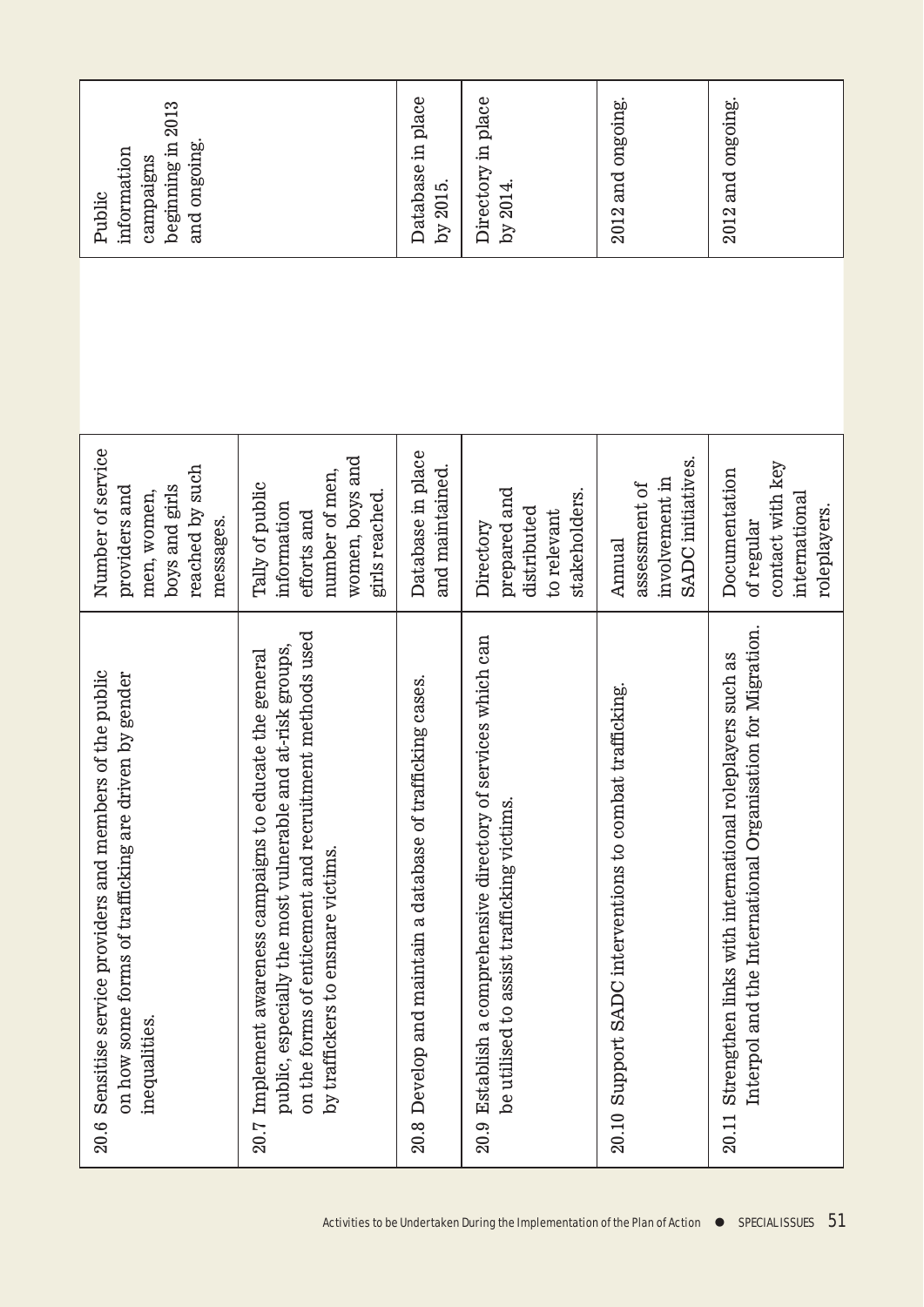| 52                                                         | STRATEGY 21: Implement special measures to combat baby-dumping.                                                                                                                                                                                                                                                                                                                                                                                                                                                                                                                                                                                                                                                                                                                                                                                                                 |                                                                                             |                                                               |                                                                              |
|------------------------------------------------------------|---------------------------------------------------------------------------------------------------------------------------------------------------------------------------------------------------------------------------------------------------------------------------------------------------------------------------------------------------------------------------------------------------------------------------------------------------------------------------------------------------------------------------------------------------------------------------------------------------------------------------------------------------------------------------------------------------------------------------------------------------------------------------------------------------------------------------------------------------------------------------------|---------------------------------------------------------------------------------------------|---------------------------------------------------------------|------------------------------------------------------------------------------|
| National Plan of Action on Gender Based Violence 2012-2016 | judgemental manner and providing more information on<br>providing contraceptives to women and girls in a non-<br>Take steps to prevent unwanted pregnancies, such as<br>contraceptives to young women and men<br>21.1                                                                                                                                                                                                                                                                                                                                                                                                                                                                                                                                                                                                                                                           | reports and other<br>baby-dumping.<br>relevant crime<br>indicators of<br>Decrease in        | Ministry of<br>Ministry of<br>MORCW<br>Justice<br>Health<br>▲ | 2012 and ongoing.                                                            |
|                                                            | 21.2 Provide information about the circumstances in which<br>abortion is legal, such as in cases where the pregnancy<br>results from rape or incest.                                                                                                                                                                                                                                                                                                                                                                                                                                                                                                                                                                                                                                                                                                                            | such information.<br>Number of girls<br>provided with<br>and women                          | civil society<br>Ministry of<br>Education<br>▲                |                                                                              |
|                                                            | no place to stay, such as those who have been evicted from the<br>emotionally ill-equipped to handle, including information<br>family home because the family disapproves of the pregnancy.<br>pregnancy, or for a pregnancy that they feel financially or<br>abortions are most prevalent, provide more information and<br>and where to get<br>women who have<br>how to get child maintenance from an absent father or<br>$\blacktriangleright$ the range of possibilities for dealing with an unwanted<br>support for pregnant women, including information on<br>21.3 Prioritising regions where baby-dumping and illegal<br>how to access a state maintenance grant<br>places of safety and shelters for pregnant<br>how to recognise post-natal depression<br>help if experiencing this problem<br>on foster care and adoption<br>how to access counselling<br>▲<br>▲<br>▲ | pregnant women<br>provided with<br>information,<br>and regions<br>Number of<br>prioritised. |                                                               |                                                                              |
|                                                            | infants, in accordance with the provisions in the Child Care<br>21.4 Provide safe havens for the receipt and care of unwanted<br>and Protection Bill (once enacted)                                                                                                                                                                                                                                                                                                                                                                                                                                                                                                                                                                                                                                                                                                             | havens established<br>of infants left at<br>Number of safe<br>and numbers<br>them.          |                                                               | time Child Care<br>and Protection<br>Bill is enacted.<br><b>Ongoing</b> from |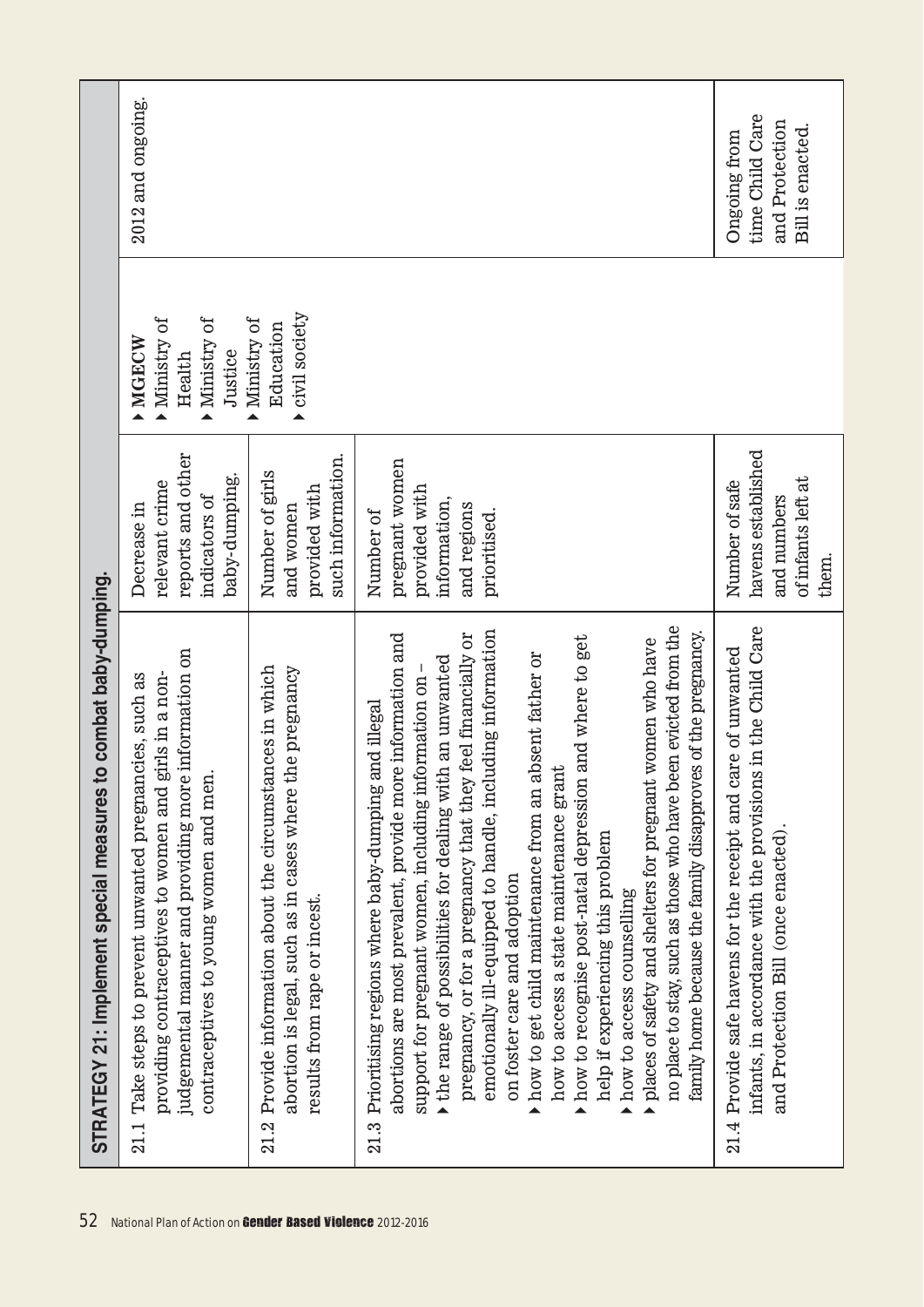| beginning in 2012.<br>Policy roll-out                                                                                                                                                                            | 2012 and ongoing.                                                                                                                                                                       |                                                                                                        | Amendment in<br>place in 2012.<br>Law Reform and<br>with disabilities<br>groups working<br>Prime Minister<br>Development<br>with persons<br>Office of the<br>Commission<br>civil society<br>Disability<br>Mational<br>Council |
|------------------------------------------------------------------------------------------------------------------------------------------------------------------------------------------------------------------|-----------------------------------------------------------------------------------------------------------------------------------------------------------------------------------------|--------------------------------------------------------------------------------------------------------|-------------------------------------------------------------------------------------------------------------------------------------------------------------------------------------------------------------------------------|
|                                                                                                                                                                                                                  |                                                                                                                                                                                         |                                                                                                        |                                                                                                                                                                                                                               |
| implemented at<br>Prevention and<br>Management<br>Policy on the<br>all schools.<br>Pregnancy<br>of Learner                                                                                                       | types of initiatives<br>and assessment<br>targeting boys<br>effectiveness.<br>maintenance<br>Number and<br>and men to<br>encourage<br>of their                                          |                                                                                                        | place and utilised.<br>Amendment in                                                                                                                                                                                           |
| Sector Policy on<br>the Prevention and Management of Learner Pregnancy so<br>try to conceal<br>that learner mothers have no motivation t<br>Popularise and implement the Education<br>their pregnancies.<br>21.5 | 21.6 Encourage boys and men to take greater responsibility for<br>an emotional<br>father.<br>role in the upbringing of the children they<br>their children, taking both a financial and | STRATEGY 22: Take special measures to protect persons with disabilities against gender-based violence. | Amend the Combating of Rape Act of 2000 to make rape<br>of persons with physical or mental disabilities a basis for<br>imposing the highest category of minimum sentence.<br>22.1                                             |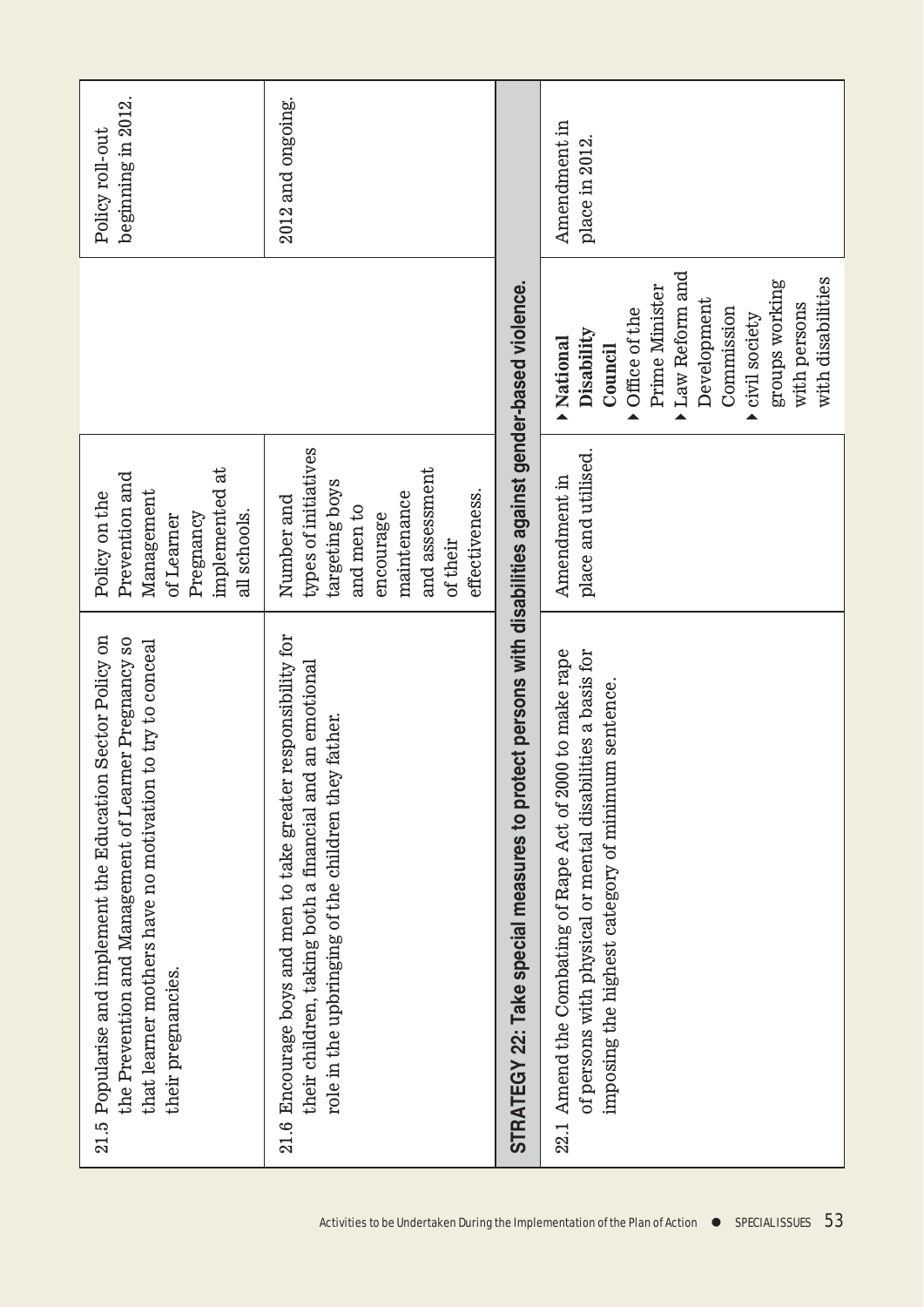| 54                                                                 | persons with mental disabilities or disabilities affecting the<br>22.2 Provide community members and relevant institutions<br>of abuse in<br>with information on how to identify signs<br>ability to communicate.                                                | groups reached.<br>compiled and<br>persons and<br>Information<br>distributed.<br>Number of                      |                                                              | 2012 and ongoing.                                                                 |
|--------------------------------------------------------------------|------------------------------------------------------------------------------------------------------------------------------------------------------------------------------------------------------------------------------------------------------------------|-----------------------------------------------------------------------------------------------------------------|--------------------------------------------------------------|-----------------------------------------------------------------------------------|
| 22.3<br>National Plan of Action on Gender Based Violence 2012-2016 | to protect themselves, where the nature of the disability<br>Provide community members and relevant institutions<br>with training on how to equip persons with disabilities<br>buse.<br>might make such persons vulnerable to al                                 | service providers<br>Number of male<br>members and<br>community<br>and female<br>trained.                       |                                                              |                                                                                   |
|                                                                    | 22.4 Encourage community members to report rape and other<br>abuse of persons with disabilities to the appropriate<br>authorities.                                                                                                                               | violence involving<br>gender-based<br>persons with<br>reporting of<br>disabilities.<br>Increase in              |                                                              |                                                                                   |
|                                                                    | 22.5 Produce educational materials on gender-based violence<br>such as visual<br>impairment who might find general public information<br>forms which<br>are accessible to persons with disabilities<br>and the laws on gender-based violence in<br>inaccessible. | type of materials<br>Number and<br>distributed.                                                                 |                                                              |                                                                                   |
| 22.6                                                               | dockets (or other suitable information systems) so that<br>Record information on complainant disabilities in case<br>these cases can be tracked to increase knowledge of<br>factors affecting vulnerability.                                                     | with disabilities.<br>cases of gender-<br>and collated on<br>based violence<br>against people<br>Data collected | Ministry of<br><b>DOUNVN</b><br>WCPU <sub>S</sub><br>Justice | Dockets or other<br>for this purpose<br>systems revised<br>information<br>by 2013 |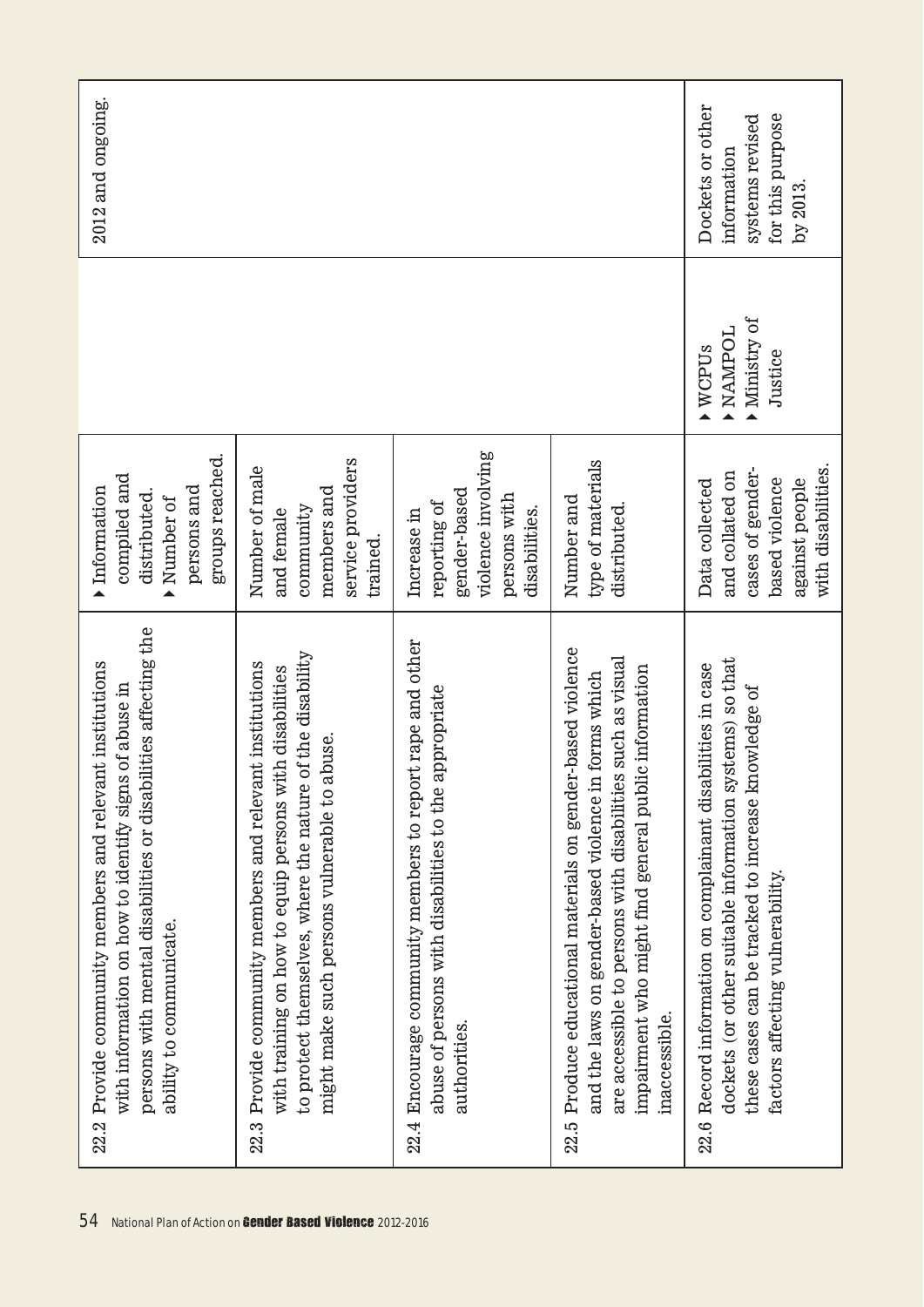| <b>GOAL 3: RESEARCH</b>                                                                                                                                                                                                                                                                                           |                                                                                                         |                                                                                                       |                                                      |
|-------------------------------------------------------------------------------------------------------------------------------------------------------------------------------------------------------------------------------------------------------------------------------------------------------------------|---------------------------------------------------------------------------------------------------------|-------------------------------------------------------------------------------------------------------|------------------------------------------------------|
| <b>Actions</b>                                                                                                                                                                                                                                                                                                    | <b>Key performance</b><br>ndicators                                                                     | Lead agency and<br><b>Key partners</b>                                                                | <b>Time frame</b>                                    |
| STRATEGY 23: Improve and expand data-collection mechanisms to improve availability of data to inform effective programming<br>and monitoring.                                                                                                                                                                     |                                                                                                         |                                                                                                       |                                                      |
| Plan of Action<br>and collect data where none already exists.<br>23.1 Collate baseline data for monitoring this                                                                                                                                                                                                   |                                                                                                         | MGECW                                                                                                 | 2012-13.                                             |
| such violence and whether the violence was reported to the<br>other forms of gender-based violence, the circumstances of<br>23.2 Incorporate questions in future Demographic and Health<br>violence and<br>Surveys about the incidence of domestic<br>police or other authorities.                                | Surveys include<br>Demographic<br>on incidence<br>information<br>of domestic<br>and Health<br>violence. | Central Bureau<br>of Statistics of<br>the National<br>Commission<br>Ministry of<br>Planning<br>Health | Demographic and<br>Health Survey.<br>Next            |
| withdrawals and<br>23.3 Compile data on case outcomes in gender-based violence<br>offences, to assess the percentage of case<br>the conviction rate.                                                                                                                                                              | Annual report on<br>case outcomes.                                                                      | Office of the<br>Prosecutor-<br>General                                                               | Annual beginning<br>in 2012.                         |
| all police are required to complete but are not yet using<br>in practice, to provide systematic information on police<br>2003, which<br>23.4 Implement the use of statutory forms under the<br>Combating of Domestic Violence Act 4 of<br>response to such cases.                                                 | forms compiled by<br>NAMPOL annually<br>and available in<br>Statistics from<br>reports.                 | NAMPOL/<br>WCPUs                                                                                      | 2012 and ongoing.                                    |
| system for key programmes and services addressing gender-<br>based violence, particularly the performance of WCPUs, the<br>collection of forensic evidence for use in criminal cases and<br>the provision of appropriate health services to victims.<br>evaluation<br>23.5 Develop and implement a monitoring and | system in place<br>and utilised.<br>Monitoring                                                          |                                                                                                       | for all key services<br>Systems in place<br>by 2014. |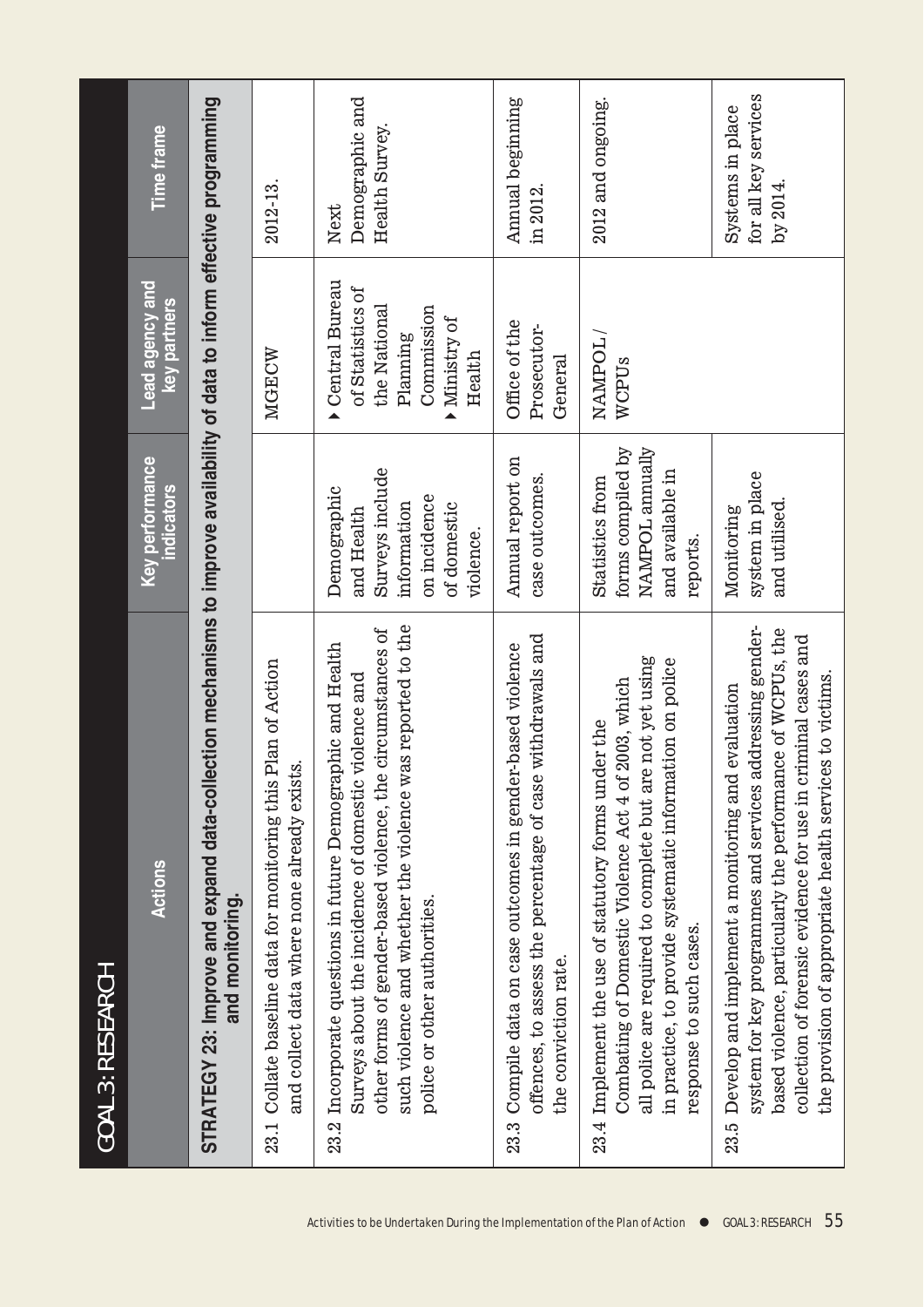| sed violence<br>database under construction by the MGECW<br>23.6 Finalise and operationalise the gender-ba                                                                                                                                                                                                                                                                                                                                                                                                                                                                                                                                                                                                                                                                                                                                                                        | place, maintained<br>and utilised.<br>Database in        | MGECW                                                                                                        | database in place<br>Initial national<br>by 2013. |
|-----------------------------------------------------------------------------------------------------------------------------------------------------------------------------------------------------------------------------------------------------------------------------------------------------------------------------------------------------------------------------------------------------------------------------------------------------------------------------------------------------------------------------------------------------------------------------------------------------------------------------------------------------------------------------------------------------------------------------------------------------------------------------------------------------------------------------------------------------------------------------------|----------------------------------------------------------|--------------------------------------------------------------------------------------------------------------|---------------------------------------------------|
| ssues where information is lacking.<br>STRATEGY 24: Conduct research on specific                                                                                                                                                                                                                                                                                                                                                                                                                                                                                                                                                                                                                                                                                                                                                                                                  |                                                          |                                                                                                              |                                                   |
| Periodically conduct nationally representative victim and<br>survivor surveys which give particular attention to rape<br>and other forms of gender-based violence, as a method<br>of determining the actual incidence of such crimes as<br>compared to reported crimes.<br>24.1                                                                                                                                                                                                                                                                                                                                                                                                                                                                                                                                                                                                   | Victim/survivor<br>conducted and<br>analysed.<br>surveys | Commission<br>Assistance<br><b>NAMPOL</b><br>Planning<br>MGECW<br>National<br>Centre<br><b>NAMA</b><br>Legal | First research in<br>2013 and then<br>ongoing.    |
| factors which shape the development of violent behaviour<br>the costs of gender-based violence to the Namibian economy<br>sexual harassment in schools and workplaces, and efforts<br>are experiencing<br>violence to fill gaps in existing knowledge. Suitable topics<br>$\blacktriangleright$ factors affecting the correlation between gender-based<br>gender-based<br>the health consequences of gender-based violence<br>forms of violence against persons with disabilities<br>community tolerance of various forms of violence<br>24.2 Conduct research into specific aspects of<br>the types of domestic violence that men<br>and the types of interventions needed<br>gender-based violence and suicide<br>forms of violence against children<br>for future research would include<br>violence and alcohol abuse<br>to combat this problem<br>▲<br>$\blacktriangle$<br>▲ | research reports.<br>Number and<br>quality of            |                                                                                                              |                                                   |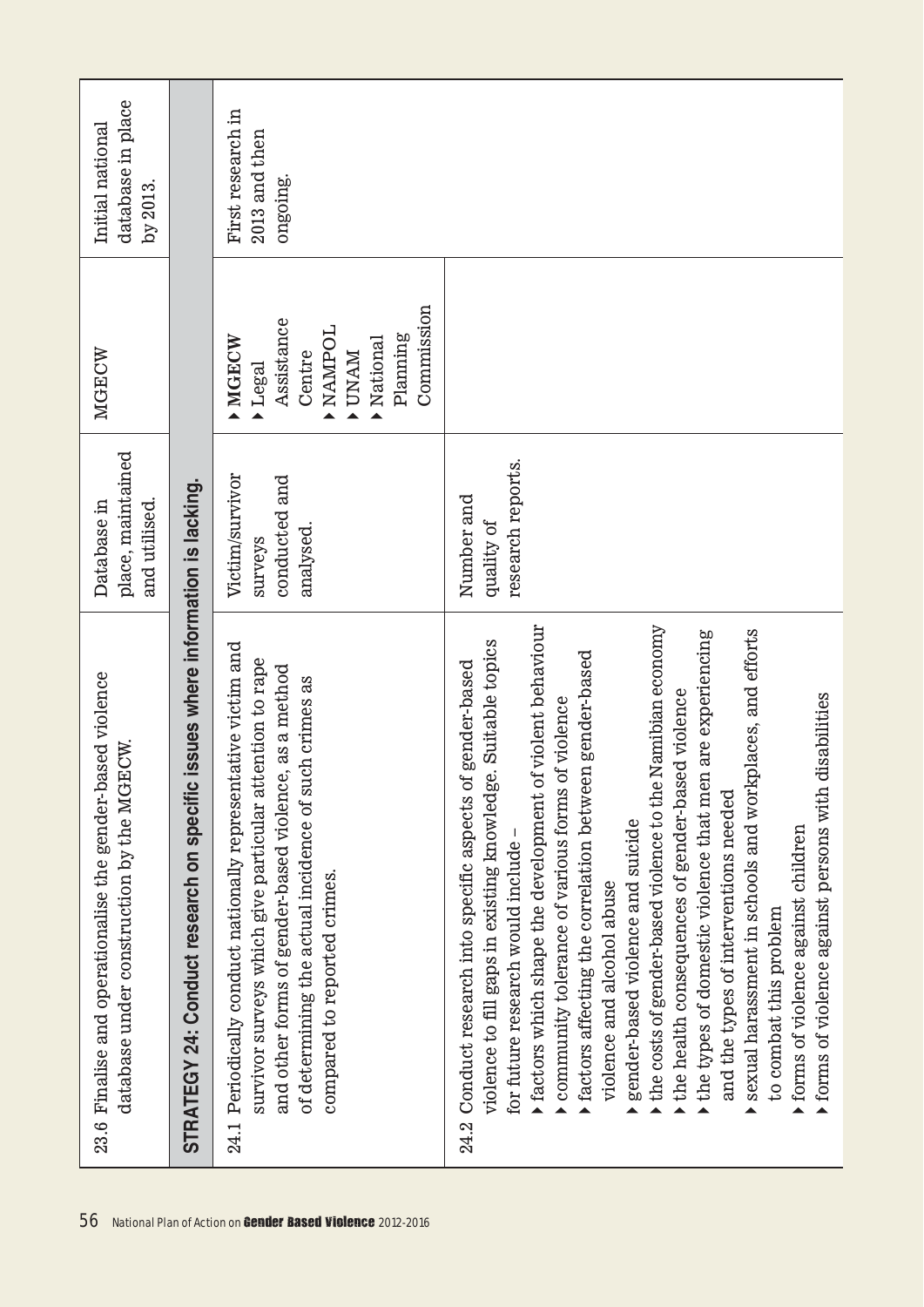| complainants' level of satisfaction with service providers<br>based violence and abuse and exploitation of children.<br>how to address social norms that perpetuate gender-<br>of human<br>and HIV<br>linkages between gender-based violence<br>in-depth study on the nature and scope<br>trafficking in Namibia |                                                                                                   |                                          |                                                |
|------------------------------------------------------------------------------------------------------------------------------------------------------------------------------------------------------------------------------------------------------------------------------------------------------------------|---------------------------------------------------------------------------------------------------|------------------------------------------|------------------------------------------------|
| other countries<br>ss relating to<br>24.3 Assemble information about best practice<br>specific forms of gender-based violence in<br>to inform Namibian initiatives.                                                                                                                                              |                                                                                                   |                                          |                                                |
| ire research in accessible forms.<br>STRATEGY 25: Share findings of past and futu                                                                                                                                                                                                                                |                                                                                                   |                                          |                                                |
| key research<br>findings and distribute them widely to stakeholders.<br>Prepare briefing papers which summarise<br>25.1                                                                                                                                                                                          | briefing papers.<br>distribution of<br>Number and<br>quality and                                  | Assistance<br>MORCW<br>Centre<br>Legal   | research reports<br>Following on<br>completed. |
| 25.2 Popularise research findings through newspapers, radio<br>and television.                                                                                                                                                                                                                                   | Tally of media<br>reports on<br>research.                                                         | Polytechnic of<br>Namibia<br><b>UNAM</b> |                                                |
| 25.3 Incorporate research findings into training sessions for<br>various service providers and stakeholders.                                                                                                                                                                                                     | training sessions<br>utilising findings<br>participants at<br>and number of<br>Number of<br>each. |                                          |                                                |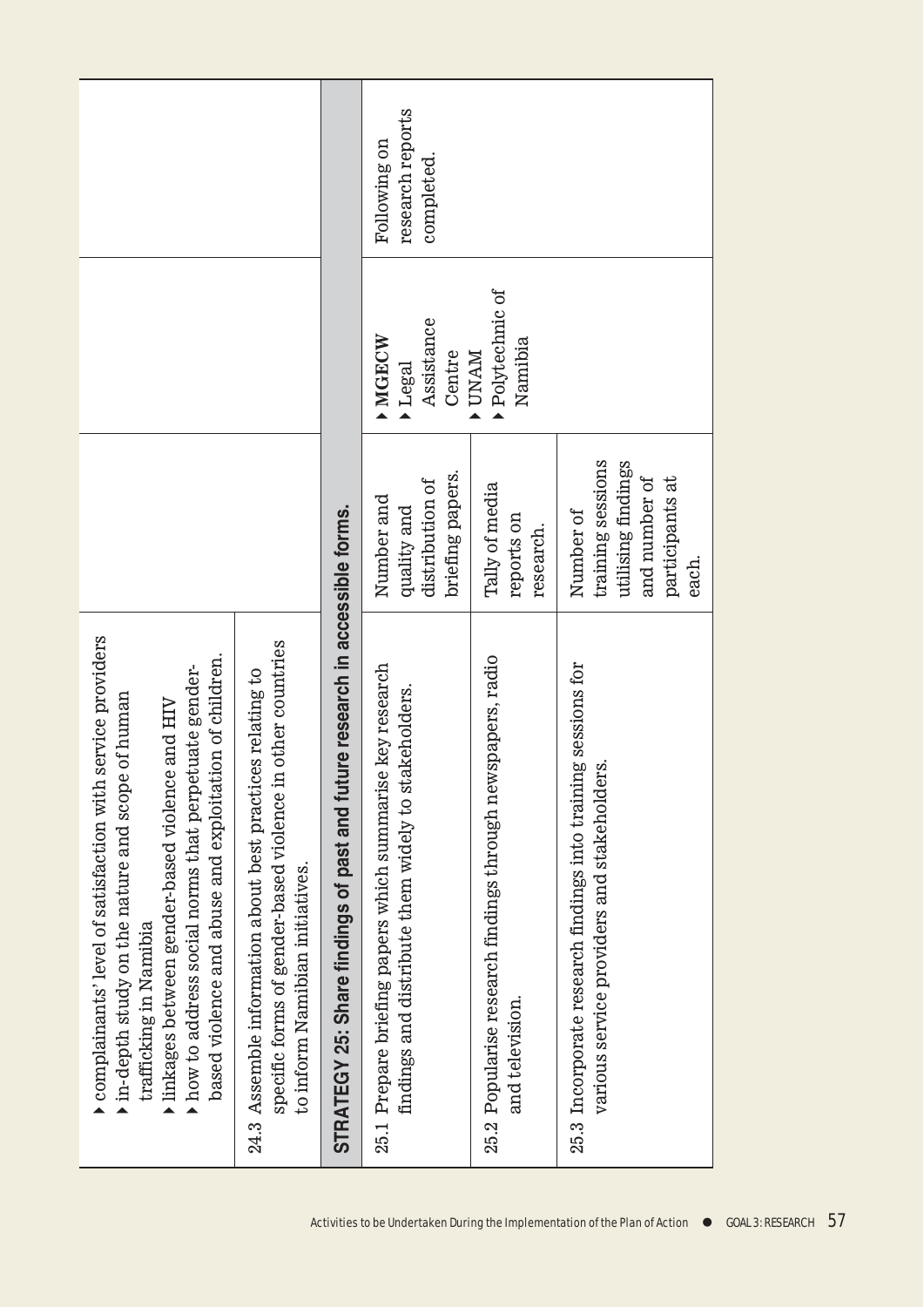|      | <b>GOAL 4: COORDINATION AND MONITOR</b>                                                                                                                                                                                                                            |                                                                                                                                                                          |                                                               |                   |
|------|--------------------------------------------------------------------------------------------------------------------------------------------------------------------------------------------------------------------------------------------------------------------|--------------------------------------------------------------------------------------------------------------------------------------------------------------------------|---------------------------------------------------------------|-------------------|
|      | <b>Actions</b>                                                                                                                                                                                                                                                     | Key performance<br><b>indicators</b>                                                                                                                                     | Lead agency and<br>key partners                               | <b>Time frame</b> |
|      | STRATEGY 26: Take steps to improve coordination of efforts by various stakeholders.                                                                                                                                                                                |                                                                                                                                                                          |                                                               |                   |
| 26.1 | Action and ask all Regional Councils in an official letter to<br>Distribute to every Regional Council a copy of this Plan of<br>incorporate these actions into their plans where relevant<br>and to report to the MGECW on the implementation of<br>these actions. | plans and budgets<br>Regional Council<br>on gender-based<br>include actions<br>violence.                                                                                 | Gender-Based<br>Committee on<br>Advisory<br>MGECW<br>National | 2012 and ongoing. |
|      | to ensure that different agencies are giving out a consistent<br>26.2 Organise advanced gender training for the members of the<br>Based Violence,<br>National Advisory Committee on Gender-<br>message in their programmes.                                        | evaluations of the<br>usefulness of the<br>representatives<br>and participant<br>to the training<br>which send<br>Number of<br>agencies<br>training.                     | Violence                                                      |                   |
|      | coordinate the<br>Advisory<br>26.3 Convene regular meetings of the National<br>Committee on Gender-Based Violence to<br>implementation of this Plan of Action.                                                                                                     | non-governmental<br>Committee holds<br>government and<br>year which are<br>well-attended<br>at least three<br>stakeholders.<br>meetings per<br>by relevant<br>and senior |                                                               |                   |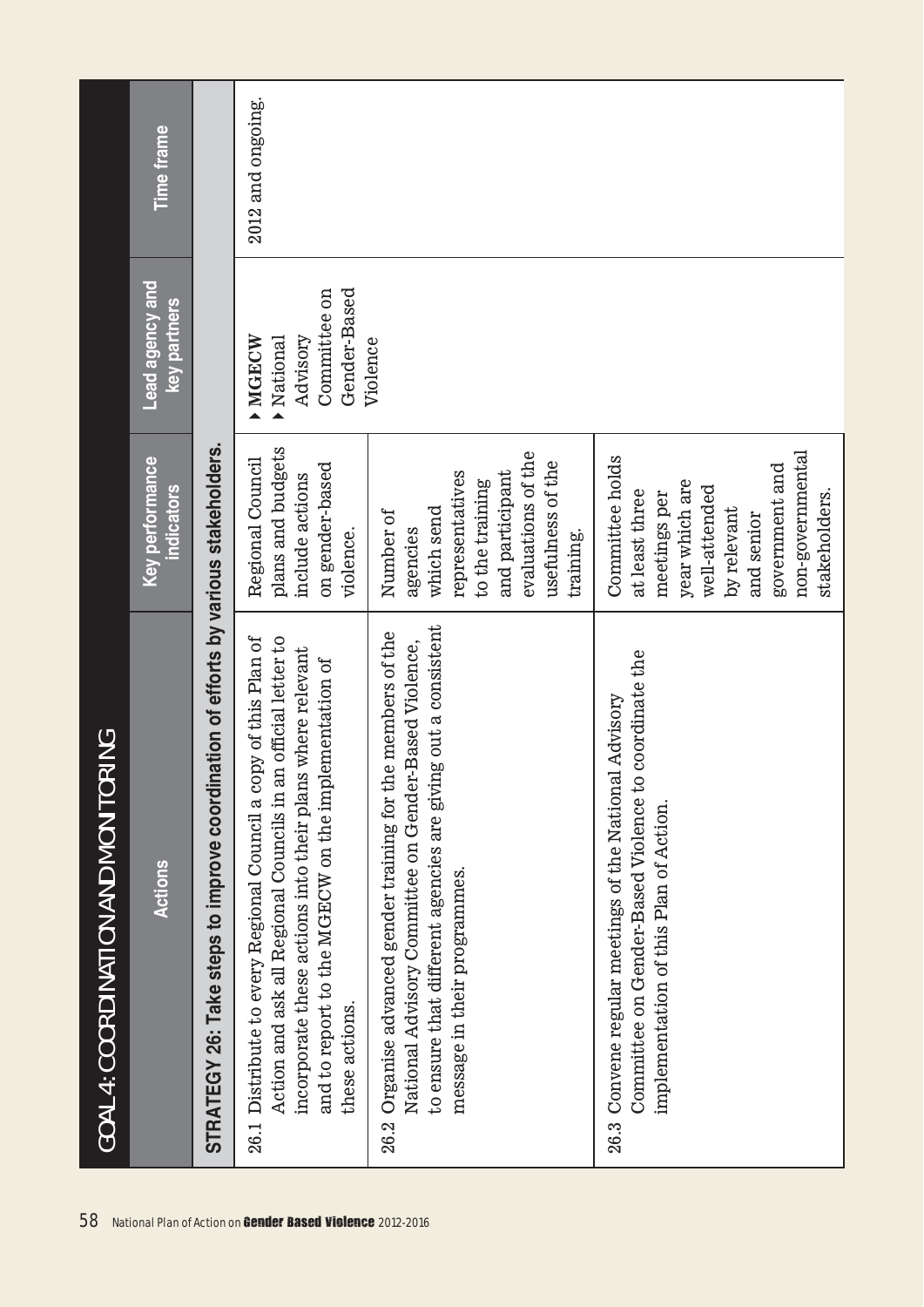| civil society, the<br>private sector and international development partners in<br>26.4 Encourage partnerships between national, regional and<br>local government, traditional authorities,<br>addressing gender-based violence.                                                                                                                                                                                                                                                                                                                                                                                                                                                                                                                  |                                                                          |                                                                                  |                                                                 |
|--------------------------------------------------------------------------------------------------------------------------------------------------------------------------------------------------------------------------------------------------------------------------------------------------------------------------------------------------------------------------------------------------------------------------------------------------------------------------------------------------------------------------------------------------------------------------------------------------------------------------------------------------------------------------------------------------------------------------------------------------|--------------------------------------------------------------------------|----------------------------------------------------------------------------------|-----------------------------------------------------------------|
| STRATEGY 27: Monitor the implementation of the Plan of Action and assess its effectiveness at its mid-point and conclusion.                                                                                                                                                                                                                                                                                                                                                                                                                                                                                                                                                                                                                      |                                                                          |                                                                                  |                                                                 |
| practical recommendations that could improve delivery<br>$\triangleright$ One at the midpoint of the Plan of Action, with an aim of<br>performance bottlenecks and opportunities that might<br>$\blacktriangleright$ One at the conclusion of the Plan of Action, with an aim<br>27.1 Conduct two evaluations to assess the implementation of<br>lessons learned, both positive and negative, which will<br>be useful to design more effective future activities<br>improving its implementation by identifying –<br>expected and unexpected results<br>of assessing its success in terms of<br>of the desired outcomes.<br>this Plan of Action:<br>sustainability<br>affect results<br>effectiveness<br>relevance<br>efficiency<br>impact.<br>▲ | completed and<br>findings widely<br>disseminated.<br>Evaluations         | Gender-Based<br>Committee on<br>National<br>Advisory<br><b>MGECW</b><br>Violence | covered by Plan<br>Mid-point and<br>end of period<br>of Action. |
| and members of the public, to inform appropriate actions<br>27.2 Share the results of both evaluations with stakeholders<br>to improve the design and impact of planned activities.                                                                                                                                                                                                                                                                                                                                                                                                                                                                                                                                                              | with stakeholders<br>accessible form.<br>Results shared<br>and public in |                                                                                  | Within three<br>evaluation.<br>months of                        |